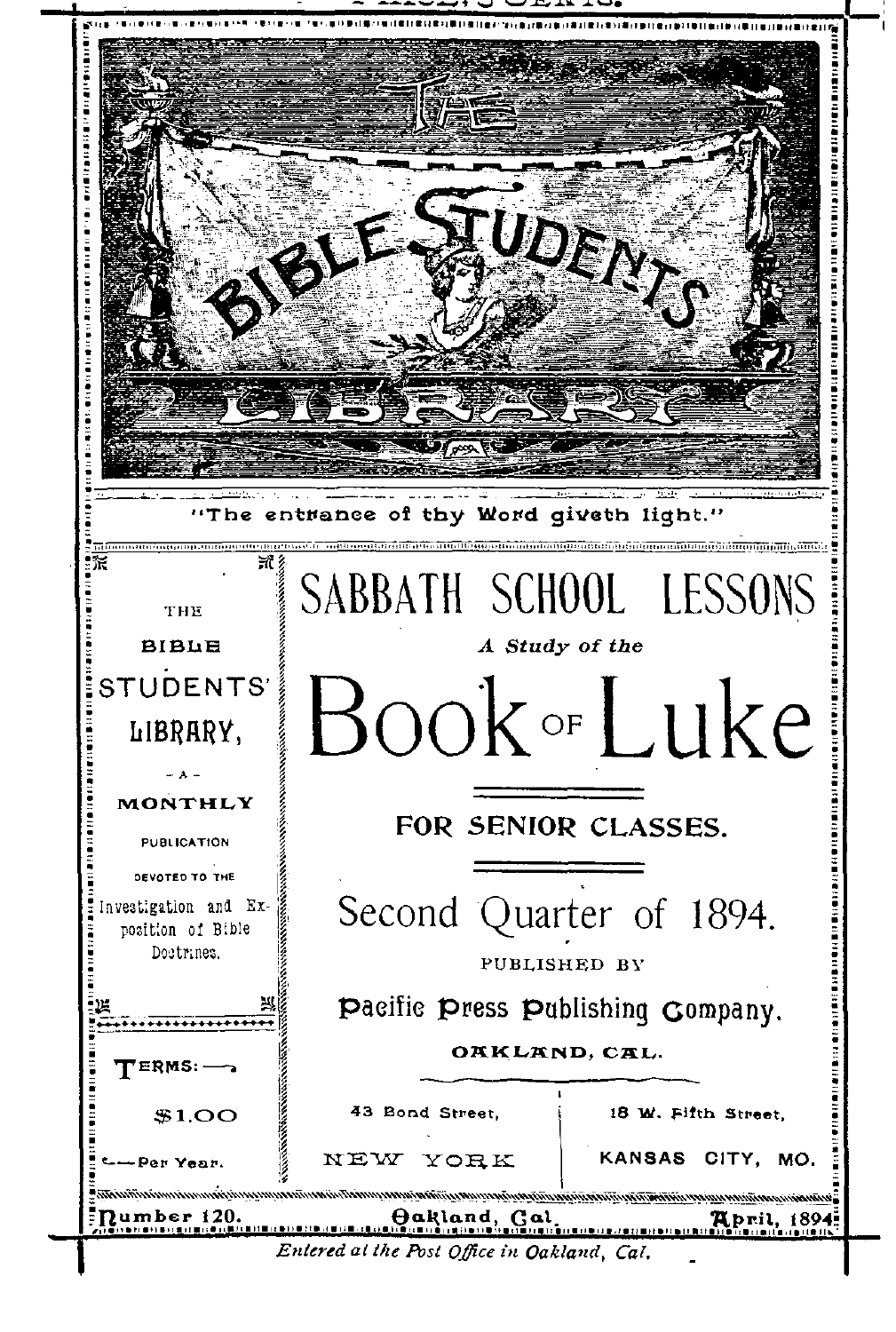# **THE BIBLE STUDENTS'**  ORDER BY NUMBER.

| NO.  | PRICE. NO.                                                                    |      | PRICE                                                                                                                                                                   |
|------|-------------------------------------------------------------------------------|------|-------------------------------------------------------------------------------------------------------------------------------------------------------------------------|
| 1.   | Bible Sanctification10 cts.                                                   | 72.  | Christ and His Righteous-                                                                                                                                               |
| 2.   | Abiding Sabbath20                                                             |      | ness    15 cts.                                                                                                                                                         |
| 3.   | 44<br>Views of Nat'al Reform15                                                | 73.  | Can We Keep the Sab-                                                                                                                                                    |
| 4.   | 66<br>The Saints' Inheritance10                                               |      | 66<br>bath?                                                                                                                                                             |
| 10.  | 44<br>Scripture References 4                                                  | 74.  | The Counterfeit and the                                                                                                                                                 |
| 14.  | 66<br>The Sufferings of Christ. 4                                             |      | 66<br>Genuine.                                                                                                                                                          |
| 16.  | 44<br>Christ in the Old Test2                                                 | 175. | 66                                                                                                                                                                      |
|      |                                                                               | 76.  | Living by Faith<br>Bible Questions and An-                                                                                                                              |
|      |                                                                               |      | $\ddot{\phantom{a}}$<br>swers Concerning Man 2                                                                                                                          |
| 24.  | 44<br>Is Sunday the Sabbath? 1                                                | 77.  | The Taient<br>$\ddot{\phantom{a}}$                                                                                                                                      |
| 25.  | The Sanctuary and the                                                         | 79.  | 44                                                                                                                                                                      |
|      | 66<br>Judgment  2                                                             | 80.  | Baptism: Its Significance 2<br>Sunday: Origin of Its Ob-                                                                                                                |
| 26.  | The Sabbath in the New                                                        |      | servance in the Chris-                                                                                                                                                  |
|      | 44<br>2<br>Testament                                                          |      | ĠŚ.<br>tian Church15                                                                                                                                                    |
| 27.  | The Bible: Its Inspira-                                                       | 81.  | God's Message for To-day 1<br>٤ċ                                                                                                                                        |
|      | 66<br>tion and Importance                                                     | 83.  | Angels: Their Nature                                                                                                                                                    |
| 31.  | 66<br>The Second Advent 4                                                     |      | and Ministry20<br>44                                                                                                                                                    |
| 34.  | 66                                                                            | 85.  | Twofold Evidence of Ac-                                                                                                                                                 |
| 35.  | The Temporal Millen-                                                          |      | 64<br>ceptance with God 1                                                                                                                                               |
|      | 66                                                                            | 86.  | Justification, Regeneration                                                                                                                                             |
| 36.  | 66                                                                            |      | Sanctification. By M.                                                                                                                                                   |
| 42,  | 66<br>Elihu on the Sabbath                                                    |      | 44                                                                                                                                                                      |
| 43.  | The Ten Commandments                                                          | 90.  | The Bible Doctrine of the                                                                                                                                               |
|      | $\overline{1}$<br>Not Revised                                                 |      |                                                                                                                                                                         |
| 46.  | 46<br>Without Excuse                                                          | 93.  | Christian Science-Is It                                                                                                                                                 |
| 47.  | $\overline{\mathbf{a}}$<br>Thonghts for the Candid 1                          |      | Science? Is it Christian?15<br>$\ddot{\phantom{a}}$                                                                                                                     |
| 48.  | Which Day Do You Keep                                                         | 95.  | 66<br>From Sabbath to Sunday 1                                                                                                                                          |
|      | 44<br>and Why?                                                                | 97.  | 66<br>Sun of Righteousness10                                                                                                                                            |
| 49.  | 66<br>Can We Know?<br>1                                                       | 99.  | Prediction, Interpretation,                                                                                                                                             |
| 50.  | 66<br>Is the End Near?                                                        |      | ٤٤<br>Fulfiliment                                                                                                                                                       |
| 51.  | 44<br>Is Man Immortal?  1                                                     | 100. | 44<br>Seducing Spirits  1                                                                                                                                               |
| 52.  | Why Not Found Out Be-                                                         | 101. | The Rest that Remains                                                                                                                                                   |
|      | fore   1                                                                      |      | for the People of God 1<br>46                                                                                                                                           |
| 53.  | The Sabbath and the                                                           | 103. | Should<br>Christians be                                                                                                                                                 |
|      | 46<br>$\text{Law} \dots \dots \dots \dots \dots \dots 20$                     |      | Members of Secret So-                                                                                                                                                   |
| 54.  | Nature and Obligation                                                         |      | 66                                                                                                                                                                      |
|      | Sabbath Fourth Com.10<br>Order of Events in the                               | 104. |                                                                                                                                                                         |
| 55.  |                                                                               |      | 64                                                                                                                                                                      |
|      | $\bullet$<br>. . 5<br>Judgment                                                | 105. | dieties? By Mrs. White, 3<br>Justification by Faith.<br>By Mrs. E. G. White 2<br>The Way to Christ By<br>Mrs. E. G. White<br>Who Changed the Sab-<br>Anth (aggregation) |
| 57.  | Tent Meeting Lessons on                                                       |      | t.                                                                                                                                                                      |
|      | "The Life of Christ" 2"                                                       | 107. |                                                                                                                                                                         |
| 58.  | Matthew 24 or the Second                                                      |      | 44                                                                                                                                                                      |
|      | Coming of Christ,"10 "                                                        | 108. | Life: Its Source and Pur-                                                                                                                                               |
| 60.  | Tent Meeting Lessons on<br>"Prophecy" 2                                       |      | 44<br>pose10<br>Appeai to Methodists 1                                                                                                                                  |
|      |                                                                               | 110. | $\ddot{\phantom{0}}$                                                                                                                                                    |
| 61.  | Tent Meeting Lessous on                                                       | 111. | Tormented Forever and                                                                                                                                                   |
|      | "Sin and Righteous-<br>ness" 1 "                                              |      | 44                                                                                                                                                                      |
|      |                                                                               | 112. | Spiritualism: Its Source                                                                                                                                                |
| 63.  | The sure Foundation and<br>"                                                  |      | 44<br>and Character<br>4                                                                                                                                                |
|      | Keys of the Kingdom 2                                                         | 113. | The Christian Sabbath                                                                                                                                                   |
| 64.  | The Full Assurance of<br>$\mathbf{u}$                                         | 114. | The Identical Seventh<br>46                                                                                                                                             |
|      | Faith 2                                                                       |      |                                                                                                                                                                         |
| 65.  | The Great Day of the<br>66                                                    | 115. | Waymarks to the Holy<br>s.                                                                                                                                              |
| 67.  | Lord<br>44                                                                    |      |                                                                                                                                                                         |
|      | Bible Election 3                                                              | 116. | S. Lessons on Luke,<br>s.<br>44                                                                                                                                         |
| 68.  | The Old Testament in the<br>44                                                | 117. | Jan., 1894,                                                                                                                                                             |
| 69.  | New Dispensation3<br>"Jewish." Christians Are                                 |      | Prophetic Lights. Illus-<br>$\ddot{\phantom{a}}$                                                                                                                        |
|      | 66                                                                            | 118. | trated, 180 pp50                                                                                                                                                        |
| 70.  | Israelites Indeed, 1<br>$\overline{\mathbf{r}}$<br>Immortality of the Soul, 4 |      | Christ Tempted as We<br>46                                                                                                                                              |
| -71. | Righteousness: Where It                                                       |      |                                                                                                                                                                         |
|      | 66<br>Is, and How Obtained, 1                                                 |      | tAlso in Spanish.                                                                                                                                                       |
|      |                                                                               |      |                                                                                                                                                                         |
|      |                                                                               |      |                                                                                                                                                                         |
|      | Address, Pacific Press Publishing Co., Oakiand, Cal.                          |      |                                                                                                                                                                         |
|      |                                                                               |      |                                                                                                                                                                         |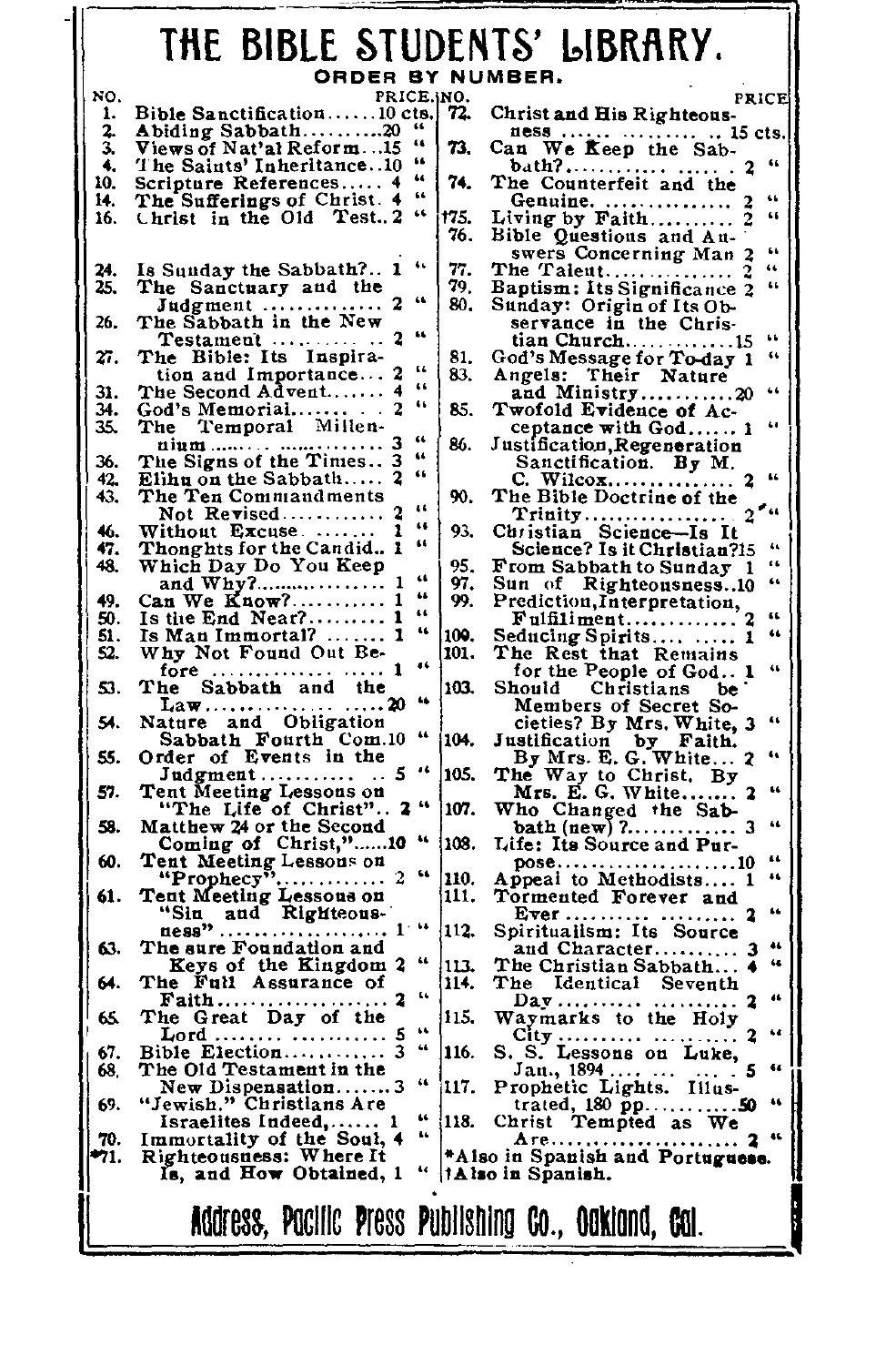# A STUDY OF THE BOOK OF LUKE

## Seeond Part.

## **TO BE THOUGHTFULLY AND CAREFULLY READ.**

A.Lrnouon with this quarter you have a new lesson pamphlet, do not neglect the old one. Read again the introduction to the lessons, and keep in mind the suggestions as to study that are found in nearly every lesson. Remember, however, that the lesson is in the Bible, and not in the pamphlet. Do not neglect the study of preceding chapters, as you advance. Make it a practice to give a synopsis of the chapters already studied, as often as once a day. As you do this, by yourself, let your mind call up as complete a picture as possible of each topic as it is mentally pronounced. In order that your knowledge of the details may be increasing, so that a mention of any given subject in the chapters that have been studied may present a complete picture to your mind, read the chapters carefully, at least once a week, noting, while doing so, the analysis. This will not be so great a task, in addition to the study of the advance lesson, as may at first be thought, and the results will more than pay for the time thus spent. You will find that, while indelibly fixing and increasing the knowledge that you already have, such a drill will enable you to learn the new lesson more easily. The faithful student will notice a marked difference in the time necessary to enable him to grasp the contents of a chapter now and when he began the book. This difference will be more and more marked as the study progresses. Do not allow yourself to become impatient at spending so much time on one portion of scripture. It is much more profitable to devote your time to one portion of Scripture, and have it for your own, than to *read t*en times<br>as much in the same time and know but little about it when you are through. This study need not exclude your general reading of the Bible. It should not ; and you will find that, the more faithfully you pursue this study, the more good will you derive from your other reading.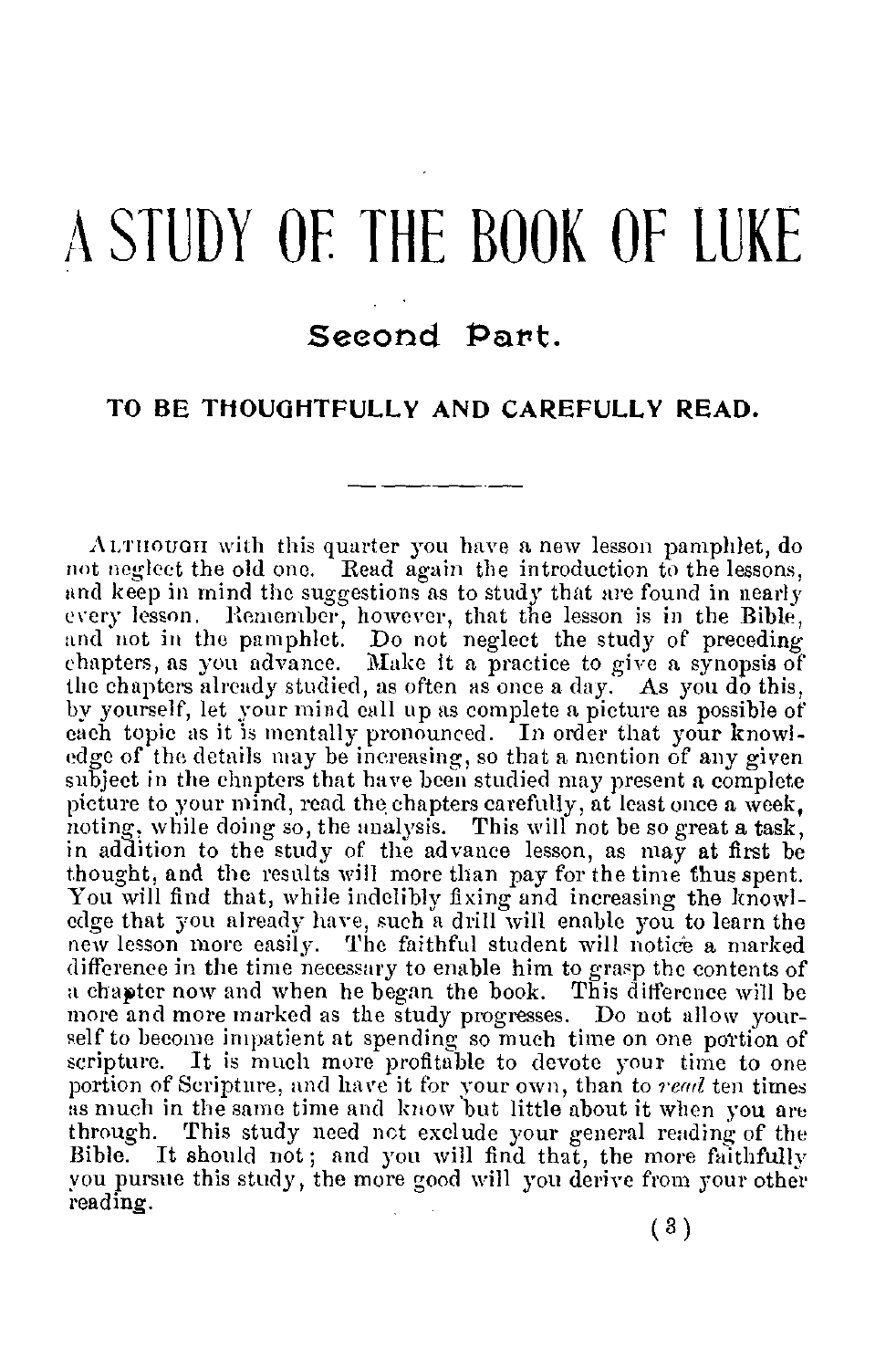## LESSONS

**—ON—** 

# **THE BOOK OF LUKE**

**FOR SENIOR CLASSES.** 

**April 7 to June 30, 1894,** 

# **LESSON XIV.—April 7, 1894.**

•

**THE LIFE-GIVING WORD. Luke 7:1-17.** 

THIS lesson is easily analyzed. It consists of but two subjects, healing the centurion's servant (verses 1-10), and raising the son of the widow of Nain (verses 11-17).

1. When Christ had ended His discourse, where did He go ?

2. Who was lying there at the point of death ?

3. How was this servant regarded by the centurion?

4. What did the centurion desire of Jesus?

5. Whom did he send to Jesus with the message?

6. What did the Jews say of the centurion?

7. Why did they think he was worthy to be favored ?

8. What additional message came to Jesus as He was on His way to the centurion's house?

9. What did the centurion say of himself?

 $\sim 10$ 

10. What only did he say Jesus needed to do in order to heal the servant ?

11. How did he illustrate his idea of the power of Christ's word?

12. When Jesus heard these things, what did He say to those with him ?

(5)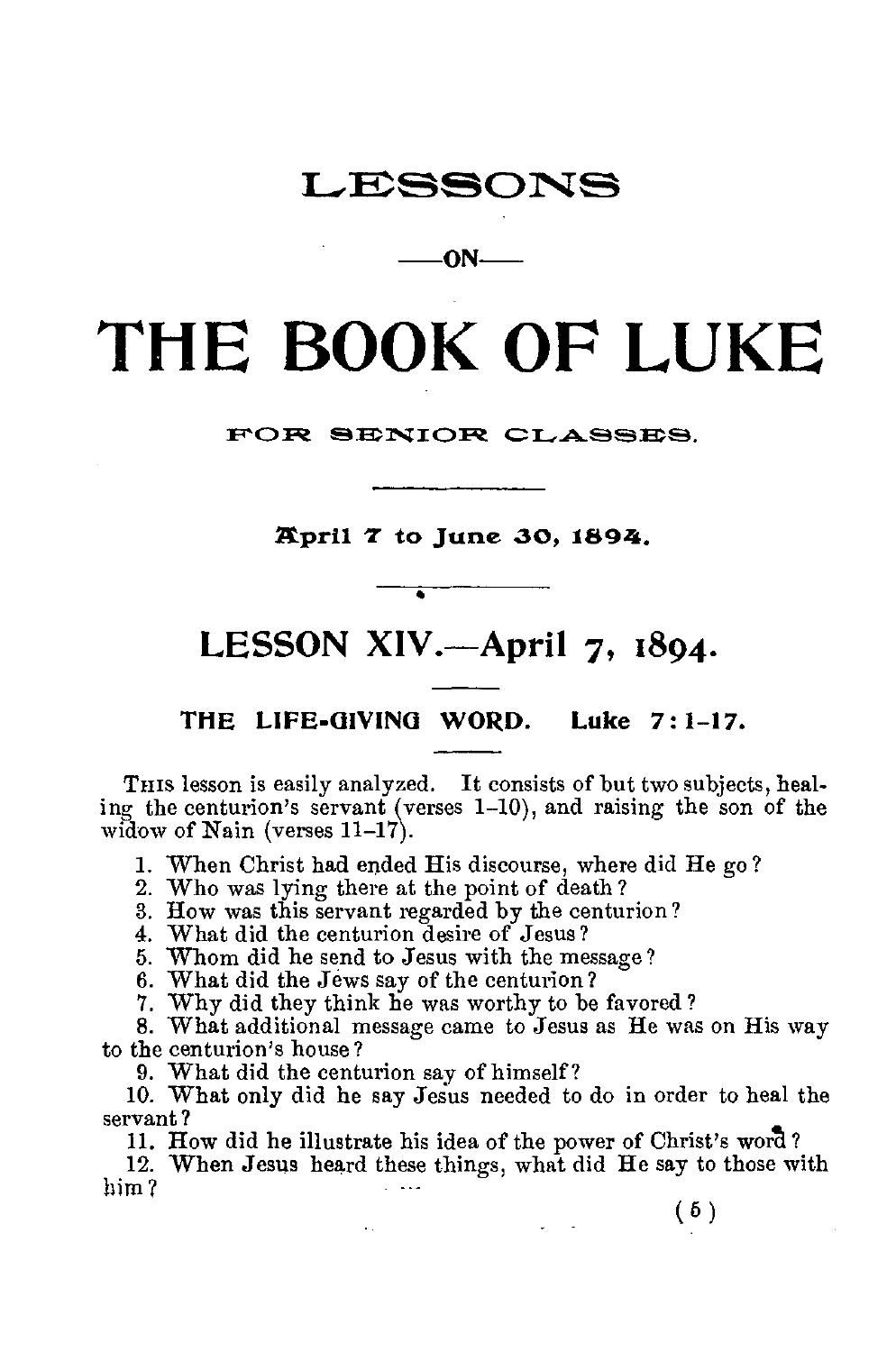18. What was the result of the centurion's faith ? Matt. 8 : 13 ; Luke 7 : **10.** 

- 14. Where did Jesus go the next day?
- 15. What did He meet at the gate of the city ?
- 16. How was Jesus affected by the sight of the mother's grief?
- 17. What did He say to her?
- 18. What did He then do and say?
- 
- 19. What wonderful result followed? 20. How did this affect the multitude?
- 21. What did they say?
- 22. How extensively was this published ?

## **NOTES.**

1. LET no one be disturbed over the difference in the accounts that Matthew and Luke give of the requests that Jesus should heal the centurion's servant. While there is a *difference* in the two accounts, there is no *disagreement*. Luke does not mention the centurion's meeting with Jesus, but his silence does not contradict Matthew's statement that the centurion did meet Jesus. Both accounts must be joined, in order to get all the particulars. But do not let anxiety to " harmonize " the two records draw the mind away from the important lessons to be learned from the story.

2. THE Jews said to Jesus, concerning the centurion, "He is worthy that thou shouldest do this for him ; for he loveth our nation, and himself built us our synagogue  $\prime\prime$  (Revised Version). They thought that this would make Jesus more ready to grant the request. The idea that God thinks more of men who are able to do much for the church than He does for others is not yet extinct. It is this that leads ministers sometimes to think more of the conversion of a rich man than of a poor man. It is this wrong idea of God's estimate of worthiness, that keeps many people from receiving the help that God wants to give. They say, " I am so unworthy," meaning that they are- not good enough to receive anything. " **I** can see how God can save such an one. but I can't have any hope for myself." Their only thought is that God expects men to do something for Him before He will do anything for them. When people come to think that they are accepted by the Lord on that basis, they form the criticising portion of the church. They are al ways looking at other professed Christians, to see if the others have really come up to the standard of goodness that God can apeept, namely, the standard to which they themselves have arrived, The centurion himself did not consider that his liberality gave him any special claim on the attention of the Lord. Said he, "I am not worthy that Thou shouldest come under my roof." But he was not like so many in these days who confess their own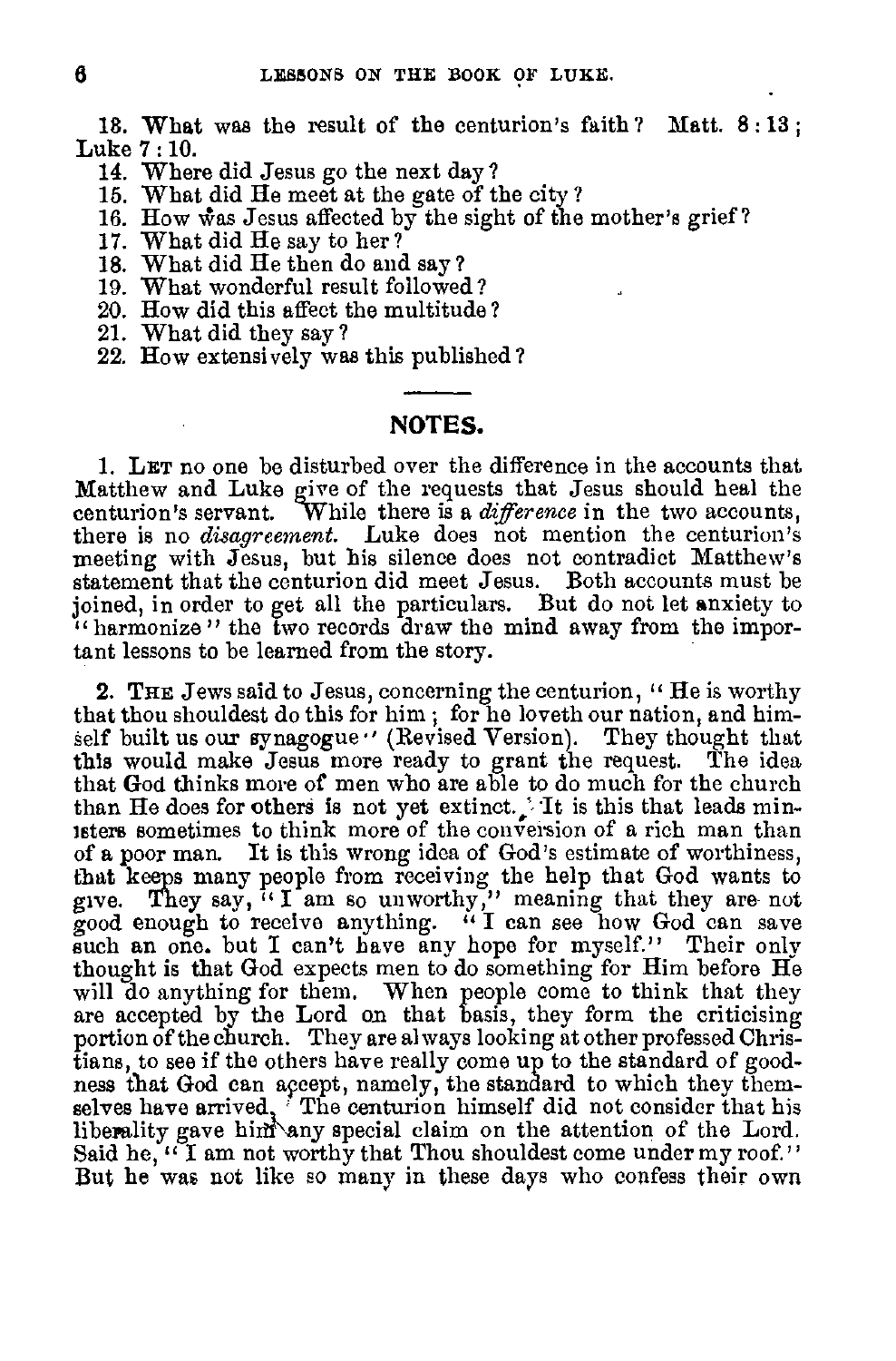unworthiness, and who, therefore, will not claim anything from the Lord. He said, "Say in a word, and my servant shall be healed." He said, "Say in a word, and my servant shall be healed." He expected blessings in spite of his unworthiness, and such are the ones who receive mercies from God. Jesus Himself was not influenced by the representations of the Jews ; but when the centurion, while pleading his own unworthiness, showed how easily Christ could grant his request, the Lord said, " I have not found so great faith, no, not in Israel." "And Jesus said unto the centurion, Go thy way; as thou hast believed, so be it done unto thee." Matt. 8 :13. It was his simple faith, and not his rich gifts, that recommended the centurion to Jesus.

3. "BUT say in a word, and my servant shall be healed. For I also am a man set under authority, having under me soldiers, and I say unto one, Go, and he goeth ; and to another, Come, and he cometh; and, to my servant, Do this, and he doeth it." Jesus regarded this as the most marvelous manifestation of faith that He had ever seen. Wherein lay the greatness of the faith 7—In the simple fact of grasping the power of Christ's word. Just as the centurion's word could set men in motion, and thus accomplish results, so Christ's word could command the disease to depart. The Psalmist, speaking of God's dealing with ancient Israel, said, " He sent His word, and healed them, and delivered them from their destructions." Ps. 107 : 20. This was fullfilled in the case of the centurion's servant. Jesus sent His word, and the life that was in it made the sick man well. It is such faith as the centurion manifested, and only such,—faith that lays hold of and rests upon the power of the living word,—that will give us the kingdom. See Matt. 8 : 10-12.

4. " Now when He came nigh to the gate of the city, behold, there was a dead man carried out, the only son of his mother, and she was a widow; and much people of the city was with her. And when the Lord saw her, He had compassion on her, and said unto her, Weep not." $\sqrt{ }$ " Like as a father pitieth his children, so the Lord pitieth them that fear Him." Ps. 103: 13. " In all their affliction He was afflicted, and the angel of His presence saved them." Isa. 63 : 9. " For we have not an high priest which cannot be touched with the feeling of our infirmities." Heb. 4 :15. In the compassion of Jesus for the bereaved and sorrowing mother, we see the tender pity of God for suffering and sinful men; for "God was in Christ, reconciling the world unto Himself." 2 Cor. 6 :19. Satan has led men to think that God is stern, exacting, and tyrannical. Christ " emptied Himself" (Phil. 2 : 7, Revised Version), that He might represent only the Father, and so disprove Satan's slander. "God is love." Who can hesitate to come to Him, when we know that it was His love and compassion that was manifested in the gentle Saviour 7/

6. "AND He said, Young man, I say unto thee, Arise. And he that was dead sat up, and began to speak." What was it that put life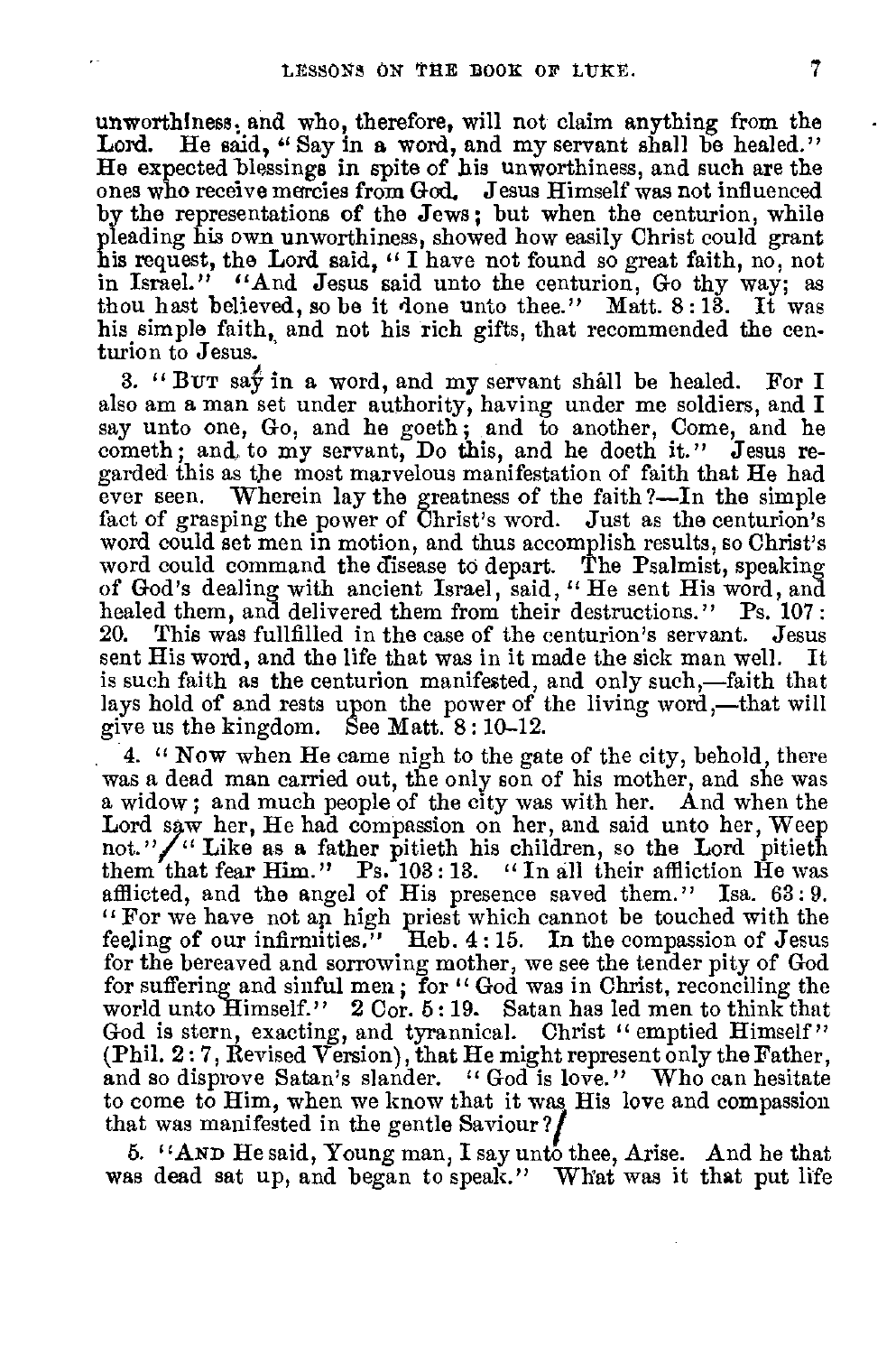into the young man?—Just the word of Christ, which is spirit and life. John 6 : 63. It was the same word that will raise the dead at the last day. It was the same word that gives life to the sinner. "And you hath He quickened [made alive], who were dead in trespasses and sins." Eph. 2: 1. Conversion is resurrection. See Rom. 6 :1-6 ; Col. 2 : 12, 13 ; 3 : 1. The same word produces it that will raise the dead at last. Therefore the apostle longed only to know Christ and the power of His resurrection (Phil. 3:10), and he prayed that God would give to us who believe, to know the exceeding greatness of God's power, even the working of His mighty power which He wrought in Christ when He raised Him from the dead. Eph. 1:19,<br>20. This miracle of raising the widow's son was wrought that we This miracle of raising the widow's son was wrought that we might believe that Jesus is the Christ, and that, believing, we might have life through His name. John  $20:31$ . Our belief in the Lord Jesus, and in the miracles which the Bible says that He did, is measured by our acceptance of the life which He came to give, and which is in His word.

## **LESSON XV.-April 14, 1894.**

## **CHRIST'S PROOF OF HIS MINISTRY. Luke 7:18-35.**

REREAD the introduction to the last lesson, and do not neglect its instructions. The gems of Scripture do not ail lie on the surface, but can be found only by digging. See Prov. 2 :1-5. It is a mistake to suppose that such searching of the Scriptures, and finding of rich treasures, can be accomplished only by those who have great educational advantages. Remembei that the things of God are hidden from the wise and prudent, and are revealed unto babes. Matt. 11:25. The deep things of God are revealed to the most unlearned person who comes to the word with simple reverence, and who meditates in<br>it. The Spirit of God makes known "the deep things of God" (1 The Spirit of God makes known " the deep things of God" (1 Cor.  $2:9, 10$ , and it is given to all who believe (John  $7:39$ ). It is not by brilliancy, but by continually dwelling upon a passage, that one learns much from it. You cannot exhaust the Scriptures. The longer you search, and the deeper you dig, the richer will be the treasure. So do not count it a vain thing to spend much time upon a small portion of the Bible.

This lesson is all devoted to John the Baptist; first, his message to Jesus; second, the answer that Jesus returned; third, the testimony of Jesus concerning John; fourth, the inconsistency of the people concerning them both.

1. What was done to John the Baptist soon after the baptism of Jesus? Luke 3 :19, 20.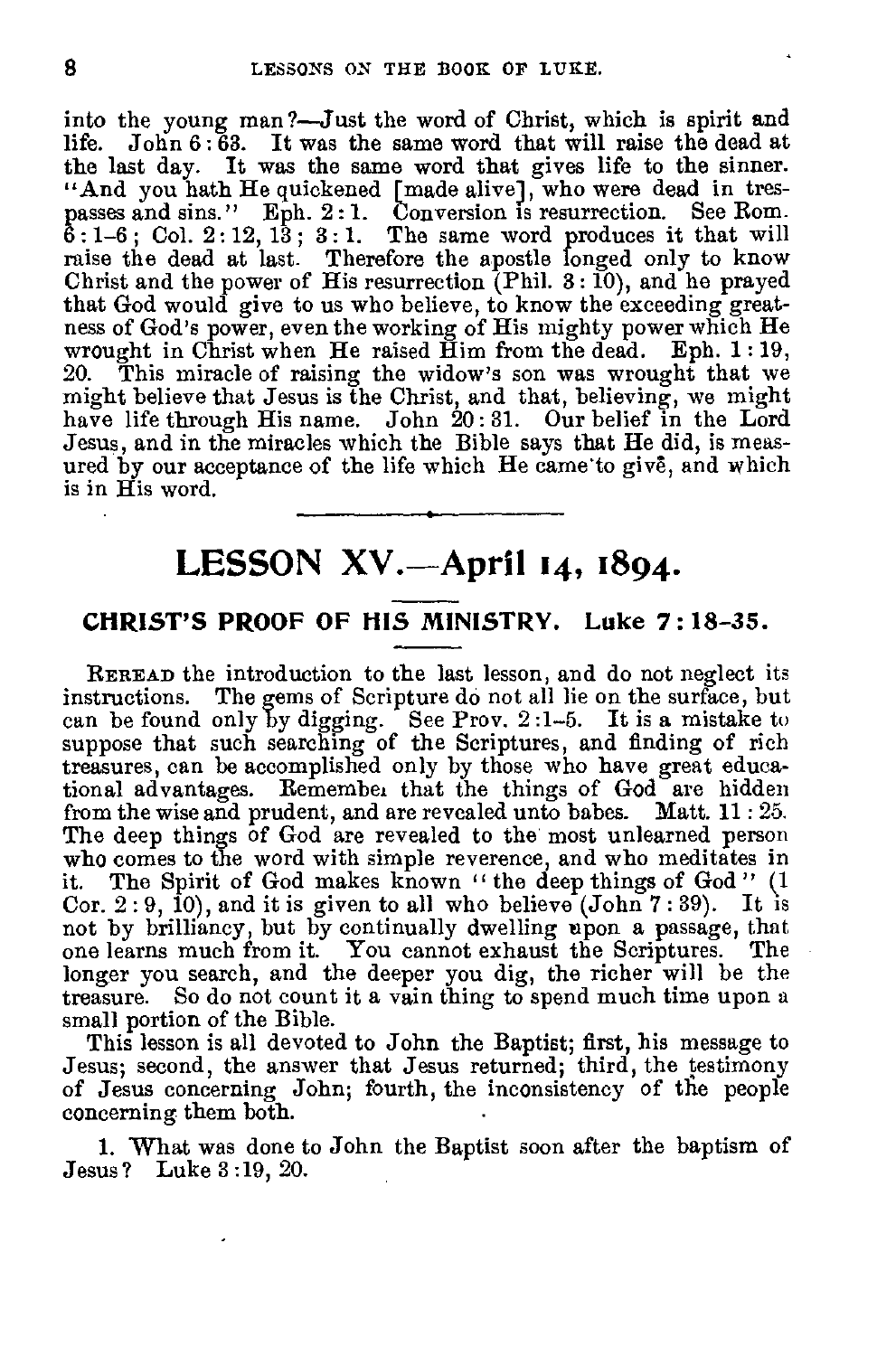2. When he heard, in the prison, of the wonderful works of Jesus, what message did he send ?

3. When the disciples of John delivered their message, what did Jesus do ?

4. What did He then say?

6. When the messengers had departed, what question did Jesus ask ?

6. What was implied by the first question?

7. What second question did He ask ?

8. What was the form of the question the third time?

9. What testimony did Jesus give as to John's standing as a prophet?

10. Whom did the Lord say that John was? 11. What is it said that the publicans did?

12. What course did the Pharisees and lawyers pursue?

13. To what did the Lord then liken the men of that generation ?

14. How did they exhibit their petulance and inconsistency?

15. How did they regard John because of his rigid abstinence?

16. What did they say of Christ because He mingled with the people ?

17. What did Jesus say of wisdom ?

## **NOTES.**

**1. "** To the poor the gospel is preached." Let every poor, afflicted soul remember this. Poverty, either of purse or of intellect, is no bar to the favor of God. He was made in all things like His brethren. " For ye know the grace of our Lord Jesus Christ, that, though He was rich, yet for your sakes He became poor, that ye through His poverty might be rich." 2 Cor. 8: 9. As a poor man He mingled with poor men, those whose poverty would not admit of their being learned in the wisdom of this world, adapting His teaching to their comprehension. The gospel is simple, suited to the comprehension of a child. This does not exclude the rich and learned; for what the weak and feeble can comprehend may easily be understood by the great, if they are only willing to receive it. The truth of God is revealed to faith, and not to intellect. They who trust only to their own reasoning faculties cannot perceive the things of God. Not that reason is to be ignored, but faith is to be its guide and instructor. " For the Jews require a sign, and the Greeks seek after wisdom; but we preach Christ crucified, unto the Jews a stumbling block, and unto the Greeks foolishness; but unto them which are called, both Jews and Greeks,Christ the power of God, and the wisdom of God." See 1 Cor.  $1:22-29.$ 

2. "AND all the people that heard  $\bf{H}$ im, and the publicans, justified God." God declares that His words and ways are right; but, tried by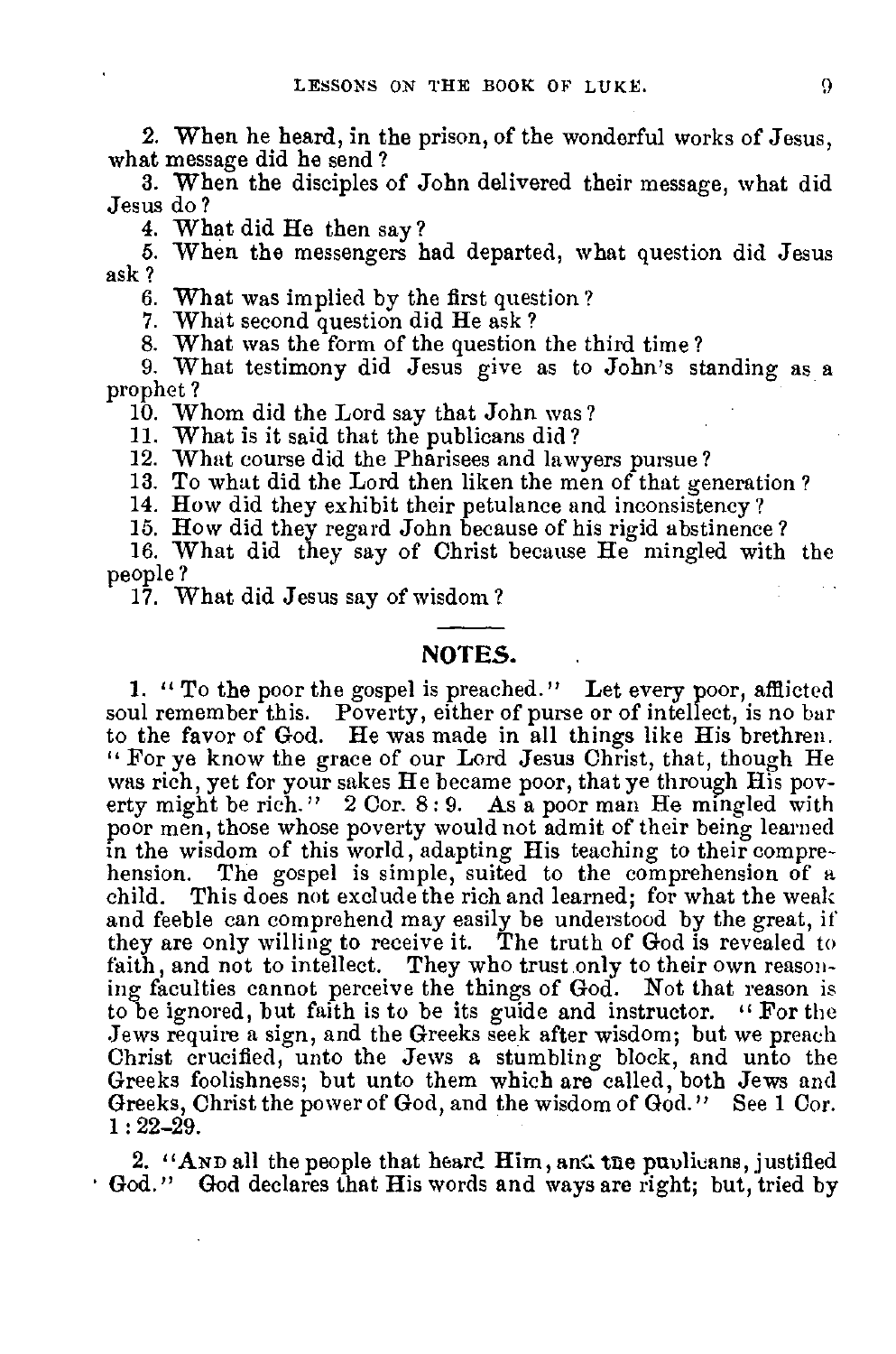that standard; every man is sure to be wrong. Every man, therefore, who either directly or indirectly justifies his own course, thereby condemns God's way. But every man who acknowledges his guilt, thereby declares that God is right. This is what is done in confession of sin. God says that we are sinners, and He points out to us the particular sins. Confession of sin is the simple acknowledgment that God is just in declaring us to be sinners, by the standard of His own life. And when we thus justify  $G_{od}$ , He justifies us, for " if we confess our sins, He is faithful and just to forgive us our sins, and to cleanse us from all unrighteousness." 1 John 1: 9.

3. FAULT-FINDING iS a necessary accompaniment of unbelief. It is useless to try to remove objections from the mind of a man in whom is the spirit of unbelief. Though you answer one objection to his satisfaction, you have accomplished nothing, for the same process must be repeated on every point, and objections will rise faster than they can be met. Each individual objection must be met; and though ninety-nine out of a hundred were satisfactorily explained, the objector would be no nearer the truth than at the first. Neither would he be if the hundredth one were explained. The reason is that those objections have been explained satisfactorily to his reason; he can plainly see that there was no reason in them. But the spirit of unbelief is still in him, ready to raise a hundred other objections equally inconsistent with reason. If, however, that spirit of unbelief is once destroyed, those objections will not arise to require explanation. The Pharisees and others were full of the spirit of unbelief, and so, although they refused to receive John's teaching, on the ground that his abstemious habits indicated that he possessed a devil, they as promptly repudiated Jesus just because He did not follow John's practice but ate as other people did. Those who are so cautious that they cannot receive the truth, unless it is in harmony with their captious intellect, are the very ones who eagerly devour the most flagrant falsehoods. See 2 Thess. 2 : 9-12.

# **LESSON XVI.-April 21, 1894.**

## **SAVED BY FAITH. Luke 7:36-50.**

THIS lesson contains only one subject,—the anointing of Jesus by the sinful woman, in the house of Simon the Pharisee, and her forgiveness. Study the story well, until you are familiar with every detail. Then you can feed upon the comfort that there is in it. An Then you can feed upon the comfort that there is in it.  $An$ analysis of this entire chapter may very readily be made, sufficient to bring it before the mind. Thus : Healing of the centurion's servant; raising the son of the widow of Nain; inquiries of John the Baptist;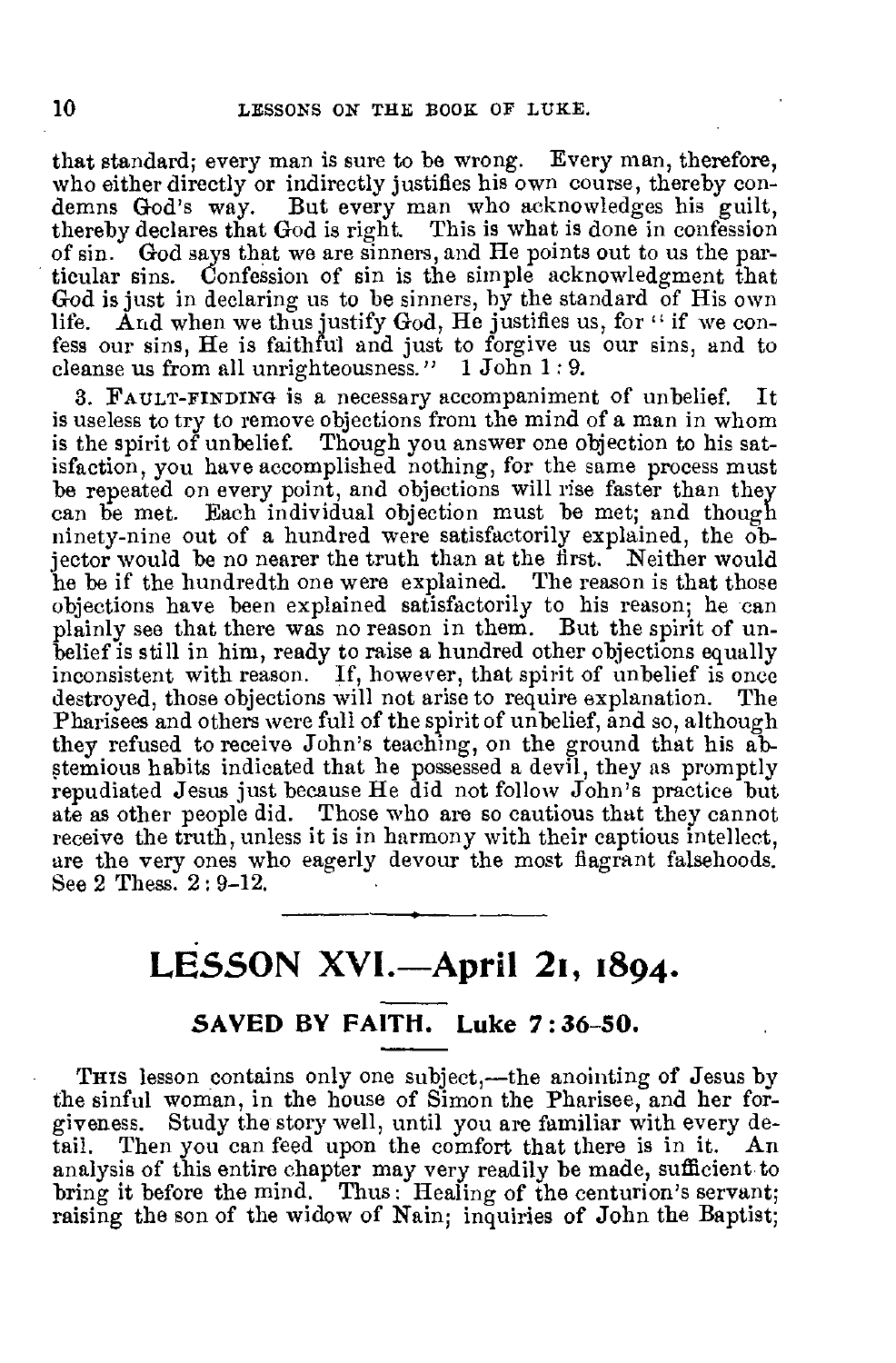extolling him and upbraiding the Pharisees; forgiving the repentant woman in the house of Simon.

- 1. With whom did Jesus one day go to eat?
- 2. While He was there, who came?
- 3. What was her character?
- 4. What did she bring with her? 5. What did she do?
- 
- 6. When the Pharisee saw this, what did he say to himself? 7. What did Jesus, knowing his thoughts, say to him ?
- 
- 8. What illustration did He use to give Simon a lesson ? 9. What was the Pharisee's decision in the case ?
- 
- 10. How did Jesus then apply the lesson ?
- 11. How much love had the Pharisee shown to Jesus?
- 12. Show the contrast between him and the woman.
- 13. What did Jesus say of her sins?
- 14. In what condition did Simon's lack of love show him to be?
- 15. What did Jesus say directly to the woman?
- 16. When He said this, what did those at the table begin to say?
- 17. How did Jesus then address-the woman?
- 18. How was she saved ?

## **NOTES.**

1. " This man, if He were a prophet, would have known who and what manner of woman this is that toucheth Him; for she is a sinner.'' So spake the Pharisee within himself. He didn't know the Lord, and there are many to-day who are just as little acquainted with Him. Christ came to save sinners. "This is a faithful saying, and worthy of all acceptation, that Jesus Christ came into the world to save sinners." 1 Tim.  $1:15$ . That which the Pharisee thought would be the reason why Jesus would not receive the woman, was the very reason why He did.

2. THE woman knew the Lord better than the Pharisee did. His frowns could not deter her from coming to Jesus. Whenever a sinner seeks to come to Jesus, the devil undertakes to keep him away. He says to the sinner, " You are too vile to approach so pure a being; you are not fit to associate with him." And then he quotes Scripture to the sinner. He says that the Lord is " of purer eyes than to behold evil" (Hab.  $1:13$ ), and evil shall not dwell with  $\tilde{H}$ im (Ps. 5:4, 5). Too often the sinner is frightened away, but if he is as wise as the poor, sinful woman in this lesson, he will only press the closer, saying, " Since evil cannot dwell with the Lord,  $\tilde{I}$  will abide with  $\tilde{H}$ im, and thus my sin will be driven away."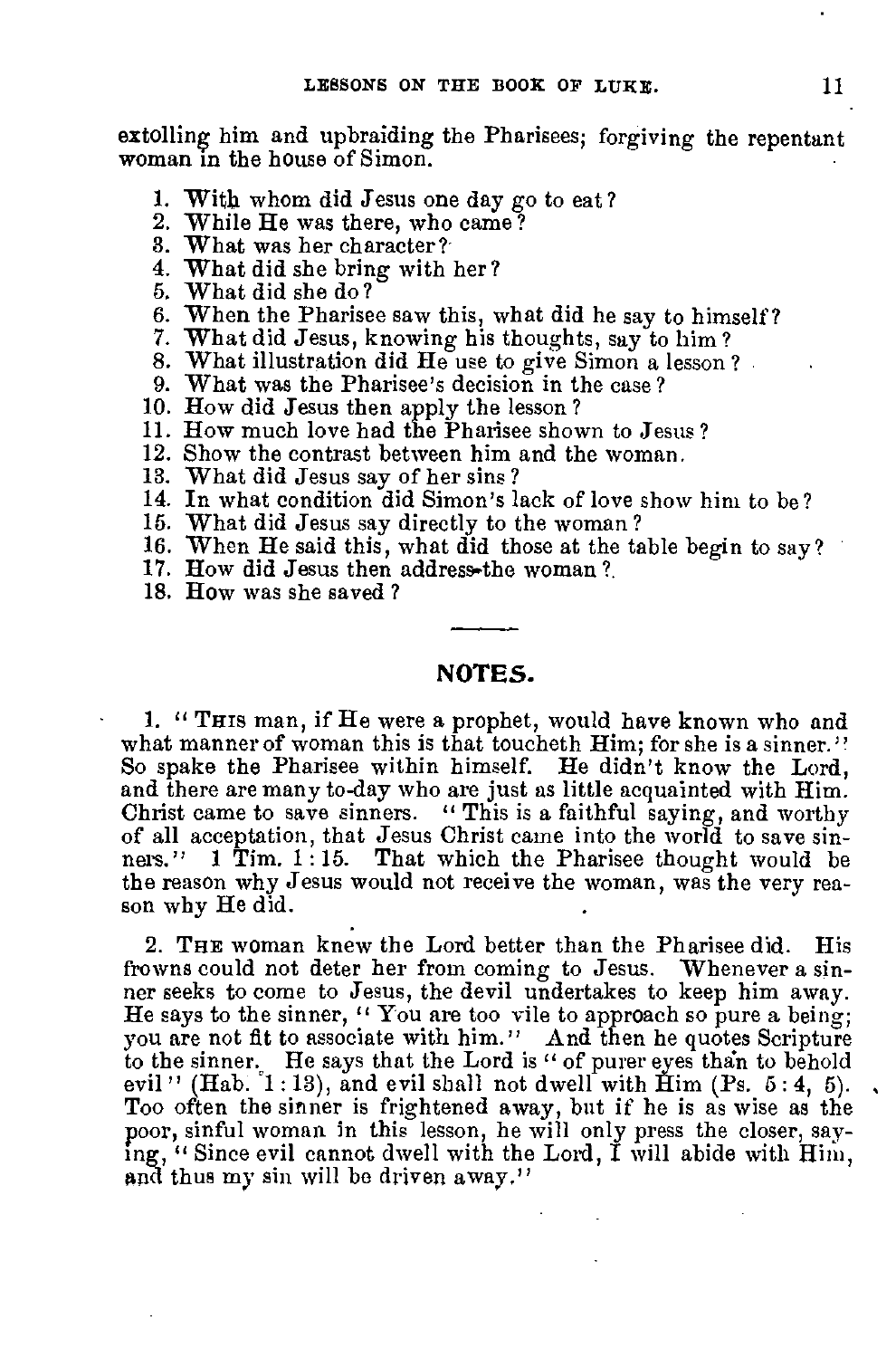3. " To whom little is forgiven, the same loveth little." The Pharisee bad not shown common courtesy, much less love, to Jesus. His heart had not been touched by the love of God, and he had not received forgiveness. This was not because of God's unwillingness to forgive, but because of his self-righteousness. A man will love in proportion to what he has been forgiven; but if he is so self-righteous that he feels little need of forgiveness, of course he will not be moved to love. Therefore the ones who love the Lord the most are the ones who have the greatest sense of their own sinfulness.

4. "THY faith hath saved thee; go in peace." Whatever gospel truth we find expressed in the writings of the apostles, we shall find illustrated in the ministry of Christ. The apostle Paul wrote, " Therefore being justified by faith, we have peace with God through our Lord Jesus Christ." Rom. 5:1. In this lesson we have a practical illustration of that statement. Many who are longing for peace fail to find it, because they seek for it in the wrong way. They are looking for peace as an evidence that they are accepted with God, whereas peace comes as the result of knowing one's acceptance with God. "But right here "Being justified, . . . we have peace." But right here many still err. They think that peace is merely a state of feeling, and so they look for a certain indescribable feeling of peace, and if they do not have it, they are in darkness and despondency. Those who depend on this feeling will have a fitful experience, and run the risk of fatal deception. All should understand that peace is not feel-ing, but an actual fact. It is reality, end not imagination or sentiment. Peace does not depend on feel ng, and there may be, and often is, absolute peace with God and no feeling whatever. If this were not so, then a knowledge of acceptance with God would be only a matter of feeling after all. For if a certain feeling must always accompany peace, then one would have only to consult his feelings to know whether or not he is justified, since peace always accompanies justification. One's feelings are from himself, but peace with God comes from God. One can understand his own feelings, even though he cannot describe them; but the peace of God " passeth all understanding." Phil. 4: 7. It is God who speaks peace to His people. Ps. 85 : 8. God is " the God of peace " (Heb. 13: 20), and Christ is the " Prince of peace" (Isa. 9 : 6.) " He is our peace." Eph. 2 : 14. Christ is a real being, and not a mere feeling; and we have peace with God only by having Christ, who dwells in our hearts by faith. Eph. 3 : 17. So peace, like righteousness, is ours only by faith. And this is so because it is not simply a consequence that follows the receiving of righteousness, but it accompanies righteousness, as a part of it. "Mercy and truth are met together; righteousness and peace have kissed each other." Ps. 85:10. "The work of righteousness shall be peace." Isa. 32: 17. Righteousness is the character of the God of peace and the Prince of peace. We get righteousness by getting the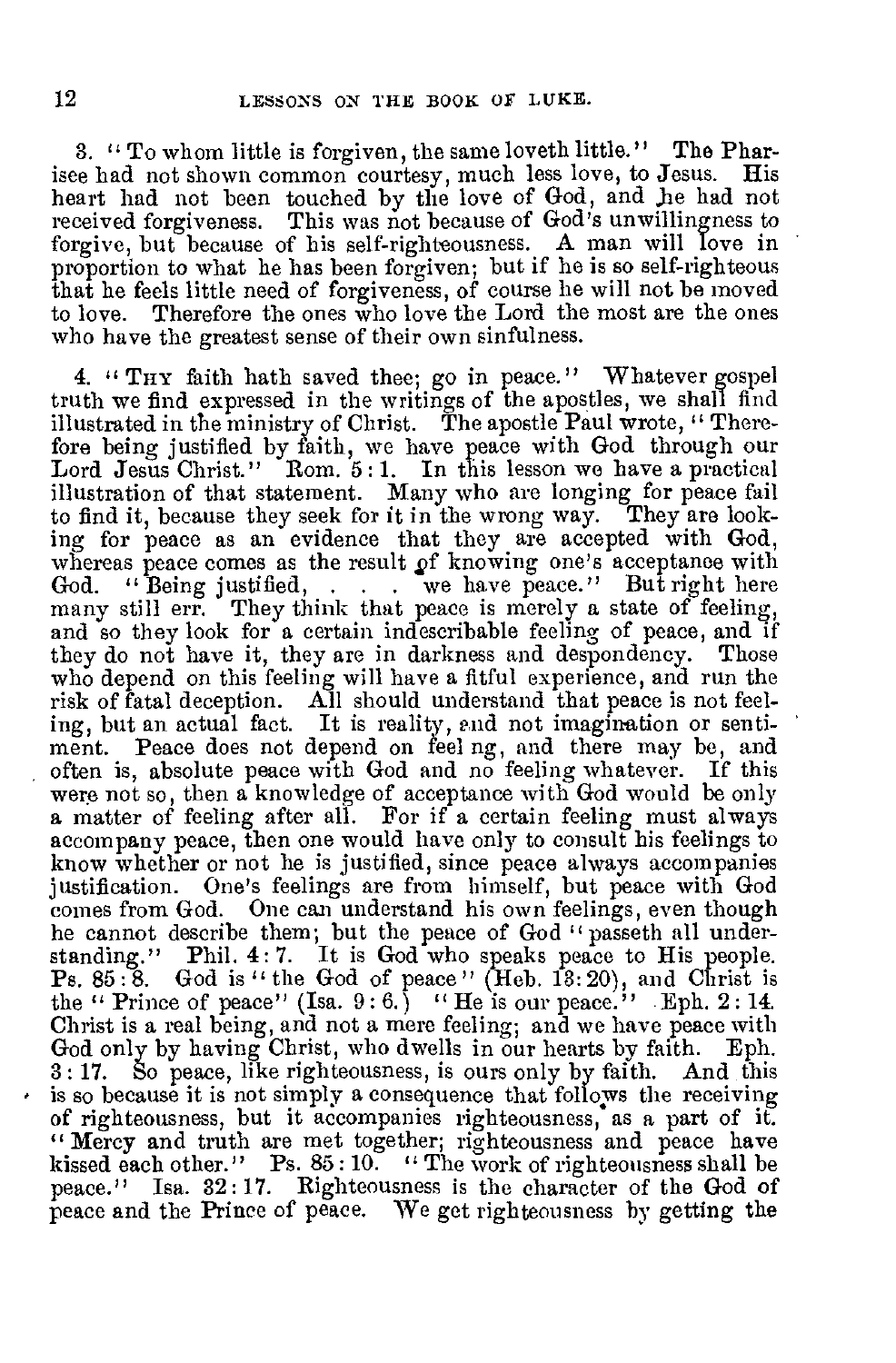life and character of God in Christ. But we get peace in the same way, since peace is as much the life of God as is righteousness. So we  $way$ , since peace is as much the life of God as is righteousness. get righteousness and peace by taking Christ for all that He is. His peace was unruffled by all the tribulations which He endured; He is used to such things, and therefore will not leave us when tribulations come. To everyone He says, " These things I have spoken unto you, that in Me ye might have peace. In the world ye shall have tribulation; but be of good cheer ; I have overcome the world." John 16:33.

## **LESSON XVII.-April 28, 1894.**

## **SOWING AND REAPING. Luke 8: 1-21.**

THE principal feature of this lesson is the parable of the sower, and its interpretation. Following it we have an impressive lesson as to how we should use the light which God gives us; and then in the three verses that close the lesson we are told who are the real brethren of the Lord. After a careful study of the verses indicated, the words " Parable of the Sower " will suffice to bring all the details of this portion of the chapter vividly before our minds.

1. What did Jesus do as He went through all the cities and villages?

2. Who accompanied Him ?

3. How did Jesus instruct the people who flocked to Him out of every city ?

4. What was the subject of the parable given in this lesson?

5. What became of the seed sown by the wayside?

6. On what kind of ground did some of the seed fall? Compare verse 6 and Matt. 13: 5.

7. What became of that seed?

8. Among what did other seed fall ?

9. What was the result?

10. What resulted from the seed that fell on good ground?

11. What was the reason that Jesus spoke in parables? Compare verses 9, 10 with Matt. 13 : 10-17.

12. In explaining the parable, what did Jesus call the seed?

13. What did He say of that which fell by the wayside?

14. Who are represented by the seed that fell on stony ground ?

16. What is indicated by the seed falling among thorns?

16. What is said of the seed on the good ground?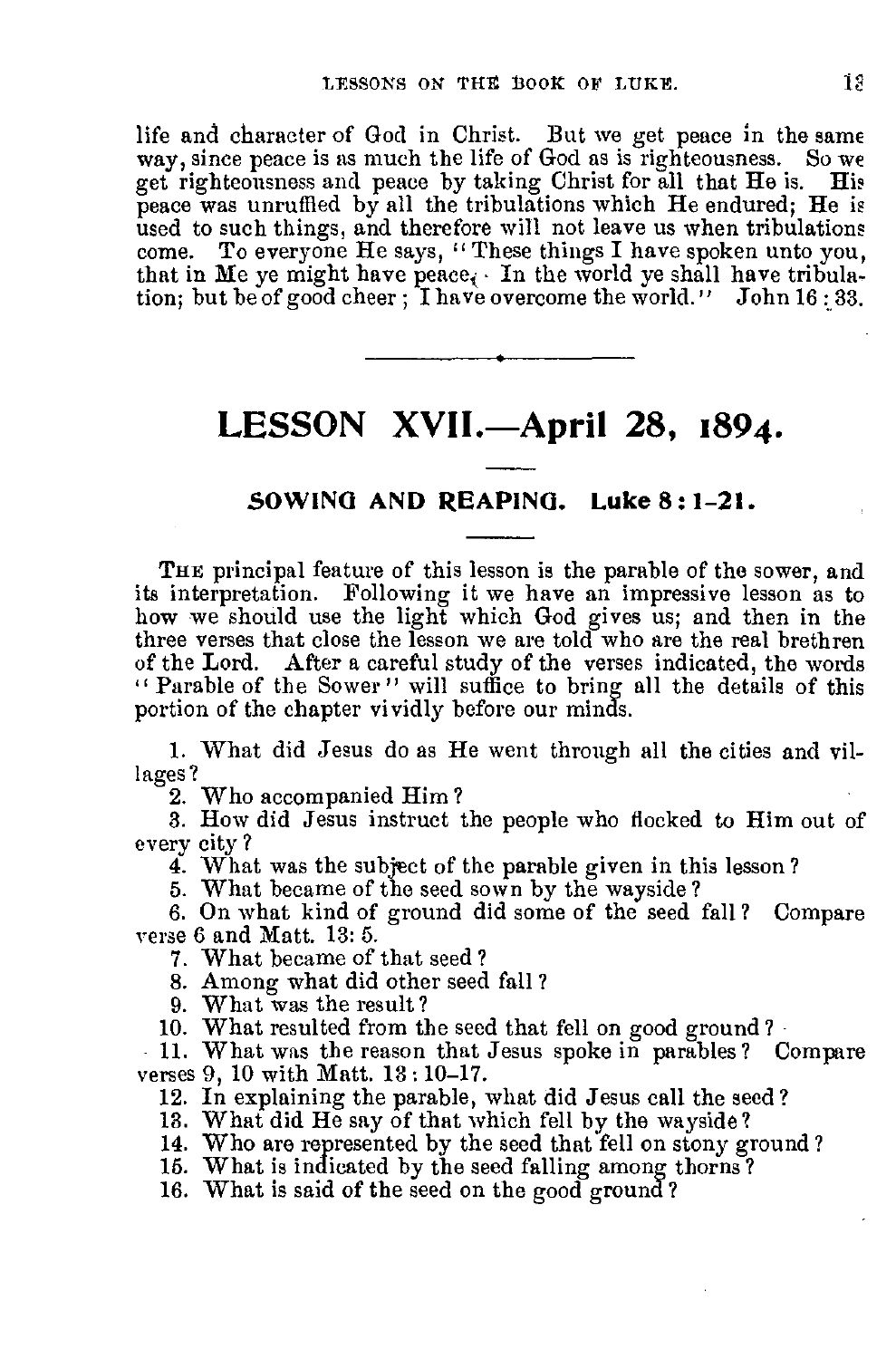17. What do men do with a candle when they light it?

18. What is the object of lighting a candle?

19. What will be done with all bidden things? 20. What exhortation did the Saviour give in regard to hearing? 21. What will be done with the one who uses what is given him?

22. What to him who does not use the light from heaven? 23. Who came to Jesus while He'was teaching ?

24. What hindered their approach ? 25. When told that His mother and brethren desired to see Him, what did Jesus say ?

23. Relate in their order the details of the parable given in this lesson.

#### **NOTES.**

**1. "**THE seed, is the word of God." "Being born again, not of corruptible seed, but of incorruptible, by the word of God, which liveth and abideth forever." 1 Peter 1: 23. The word of God not only *loss life,* but it *is life.* John 6 : 63. It is " the word of life." Phil. When the apostles had been put into prison, the angel of the Lord set them at liberty, and said, "Go, stand and speak in the temple to the people all the words of this life." Acts 5: 20. Not only is it life, but its life is indestructible and incorruptible; the words of the Lord are " the words of eternal life." John  $6:68$ . So when it germinates in the heart, it brings forth fruit unto eternal life, and makes the man like itself.

2. A GOOD example of wayside hearers is given in Eze. 33 : 30-32: "And as for thee, son of man, the children of thy people talk of thee by the walls and in the doors of the houses, and speak one to another, everyone to his brother, saying, Come, I pray you, and hear what is the word that cometh forth from the Lord. And they come unto thee as the people cometh, and they sit before thee as My people, and they hear thy words, but do them not; for with their mouth they show much love, but their heart goeth after their gain. And, lo, thou art unto them as a very lovely song of one that hath a pleasant voice, and can play- well on an instrument; for they hear thy words, but they do them not." Revised Version.

3. " FOR the earth which drinketh in the rain that cometh oft upon it, and bringeth forth herbs meet for them by whom it is dressed, receiveth blessing from God ; but that which beareth thorns and briers is rejected, and is nigh unto cursing; whose end is to be burned." Heb. 6: 7, 8. Hard, stony ground does not drink in the rain, and so does not bring forth fruit. The rain which God sends is His righteousness. See Isa. 45: 8; Hosea 10: 12. The growth of plants is many times taken as a likeness of the growth of Christians. " For as the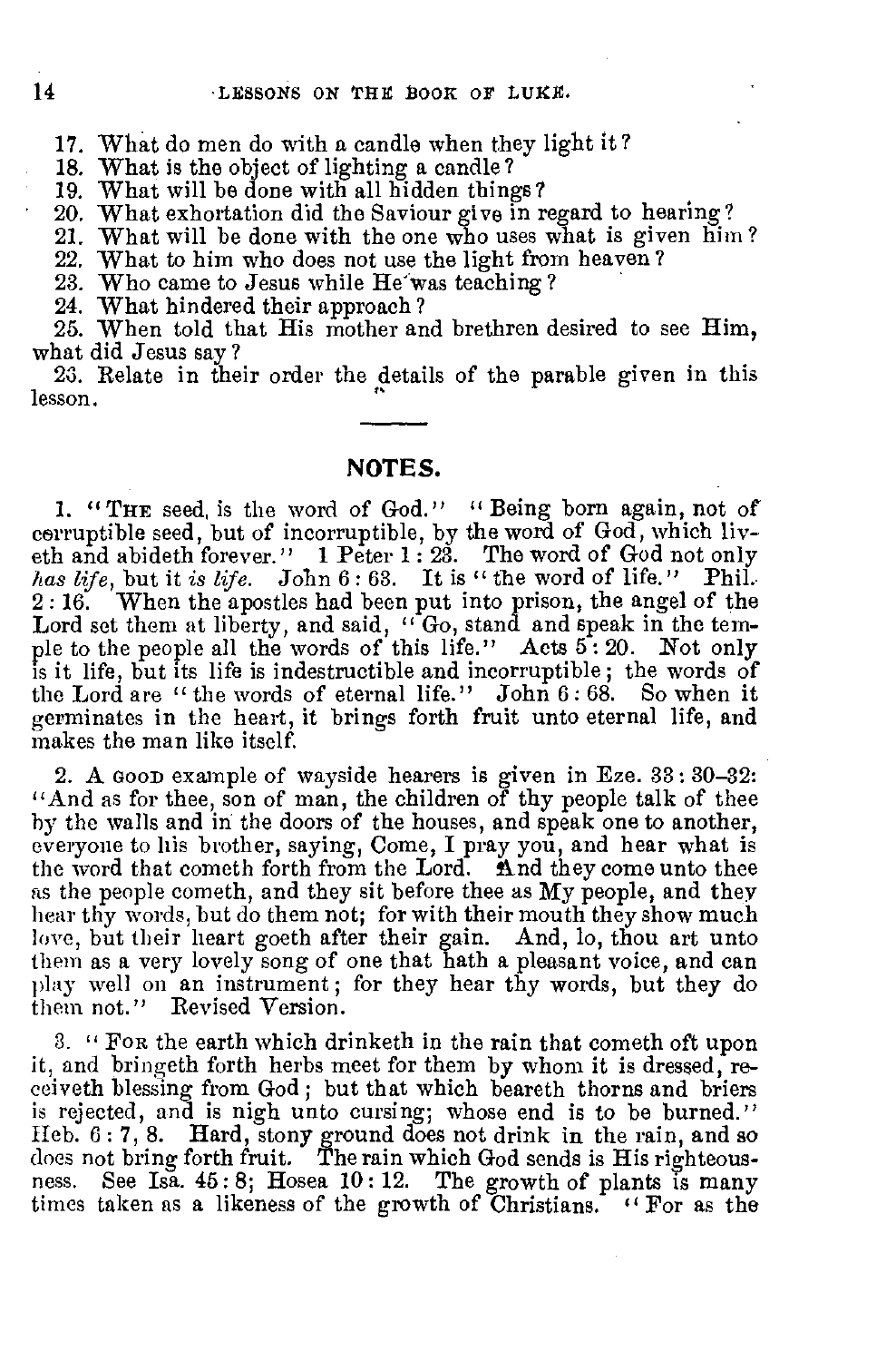earth bringeth forth her bud, and as the garden causeth the things that are sown in it to spring forth; so the Lord will cause righteousness and praise to spring forth before all the nations." Isa. 61: II. God is light (1 John 1: 5); He is a sun (Ps. 84 : 11); He is the dew (Hosea 14 : 5). He supplies all the conditions for the growth of His people, who are " trees of righteousness, the planting of the Lord, that He might be glorified." Isa.  $61:3.$  If, like the good soil, they drink in the heavenly light and moisture, they will bring forth much fruit.

4. " UNTO you it is given to know the mysteries of the kingdom of God ; but to others in parables; that seeing they might not see, and hearing they might not understand." Is God, then, a respecter of persons ? Does He give favors to some that He withholds from others ? —Not by any means. "For there is no respect of persons with God." Rom. 2 : 11. " The Lord is good to all; and His tender mercies are over all His works." Ps. 145: 9. Since with Him there is " no variableness, neither shadow of turning" (James 1: 17), it follows that He is. equally good to all. How is it, then, that to some is given to know the mysteries of the kingdom of God, and not to others? The Bible answers this question. " The secret of the Lord is with them that fear Him; and He will show them His covenant." Ps. 25:14. "Good and upright is the Lord ; therefore will He teach sinners in the way. The meek will He guide in judgment; and the meek will He teach His way." Ps. 25:8, 9. That is, all who are willing to understand may understand. The truths of God are hidden only from those who are too proud or self-conceited to learn. At another time Jesus said, " I thank Thee, 0 Father, Lord of heaven and earth, that Thou hast hid these things from the wise and prudent, and hast revealed them unto babes." Luke 10: 21. But a thing that is easy enough to be understood by babes is surely within the grasp of those of mature age. It is hidden simply because the righteousness of God is revealed to faith, and not to acuteness of intellect. Whoso receiveth the kingdom of heaven, must receive it as a little child.

6. " HE that hath ears to hear, let him hear." This shows that all may hear and understand if they will. But with this exhortation must be coupled the warning, "Take heed therefore how ye hear; for whosoever bath, to him shall be given; and whosoever hath not, from him shall be taken even that which he seemeth to have." The marginal rendering and the Revised Version have it " that which he thinketh that he hath." " Knowledge puffeth up, but charity edifieth [buildeth up]. And if any man think that he knoweth anything, he knoweth nothing yet as he ought to know." 1 Cor. 8:1, 2. He who hears in faith and love, with an open heart, will increase in knowledge, and will ever go on increasing in wisdom. But he who is puffed up with the idea that he knows at least some things perfectly, will learn nothing, and eventually even that which he thinks he has

ç.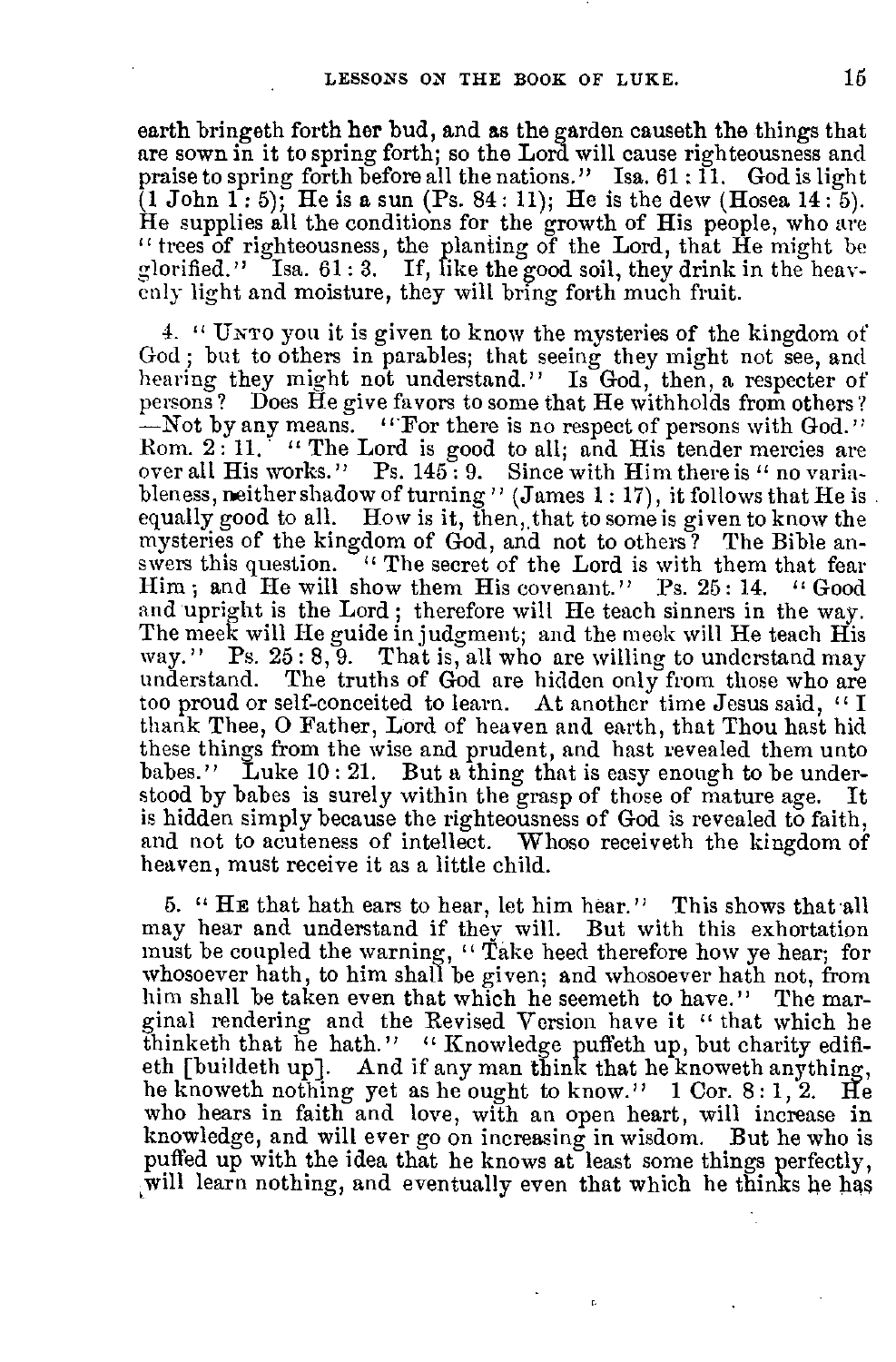will be taken from him, and he will stand before the world with all his emptiness revealed. No matter how much a man knows, if he thinks that he knows anything perfectly,—if he thinks, for instance, that on certain texts of Scripture there is no more to be learned,—the result will be that erelong he will lose even the little understanding of them that he already has.

# **LESSON XV111.—May 5, 1894.**

## **SPEAKING PEACE. Luke 8:22-40.**

VERSES 22-25 give the account of the stilling of the tempest. The remainder of the lesson (verses 26-40) tells about the expulsion of the legion of devils from the Gadarene, the destruction of the swine into which the demons entered, and the effect which the whole affair had on the people. The entire lesson may be summarized thus: Stilling the tempest; freeing the demoniac. Connecting the preceding lesson with this one, we may have a mental picture of the first forty verses of this chapter, under these heads: Parable of the sower; stilling the tempest; healing the demoniac. Be sure, however, that you do not get this outline by simply memorizing the synopsis here given. Get it direct from the Bible, by reading the verses so carefully and so often that the subjects stand out in bold relief.

- 1. What came to pass on a certain day?
- 2. Where did Jesus propose that they should go?
- 3. What did Jesus do as they sailed?
- 
- 4. While He slept, what took place? 5. What was their condition? Compare Matt. 8 : 25 ; Mark 4 : 37.
- 6. What did the disciples do and say ? 7. What did Jesus immediately do?
- 
- 8. What was the result?
- 9. Having stilled the sea, what did Jesus say to the disciples?
- 10. How did this miracle affect them? 11. In what country did they land ?
- 
- 
- 
- 12. Who met them as they landed ? 13. What did the demoniac say to Jesus? 14. What had Jesus said to the unclean spirit? 15. How had the devils treated the man?
- 
- 16. How many of them had possession of him ?
- 17. What request did they make to Jesus?
- IS, Into what did Jesus suffer them to enter?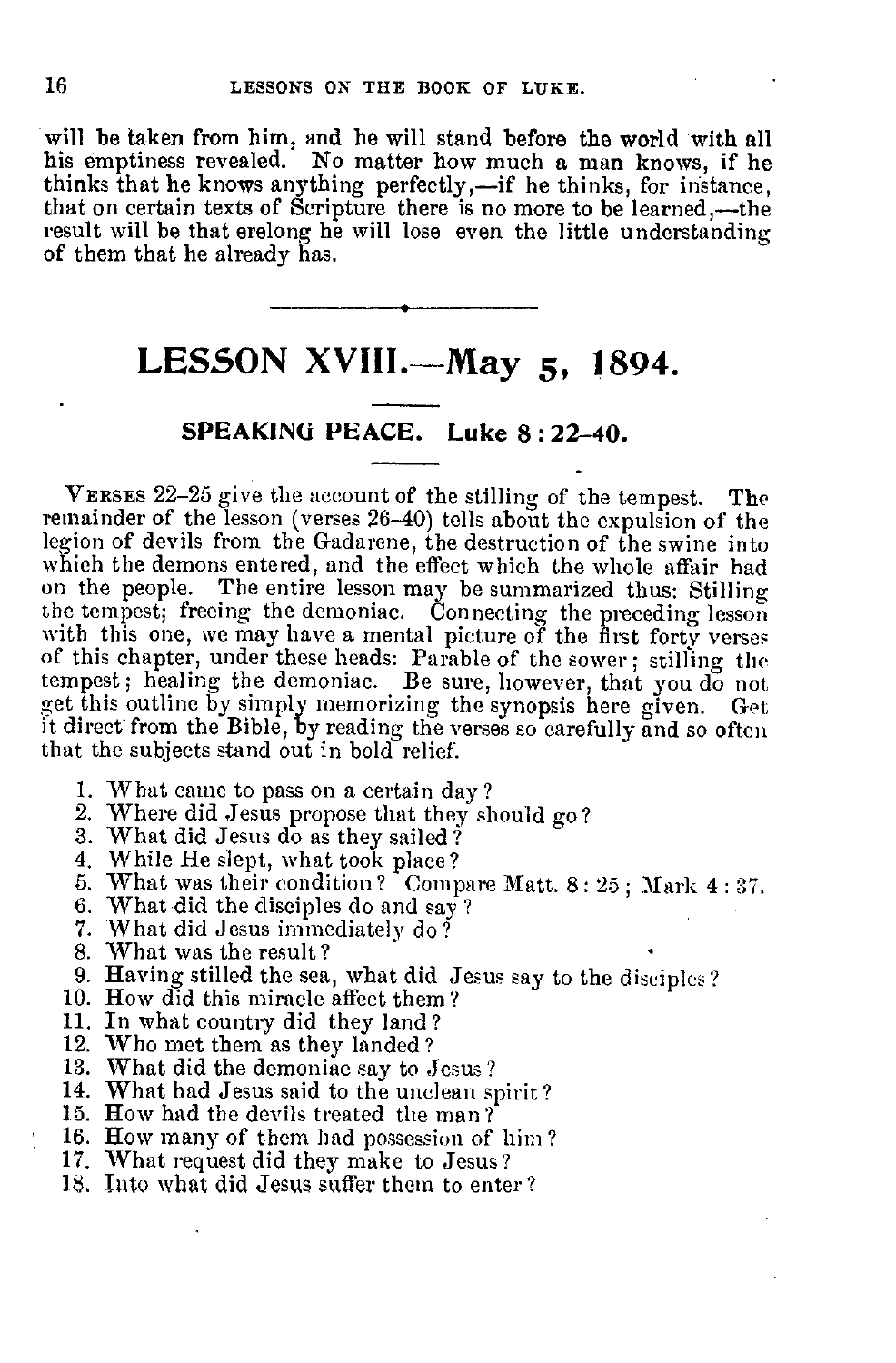19. What then happened to the swine ?

' 20. What effect did this have on the keepers and on the people of that country ?

21. When the people saw the man that had been possessed of devils, clothed and in his right mind, what did they request Jesus to do?

22. Did Jesus comply with their request?

23. What did the man who had been healed desire of Jesus?

24. What did Jesus tell him to do instead ?

25. How faithfully did he fulfill this commission?

26. How was Jesus received on His return?

### **NOTES.**

1. MARK gives us the words that Jesus used in stilling the tempest: "And He arose, and rebuked the wind, and said unto the sea, Peace, be still. And the wind ceased, and there was a great calm." Mark 3 : 39. This is one of the miracles that is recorded that we may believe that Jesus is the Christ, the Son of God; and that believing, we might have life through His name. John 20 : 31. A few texts will indicate the lesson that we may learn from it. " The wicked are like the troubled sea, when it cannot rest, whose waters cast up mire and dirt." Isa. 57:20. "I will hear what God the Lord will speak; for He will speak peace unto His people, and to His saints; but let them not turn again to folly." Ps.  $85 \cdot 8$ . " For He is our peace," and He came preaching peace. Eph. 2: 14, 17. " Therefore being justified by faith, we have peace with God through our Lord Jesus Christ." Rom. 5 : 1. Just as the word of Christ quieted the sea, so His word to us, if we receive it as His word, will give peace to the soul. "Great peace have they which love Thy law; and nothing shall offend them," or cause them to stumble. Ps. 119:165. "O that thou hadst hearkened to My commandments! then had thy peace been as a river, and thy righteousness as the waves of the sea." Isa. 48 : 18. So when God speaks peace to us, it is by speaking righteousness; and we have that righteousness if we hear His word with meekness. "Incline your ear, and come unto Me; hear, and your soul shall live." Isa. 55: 3.

**2. THE** account in Mark, like the one in Luke, mentions only one man possessed with devils; but in Matthew it is stated that there were two men. All that it is necessary to bear in mind in order to see that there is no contradiction, is that neither Mark nor Luke says that there was only one man. One of them was doubtless more prominent than the other, and special attention is directed to him by Mark and Luke, who give more of the details than Matthew does.

3, Ix this lesson we have an example of Christ's triumph over a legion of devils. Satan, the chief of the devils, is Apollyon, the Destroyer. Rev.  $9:11.$  Christ is " the Prince of peace," Isa,  $9:6$ ,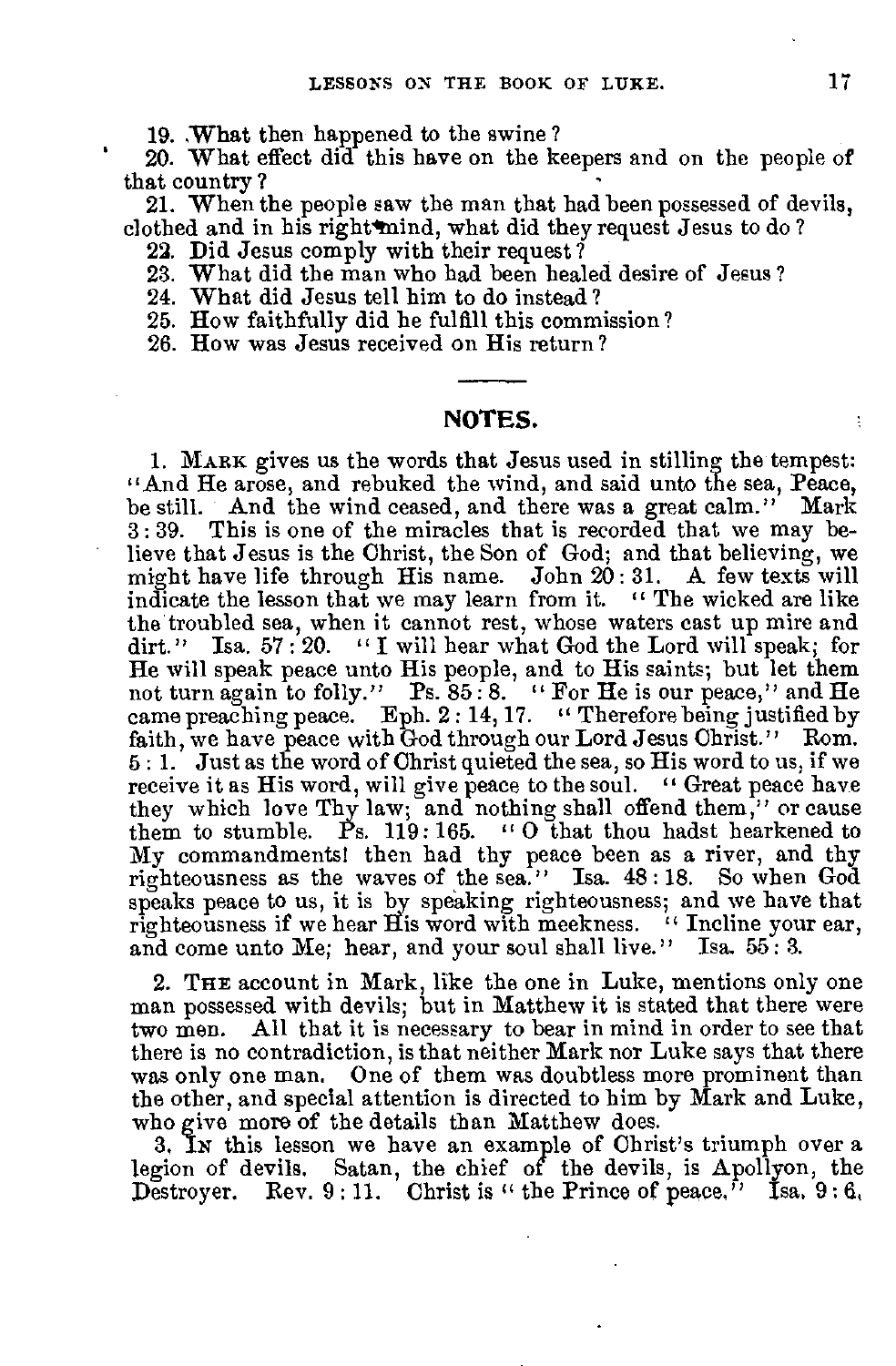The devils, true to their nature, were tormenting the poor man,—driving him to and fro like the waves of the sea by the winds. Christ, true to His nature, spoke peace, and the troubled soul had rest. What a perfect parallel this miracle was to that which preceded it! Let this word ever be the joy of the tempted one, " Christ is more powerful than Satan; He has spoiled principalities and powers." " These things I have spoken unto you, that in Me ye might have peace. In the world ye shall have tribulation; but be of good cheer; I have overcome the world." John 16 : 33.

4. ALL the blessings that Christ had come to bestow upon the Gadarenes, and of which they had such ample and striking evidence, were nothing to them compared with the loss of their swine. Of course their trouble was on account of the loss of the money value of the hogs, so that their case is precisely that of thousands who choose this present world instead of Christ. Bunyan has aptly illustrated this by the man intent on selecting from the garbage with a muck rake, and oblivious of the crown of glory above his head. We may well pray, " Deliver us from the muck rake."

6. THE man out of whom the devils were cast wanted to be with Jesus. That was a most natural desire; but Jesus said to him, " Return to thine own house, and show how great things God hath done unto thee." God saves men for service. " Ye are an elect race, a royal priesthood, a holy nation, a people for God's own possession, that ye may show forth the excellencies of Him who called you out of darkness into His marvelous light." 1 Peter 2 : 9, Revised Version. But, although the Lord sends us out to service, instead of allowing us now to dwell in His personal presence, beholding His face, He does not leave us alone, for He says, "Lo, I am with you alway." Matt. 28 : 20.

6. NOTE also that, although the people refused to have Jesus with them, He did not utterly forsake them. They would not have Him among them, so He left a representative. " Ye are My witnesses, saith the Lord." Isa. 43:10. "And now I am no more in the world, but these are in the world." "And the glory which Thou gavest me I have given them; that they may be one, even as We are one: I in them, and Thou in Me, that they may be made perfect in one; and that the world may know that Thou hast sent Me, and hast loved them, as Thou hast loved Me." John 17 : 11, 22, 23.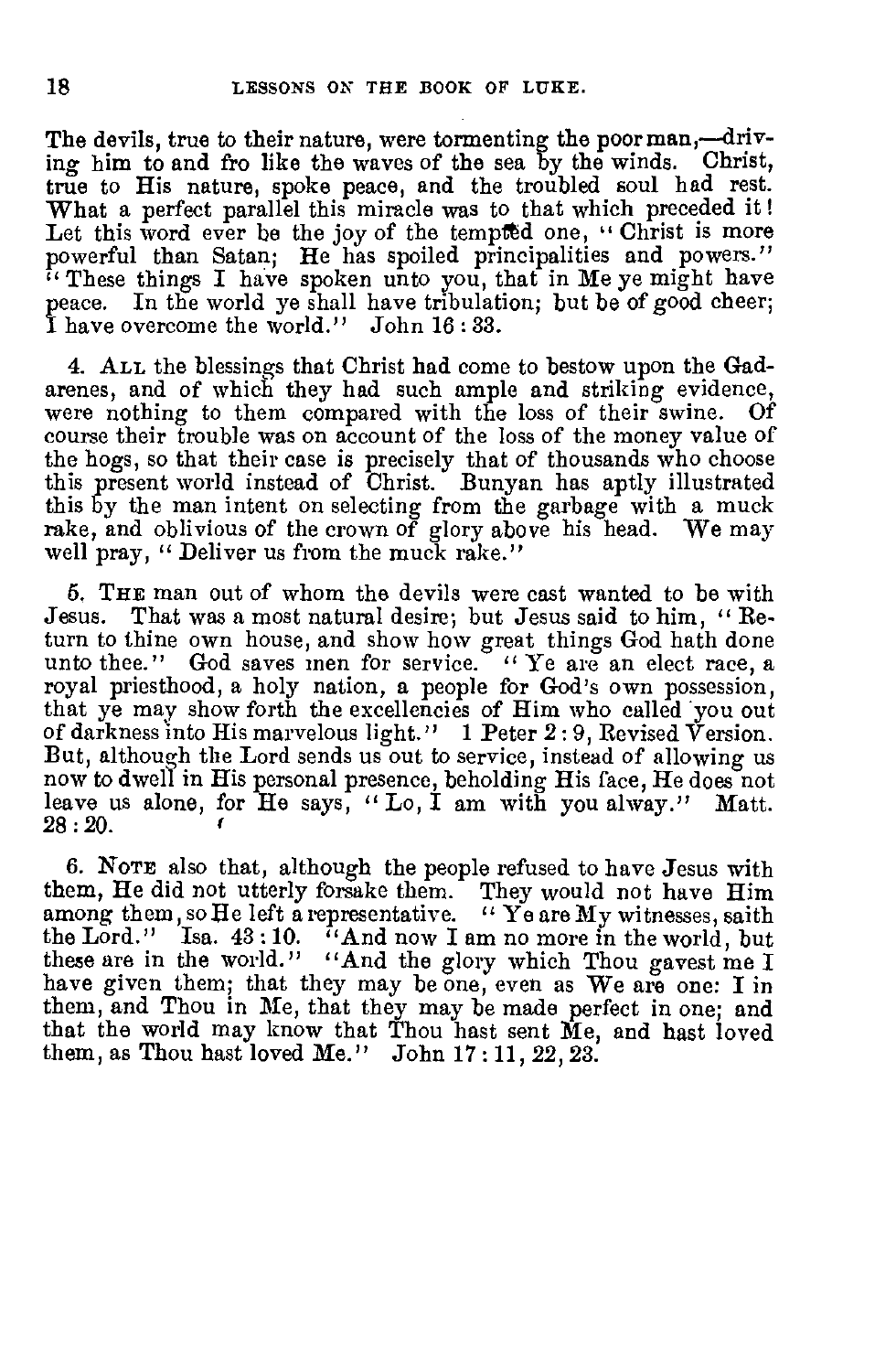## LESSON XIX.—May 12, 1894.

#### **SAVED BY HIS LIFE. Luke 8 : 4 1-56; 9: 1-6.**

SINCE in this lesson we finish the eighth chapter, make a special review of the subjects of the two preceding lessons. When you have mastered this lesson, you should be able to give a synopsis of the entire chapter. The present lesson is easily outlined, thus: Raising the ruler's daughter; restoring the woman with the issue of blood; sending out the twelve.

#### QUESTIONS.

1. What ruler came to meet Jesus after His return from Gadara?

2. What did he desire?

3. How old was his daughter? and what was her condition?

4. As Jesus went, what hindered His progress?

5. Tell the circumstances of the woman who came behind Jesus as He went along.

6. What did she do? and what was the result?

7. What did Jesus immediately ask?

8. How did the apostles express their surprise at such a question?

9. How was Jesus able to distinguish the poor woman's touch from all others?

10. When the woman saw that Jesus knew about her, what did she do ?

11. What comforting assurance did she receive?

12. While this was taking place, what message came from the ruler's house?

13. What did Jesus say to encourage the father?

14. Who only did Jesus allow to enter the house with Him ?

15. What did He say to those who were bewailing? 16. How did they receive this statement?

17. Describe the raising of the maiden?

18. After these things whom did Jesus send to preach?

19. What power and authority did He give them? 20. What were they to do as they preached the gospel?

21. What charge were they given concerning provision for their journey ?

22. When they entered a house, what were they to do?

23. What were they to do when they were not received ?

24. When they departed, what did they do?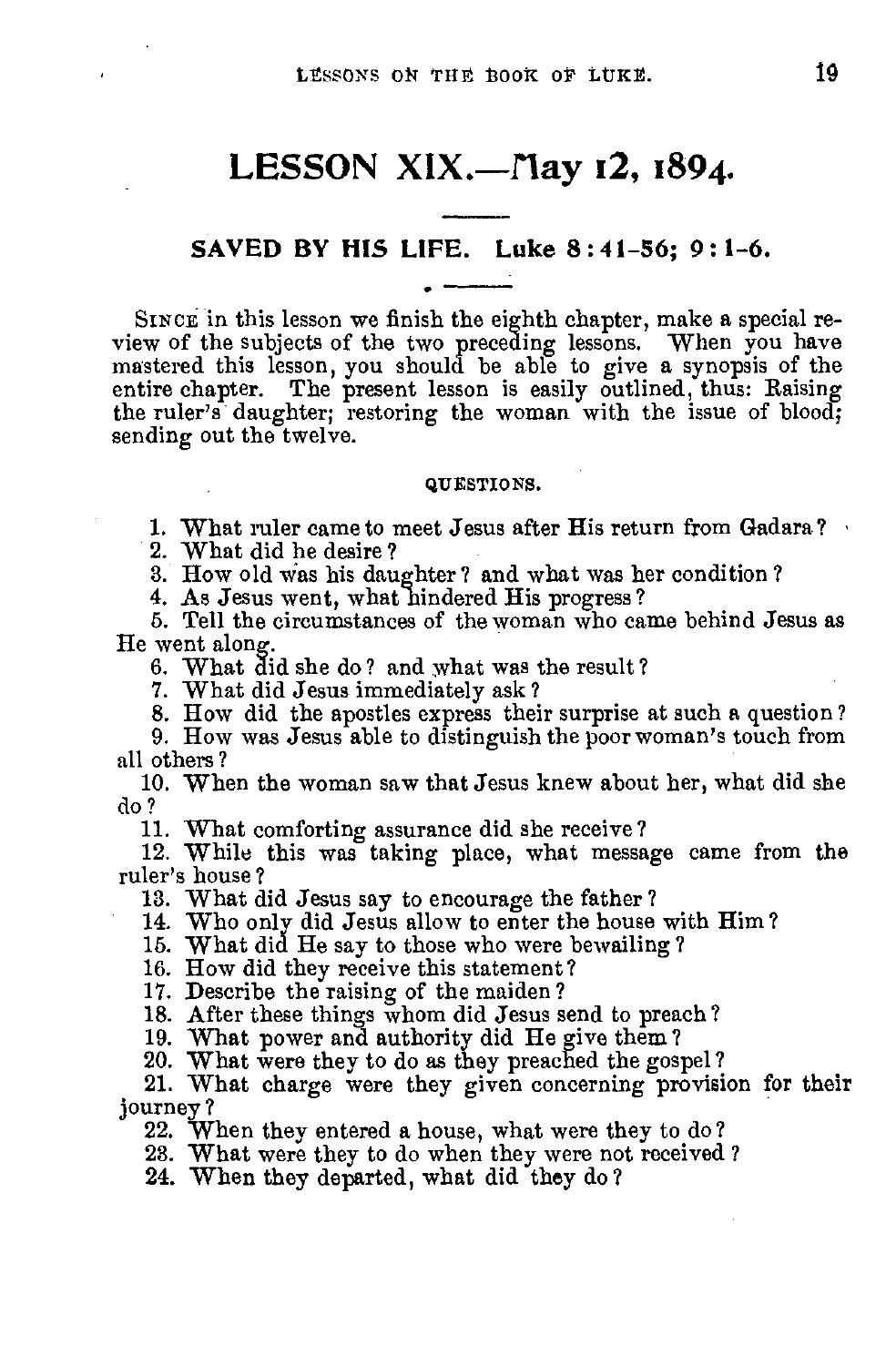#### **NOTES.**

1. " LET us draw near with a true heart in full assurance of faith."<br>Heb. 10:22. The crowd thronged Jesus, yet the poor, afflicted The crowd thronged Jesus, yet the poor, afflicted woman, who could only get near enough to touch the hem of His garment, was really nearer to Him than anybody else in the whole company. It is faith that brings the soul near to God.

2. "SOMEBODY hath touched Me; for I perceive that virtue is gone out of Me." Instead of "virtue," the Revised Version has "power," which is more forcible, and a more exact rendering. Christ is not only the wisdom of God, but He is the power of God. 1 Cor. 1 : 24. Faith lays hold on that power and appropriates it.

3. MANY people think that faith is nothing but imagination. If that were all, why didn't it avail to heal the woman when she was being treated by the physicians? She showed her confidence in their skill by spending all her living upon them. Imagination, if properly acted upon, will cure an imaginary disease; but imagination cannot give back life that is actually departing, as it was from that woman. Moreover, Christ Himself perceived that something had gone from Him. It was not imagination that healed the woman; it was faith, and " faith is the substance of things hoped for."

4/WHAT was it that went from Christ to the afflicted woman?—It was just the thing that she stood in need of, and that was *life. "* The blood is the life," and that was what she was losing. As soon as she touched Jesus, " immediately her issue of blood stanched." She was made whole. Life from Jesus had followed that touch of faith, and filled her. This also was written " that ye might believe that Jesus is the Christ, the Son of God; and that believing ye might have life through His name." John  $20:31$ . Christ " is our life." Col. 3:4. He came to give life, not simply physical life, but spiritual life. This life is as real as the life He imparted to the woman, and is obtained in the same way.  $\int$  " I am crucified with Christ; nevertheless I live; yet not I, but Christ liveth in me ; and the life which I now live in the flesh I live by the faith of the Son of God, who loved me, and gave Himself for me." Gal. 2 : 20. In this lesson we have a practical example of the reality of the work of faith.

5. CHRIST is the "firstborn from the dead." Col. 1 : 18. And yet many were raised from the dead before His crucifixion and resurrection. Nevertheless, it is true that there is no resurrection of the dead except through the resurrection of Christ. 1 Cor. 15:17, 18. He is "the Lamb slain from the foundation of the world." Rev. 13:8. Then He must also be the Lamb raised from the dead from the foundation of the world. That this is the case He Himself showed in the words, "I am the resurrection and the life." John 11:25. So in all words, " I am the resurrection and the life." John 11: 25. things He has the preeminence. There is no life but from Him.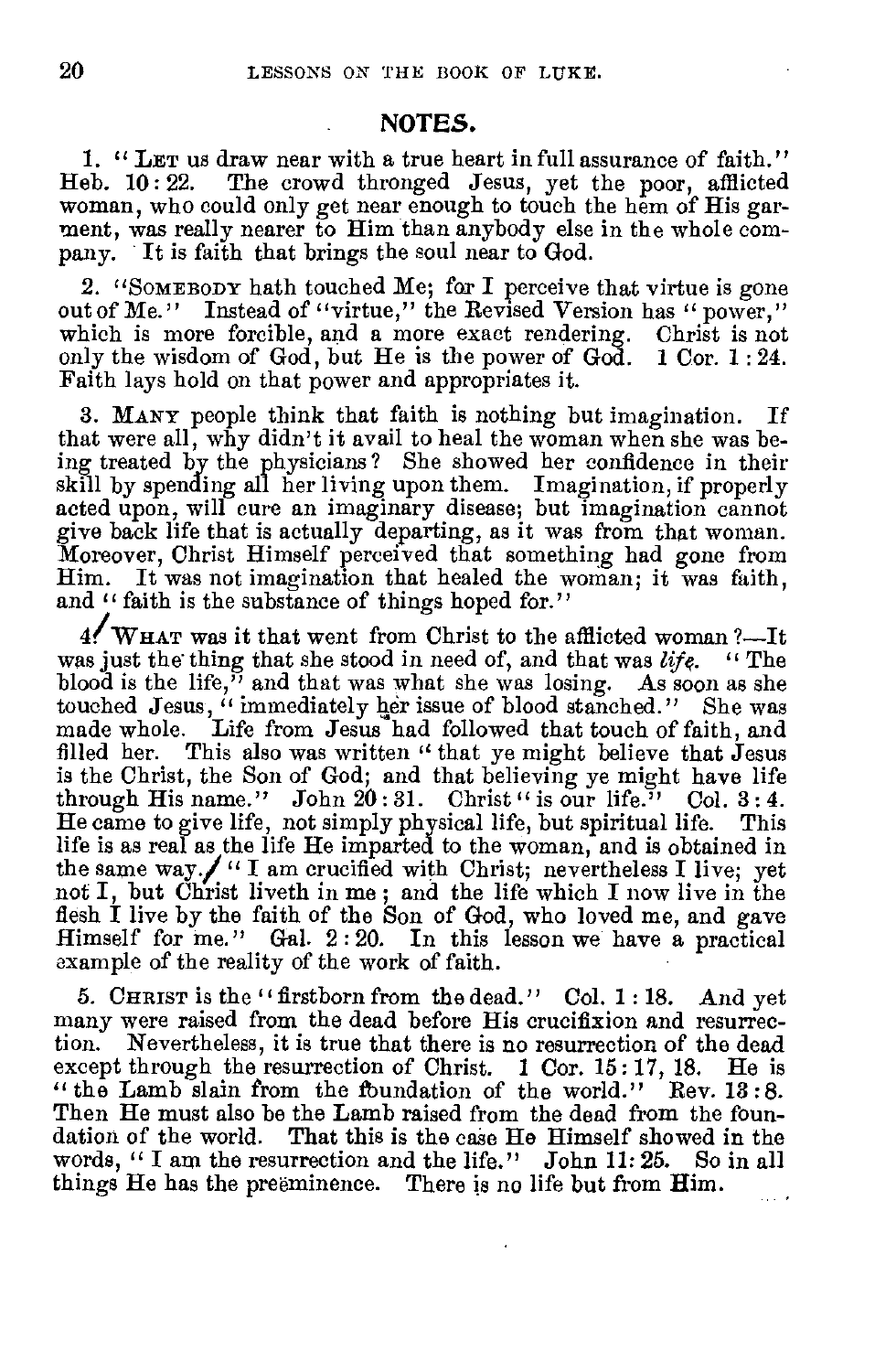6. Ix this lesson we have illustrated the pitying tenderness of Jesus. Let us not forget that in all this He was representing God to men. It was God's life and character that He was living. From this we see that God " delighteth in mercy." Micah 7 :18. It is He that is " touched with the feeling of our infirmities." He does not like to see sorrow and suffering, and so He gives His own perfect, life for their removal. Who cannot fully trust that such a God will give him the very best things that the universe contains?

7. " **HE** called His twelve disciples together, and gave them power and authority over all devils." This power was not given to the twelve alone, but to the seventy as well. Luke 10 : 17. Neither did it cease with them, for He promised it even to the end of the world. Matt. 28: 18-20. And yet people mourn over the great power of Satan, and often make it an excuse for their failures. What matters it how strong Satan may be, or how numerous a host he may lead, since Christ has given His followers power over all devils ? Mark, it is not simply power over one devil, but "over all devils." All the devils combined are not a match for the weakest soul who through faith is armed with the life of Christ. He has "spoiled principalities and powers." In chapter eight we saw what power Christ had over a legion of devils. To man He has given the power so to resist Satan that he will flee in dismay, but only as man continues " steadfast in the faith."

## **LESSON XX.—May 19, 1894.**

## **THE BREAD OF LIFE. Luke 9:7-27.**

THIS lesson may be sufficiently outlined as follows: Herod's perplexity; the return of the twelve; the feeding of the five thousand; opinions concerning Jesus; instruction to His followers. Again the caution must be repeated to the student not to study the synopsis from the lesson pamphlet, but directly from the Bible. In every lesson use the pamphlet at first only for the purpose of noting the portion of Scripture forming the lesson. Then read the verses very carefully several times, and make your own synopsis. Note down on a slip of paper the different topics, and then compare with the list in the pamphlet. Bear in mind that *the Bible,* and not the pamphlet, is to be studied. The pamphlet is designed only to direct your study, so that you may study to the best advantage.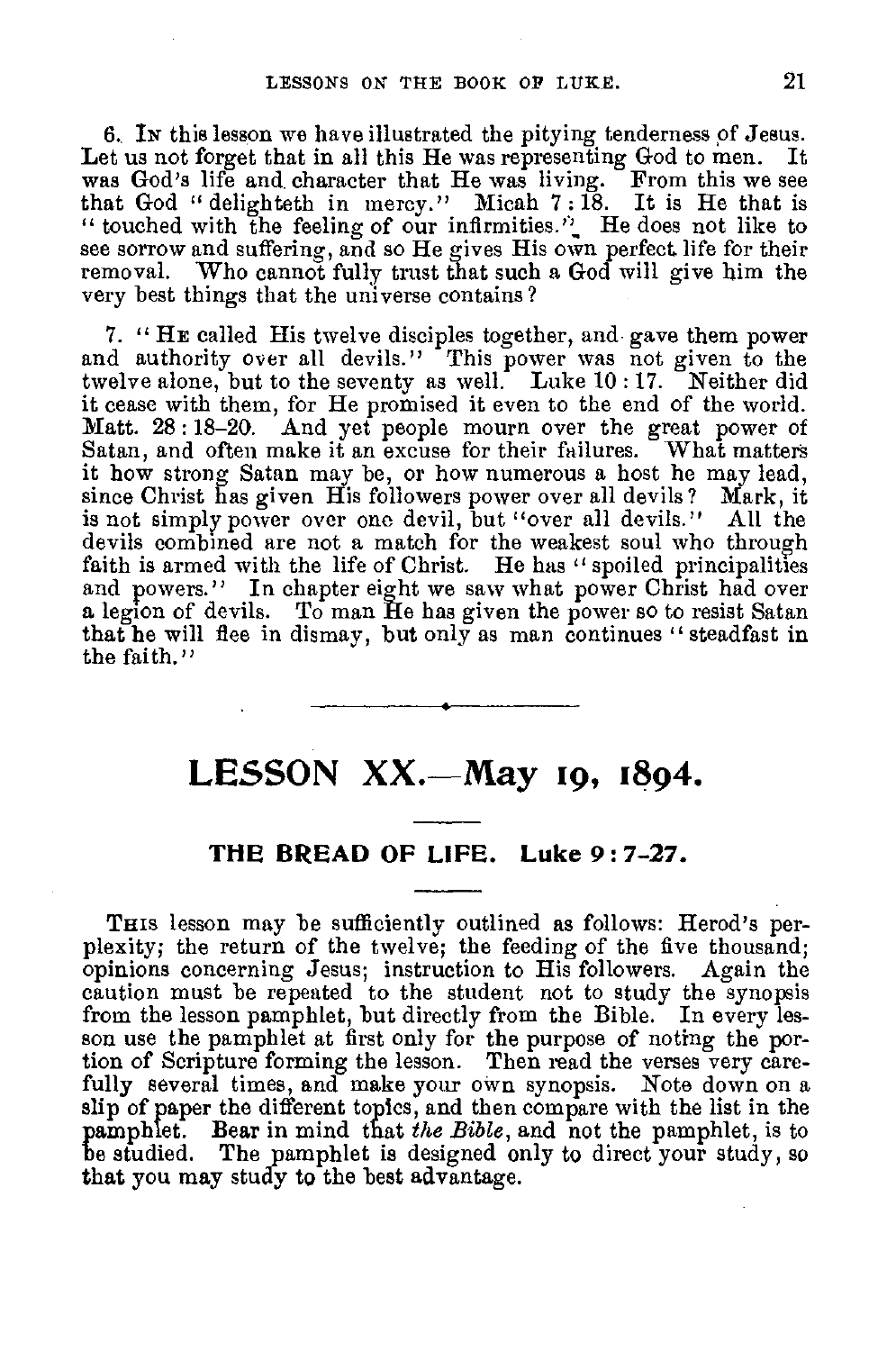1. How was Herod the tetrarch affected by the reports of Christ's work ?

2. Who did different ones say that Jesus was?

3. What did Herod say? and what did he desire.?

4. When the apostles returned, what did Jesus do?

5. Who followed them into the desert?

6. What did Jesus do for them ?

7. At the close of the day, what did the twelve say ?

8. What did Jesus say to them ?

9. How much food had they with them?

10. How many people were there to be fed ?

11. Relate the details of the miracle that followed.

12. How much remained after all were filled ?

13. What question did Jesus ask His disciples at a season of prayer?

14. Tell what answers were given.

15. What was their own testimony concerning Him ?

16. W hat did Jesus then tell them ? 17. What did He say must be done by all who would follow Him ?

18. Who will lose his life?

19. Who are they who will save their lives ?

20. What important question did Jesus ask ?

21. What will be the lot of those who are ashamed of Jesus and His words ?

22. What did Jesus say that some then present should see?

## NOTES.

1. "AND he received them, and spake unto them of the kingdom of God, and healed them that had need of healing." There is one thing that always recommends one to the kind attention of Jesus, and that is to be in need. And yet that feeling of need and general worthlessness is what keeps many away from Him. There were no exceptions, no special favorites. No matter who they were, nor how many there were, He healed them that had need of healing. Thus it came to pass that " there were whole villages where there were no sick ones, for He had healed them all." He is the same to-day that he was then. What he did then He is just as able and willing to do now.

> "All the fitness He requireth Is to feel your need of Him."

2. FIVE thousand men were fed with five loaves and two fishes, and not only did they all eat, but they were all *filled.* Imagine how much it would take to fill to satisfaction a crowd of five thousand hungry men, besides women and children. And then think of the small portion available for them. There was not enough for each one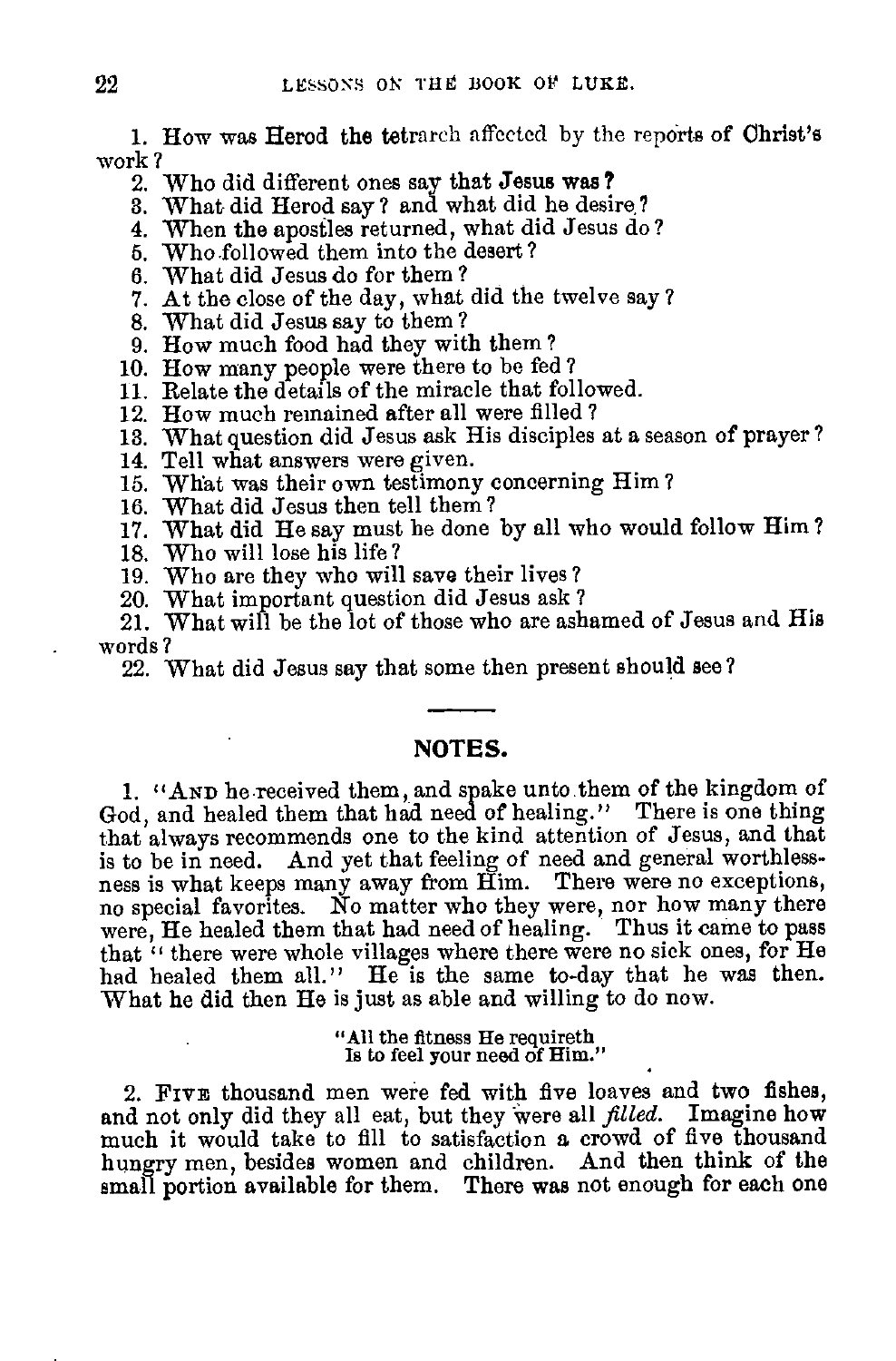to have a mouthful. If they had divided it equally among themselves, there would have been scarcely enough for anyone to have even the taste of food. And then, most wonderful to relate, there was much more left, after all had been satisfied, than there was when they began to eat. W hat more striking illustration could be given of the statement that He " is able to do exceeding abundantly, above all that we ask or think "? Eph. 3:20.

3. THE question is, Where did that bread come from ? The origi-<br>I amount, instead of being diminished, was increased. There can nal amount, instead of being diminished, was increased. be only one answer : It came from the Lord Jesus Christ Himself. He is the Bread of Life. John 6 : 48-51. In this miracle we are again shown how that believing on Him we may have life through His name. For just as He had power in Himself to supply the physical needs of that multitude, so He has power to supply all our spiritual wants. And just as surely as the multitude could eat that bread which came from Him, and be nourished by it, so we may really feed upon Christ, and grow thereby.

4. IT seems incredible that anyone who really believes this miracle should ever have a doubt of Christ's power to save us by His own life<br>in us. The general objection is that it seems so unreal, so intangible, The general objection is that it seems so unreal, so intangible, that we cannot understand how Christ's life can come into us to make us strong to do His will. Well, here we have the thing made as simple as the supply of daily bread for our physical strength. Let us go to the very beginning of the matter. There is nobody who has any doubt that the food which we eat day by day gives us strength. We become faint and ready to die through long fasting; we eat good food, and our strength and life come again. That food becomes part of our blood, and the strength and the life which•we feel renewed in us are the strength and the life that were in the food that we ate. And yet, as we look at the bread, we can see no life in it, and it does not look at at all like flesh and blood. If we had not been used to receiving strength all our lives through eating food,—if we had been miraculously kept alive till manhood without food,—and at the age of twenty-one were told that our life in the future depended on our eating bread, the majority of people would starve to death. Very few would believe that any life could come from such a source. Scientists would be ready to demonstrate the impossibility of forming flesh and blood out of bread. It is a merciful provision of God for the preservation of the race that people learn to sustain life by eating, long before they are able to reason about it. When the plant is growing, we see evidences of life in it, although we cannot see the life. We we see evidences of life in it, although we cannot see the life. see immense energy displayed by it. We see huge clods of earth pushed aside by it, and even stones are sometimes rent asunder by it. Whence come this life and power?—Through God's word, which said, "Let the earth bring forth grass, the herb yielding seed, and the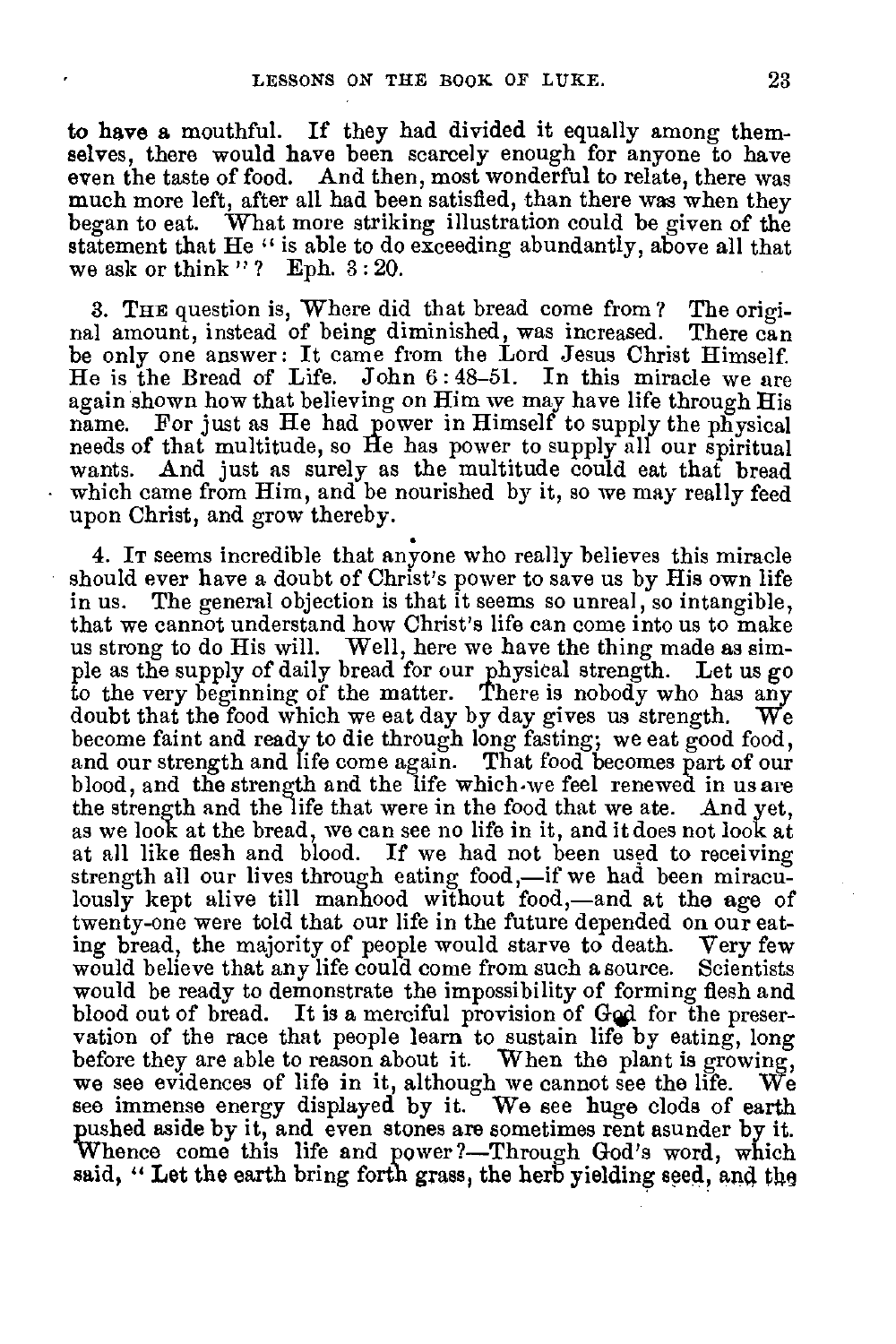fruit tree yielding fruit after his kind, whose seed is in itself, upon the earth." Gen. 1:11. The energy displayed in the growing plant is nothing less than the power of God. That same life is stored up in the seed, which forms the food of man; so that our physical food comes as truly from the Lord as did the bread which the five thousand ate. In that case the process of bread making was shortened. Now just as God fills the plant with life, of which we partake for the nourishment of our bodies, so He fills us with His own life of righteousness, if by faith we receive Him through His word. We cannot understand how any of it is done; but it is no more difficult to believe that God can work perfection in a man than that He can do it in a plant.

5. THE people could not feed themselves; they could not derive any strength from themselves. They, as we and all others are, were entirely dependent for strength on the food which they ate. Moreover, they could not do anything to assist the food to give them strength. All that the y could do was to eat it as it was provided for them, and  $\cdot$ then leave t alone. Why can we not learn the lesson which God designs us tc learn from our daily food? Whether we realize it or not, we deper 1 absolutely on Christ for our life, through the food which He prov' les us. So we must depend solely on Christ for our righteousness which is real life. If our faith grasps the reality of this miracle,—a miracle that is repeated every day,—then it can grasp the fact that He can put His life directly into us; and having that, we have all. His life fills and satisfies the hungry soul.

6. THE gospel is God's plan, and not man's. Man's only plan for receiving anything is to seize upon it. " Each one for himself," is the motto of the world. But Christ says that whosoever wishes to live must give up his life, and that whoever seeks to save his own life, shall lose it. The world's motto is derived from Satan. He had a glorious position. But he wanted more, and set about to seize it, and as a consequence he lost everything. Christ had everything, but He willingly gave up all. He did not grasp and hold even His own, and as a result He gained everything. Read Phil. 2:5-9. "For ye know the grace of our Lord Jesus Christ, that, though He was rich, yet for your sakes He became poor, that ye through His poverty might be rich." 2 Cor. 8 : 9.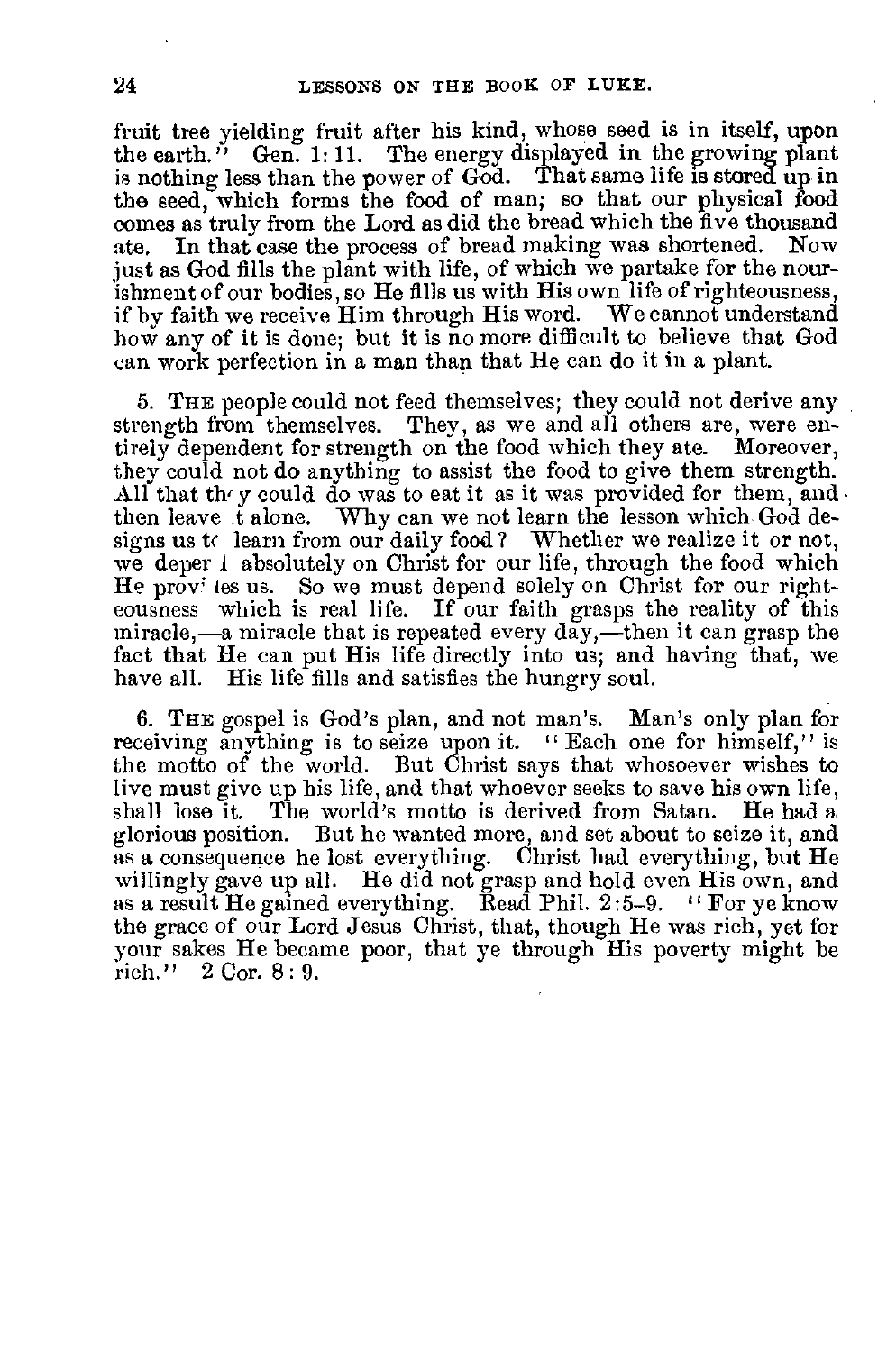# **LESSON XXI.—May 26, 1894.**

## POWER AND GLORY OF HIS COMING. Luke 9:28-50.

THE last verse of the last lesson is properly the first of this, for the transfiguration was the fulfillment of the promise that some then present should not taste death till they had seen the Son of man come with power. Do not neglect to reread the preceding lesson while studying this. A careful reading of the verses composing this lesson will show the following topics: The transfiguration; casting an unclean spirit out of a child; announcement of Christ's approaching death; a lesson of humility; exclusiveness forbidden. The most prominent things in the lesson are the transfiguration, and the healing of the child. The other things are no less important; but if the lesson is carefully studied as a whole, these most striking features will serve to recall the others to the mind.

1. What had Jesus said that some of His disciples should see before their death ?

- 2. What did He do about eight days afterward?
- 3. As He prayed, what took place?
- 4. Who appeared with Him in,glory ?
- 5. Of what did they talk ?
- 6. What were the three disciples doing?
- 7. What did they see when they awoke?
- 8. What did Peter say?
- 9. As he was speaking, what overshadowed them ?
- 10. What was heard from the cloud?
- 11. As they came down from the hill the next day, who met them?
- 12. What request was made by a man of the company ?
- 13. Describe the condition of the man's son.
- 14. What effort had the man made for his son's restoration ?
- 15. What did Jesus say ?
- 16. What took place as the child was coming to Him?
- 17. What followed ?
- 18. How were the people affected by the miracle?
- 19. Of what did Jesus again remind His disciples?
- 20. How did this information affect them ?
- 21. Concerning what did a dispute arise among them?
- 22. How did Jesus reprove them ?
- 23. Who did He say shall be the greatest ?

24. What did John say they had done to the man who was casting out devils in His name?

25. What did Jesus say in reproof of their exclusiveness.?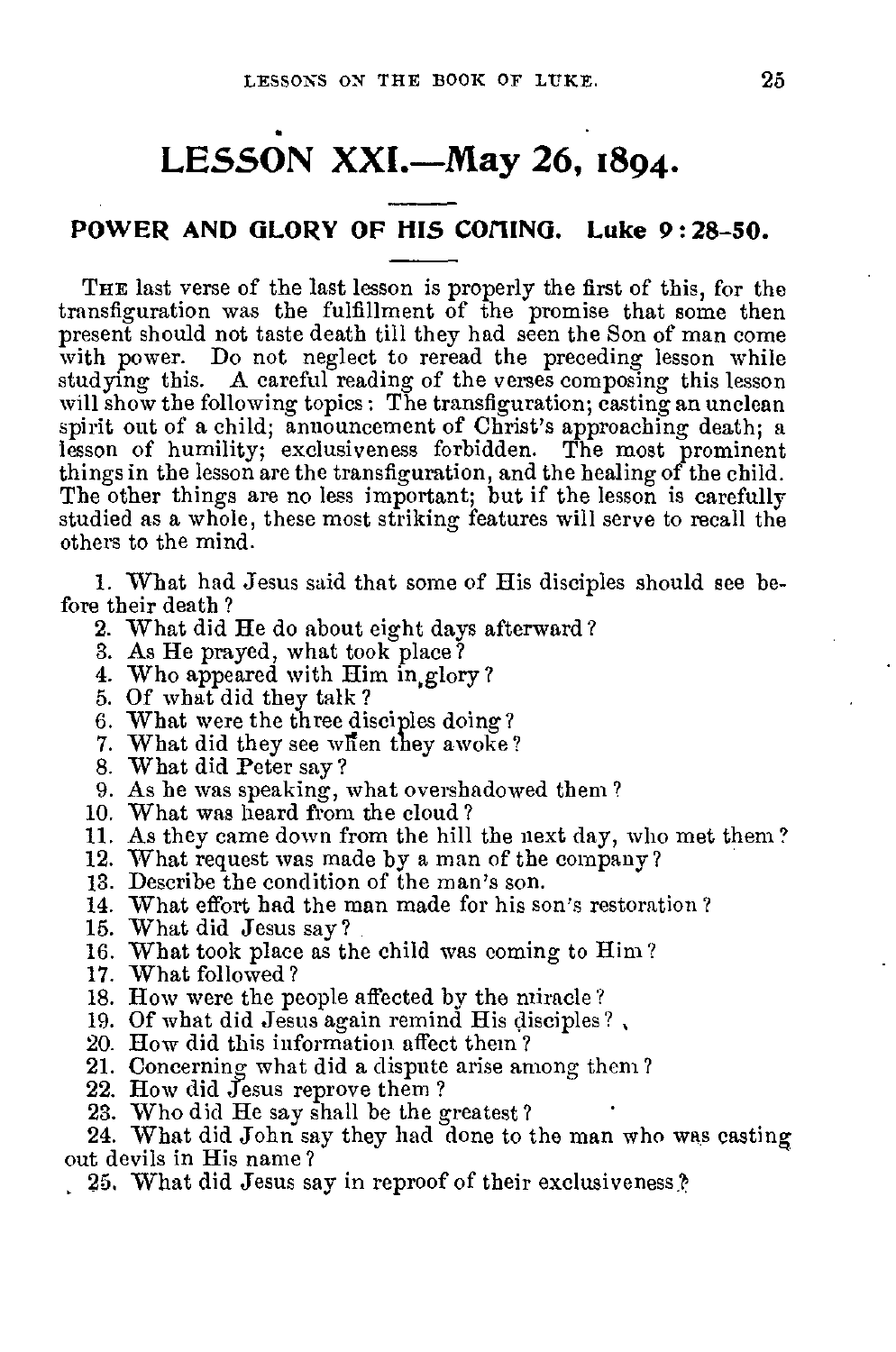## **NOTES.**

1. THAT the transfiguration was a miniature representation of the second coming of Christ, is evident from the words of Peter: " For we have not followed cunningly devised fables, when we made known unto you the power and coming of our Lord Jesus Christ, but were eyewitnesses of His majesty. For He received from God the Father honor and glory, when there came such a voice to Him from the excellent glory, This is My beloved Son, in whom I am well pleased. And this voice which came from heaven we heard, when we were with Him in the holy mount." 2 Peter 1:16-18.

2. WHEN Christ comes, it will be with the glory of the Father. Matt. 16 : 27. See also verse 26 of the chapter we are studying. When He comes, there will be two classes of the righteous,—those who have died, and are raised to life immortal, and those who are alive, and who are changed to immortality, and taken to heaven without tasting death. See  $1$  Thess.  $4:14-17$ . These two classes were represented at the transfiguration. " Moses the servant of the Lord died there in the land of Moab, according to the word of the Lord. And He buried him in a valley in the land of Moab." Deut. 34:5,6. The only way by which a man once dead can ever appear among the living is by a resurrection. Jude, in showing the meekness of Christ, incidentally refers to the resurrection of Moses: " Yet Michael the Archangel, when contending with the devil He disputed about the body of Moses, durst not bring against him a railing accusation, but said, The Lord rebuke thee." Jude 9. The devil has the power of death, through sin (Heb. 2 : 14), and so he claimed Moses as his lawful prey. Christ claimed him by right of redemption, yet would not rail at the devil. By virtue of His superior power He delivered Moses from the By virtue of His superior power He delivered Moses from the grave, and so they were together in the holy mount. Elijah had been taken to heaven in a whirlwind,—translated to heaven without seeing death. These two representatives of the vast host of the redeemed at the last day, were with Christ when He appeared in the glory with which He will be clothed at His second advent.

3. " THIS is My beloved Son; hear Him." Does this absolve men from the duty of hearing and obeying God the Father? Hear Him: " I will raise them up a Prophet from among their brethren, like unto thee, and will put My words in His mouth; and He shall speak unto them all that I shall command Him." Deut. 18:18. Hear  $\hat{H}$ im: " Jesus answered them, and said, My doctrine is not Mine, but His that sent Me." John 7 :16. " For I have not spoken of Myself ; but the Father which sent Me, He gave Me a commandment, what I should say, and. what I should speak." John 12:49. "The words that I speak unto you I speak not of Myself; but the Father that dwelleth in Me, He doeth the works." John 14:10. "As My Father hath taught Me, I speak these things." John 8:28. Hear Him: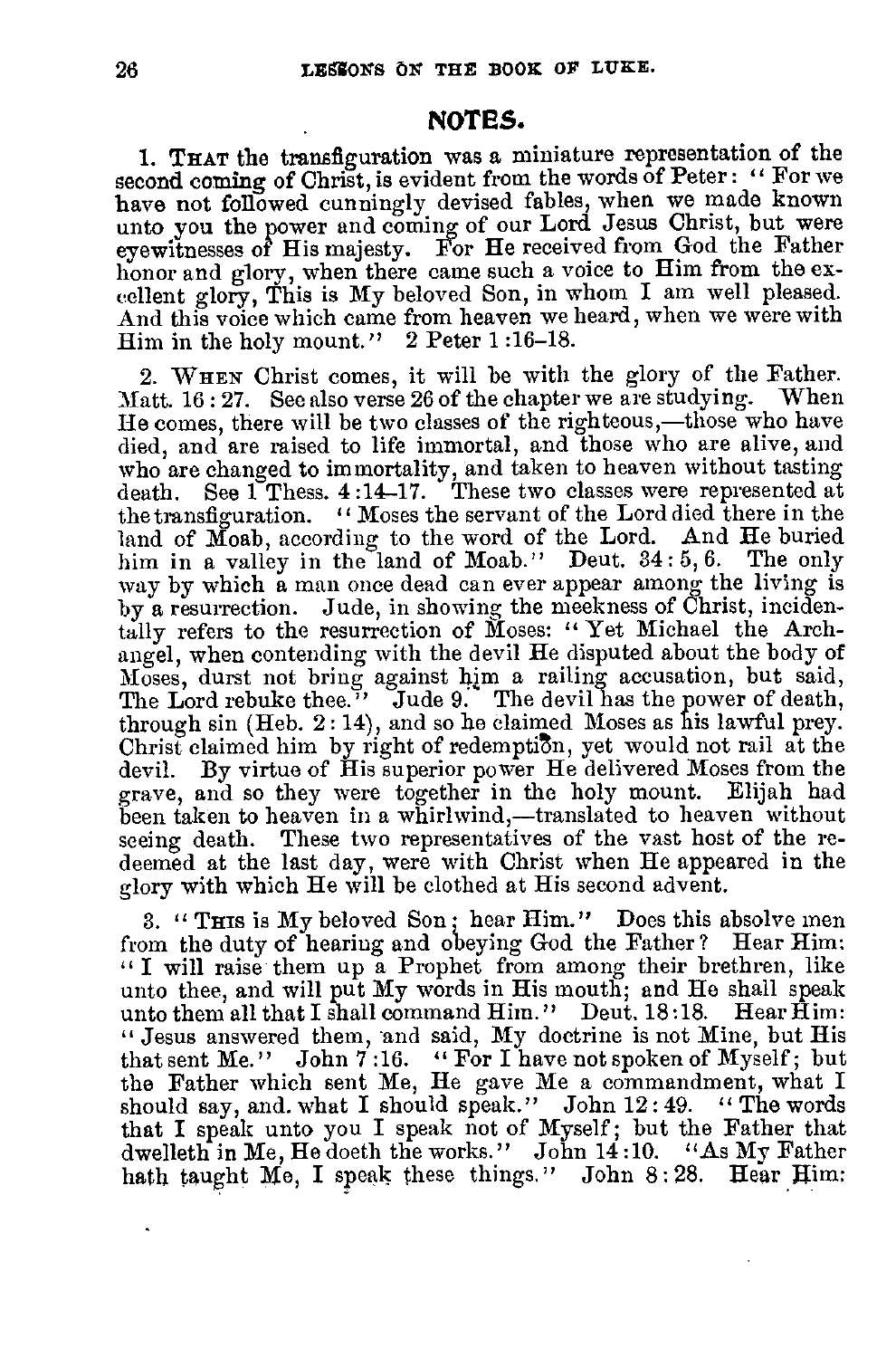"Think not that I am come to destroy the law, or theprophets; **I** am not come to destroy, but to fulfill." Matt. 5:17. "And it is easier for heaven and earth to pass, than one tittle of the law to fail." Luke 16: 17. "Not everyone that saith unto Me, Lord, Lord, shall enter into the kingdom of heaven; but he that doeth the will of My Father which is in heaven." Matt. 7:21. Christ is the only manifestation of God to man. The law of God is the righteousness of God. Isa. 51 : 6, 7 ; Rom. 3 : 21, 22. It is God's way. Ps. 119: 1, 2. Therefore the life of God is the law of the universe. But Christ is God. In Him is life, even the life of God. In the life of Christ we see the law of God in action. So the law of God is found by men only in the life of Christ. He is the one mediator between God and man, to bring man to God. Therefore we are commanded to hear Him. For the Father " hath committed all judgment unto the Son; that all men should honor the Son, even as they honor the Father." John 5 : 22, 23.

## **LESSON XXII.—June 2, 1894.**

### **THE SPIRIT OF CHRIST. Luke 9 :51-62 ; 10:1-16.**

THERE are more distinct topics in this lesson than in some of the others, but persistent and thoughtful reading of it will make them all take their proper places in the mind. We find, first, the rejection of Jesus by the Samaritans, and the desire of James and John to call fire down upon them, which met with a rebuke from Jesus; then we have the words of Jesus to three who would follow Him, showing that they must not expect ease and abundance in His service, and that everything else must hold a secondary place. In the portion of the lesson found in the tenth chapter we have the sending out of the seventy, and the instruction given therewith. If the portion of Scripture has been thoroughly studied, all the details may be brought to mind by something like this: Rejected by the Samaritans; conditions of following Jesus; sending out the seventy.

Do not forget to review not only the whole of the ninth chapter, but the, seventh and eighth as well. Read frequently from the beginning of the book, and occasionally take a mental review of all the chapters from the beginning, without the Bible in hand. This may be done while walking to or from work, while riding on a train, while the hands are employed in some mechanical work that does not require special thought, or in a waking hour of the night; and it will be found a pleasure instead of a task.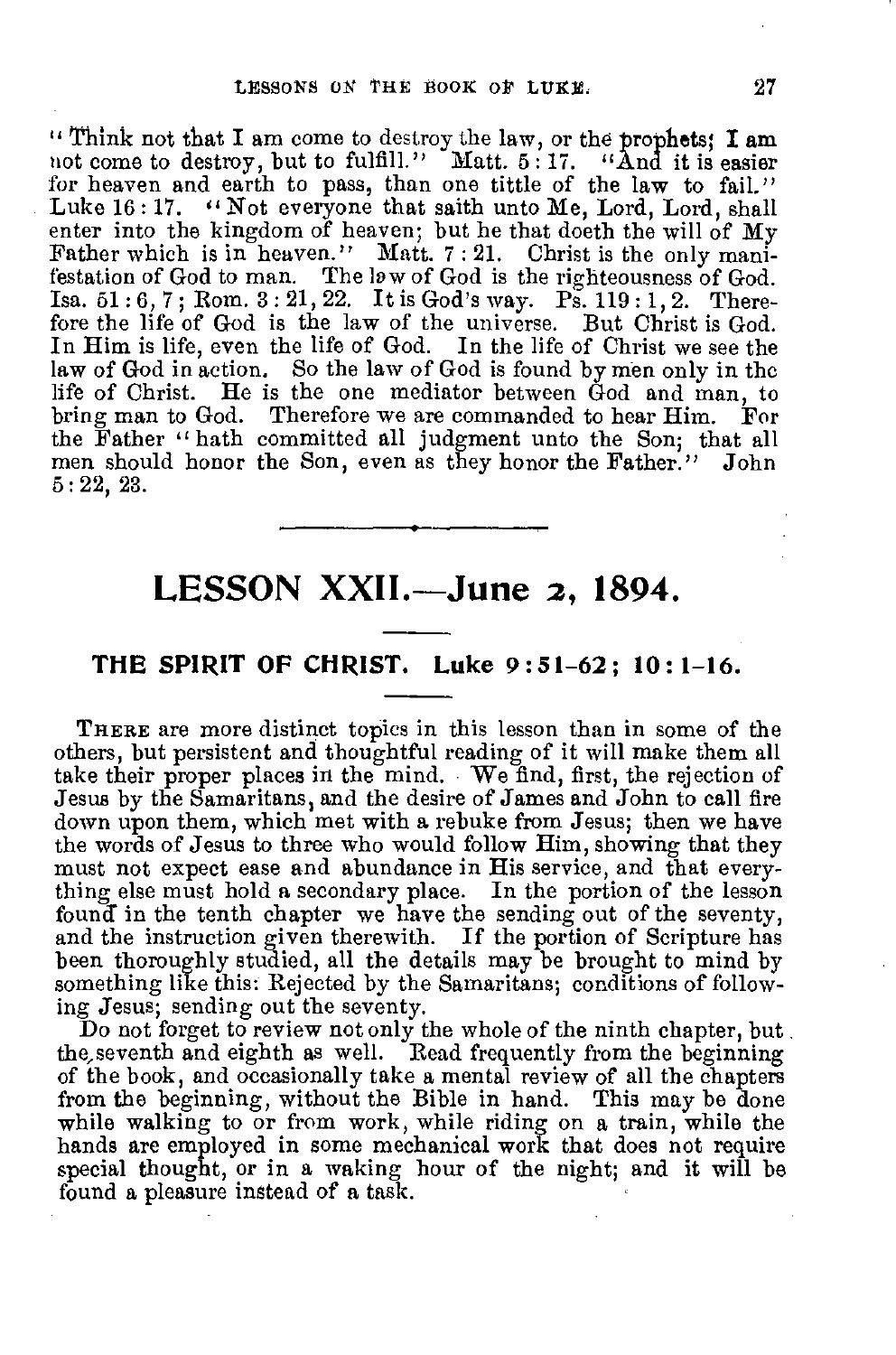1. To what place did Jesus send asking entertainment ?

2. Why would not the people receive Him?

3. What punishment did James and John wish to bring down upon the inhospitable inhabitants ?

4. What did Jesus do and say to the disciples?

5. What did He say was His mission?

6. As they went on their way, what did a certain man say to Jesus ?

7. What did Jesus reply?

8. What response did another make to the command, " Follow Me"?

9. What did Jesus say to that?

10. What did another wish to do before following Him ?

11. What did Jesus reply?

12. Whom did the Lord send out before Him after these things?

13. How were they sent out ?

14. What prayer were they to offer? Why?

15. As they went out into the world, to what were they likened ?

16. What provision were they to make for their journey?

17. How were they to get their support?

18. When they entered into a city, what were they to do?

19. Were they to do anything besides preaching?

20. How were they to act when they were not received ?

21. At what time will such cities receive recompense?

22. Upon what cities did Jesus pronounce woes?

23. What did He say about them ?

24. In rejecting Christ's messengers, whom do men reject and despise ?

## **NOTES.**

**1.** THE lesson given to us by the Saviour, through the rebuke to James and John, is very simple, yet how slow we are to learn it. If it had always been heeded by those who professed to be the followers of Christ, there would never have been any Inquisition; no martyrs would ever have been burned at the stake, in the name of Christianity. People sometimes think that the evil of religious persecution lies in the fact that men who are in error persecute those who hold the truth. This is true only because those who hold the truth never persecute. In the case before us Christ was openly rejected. Surely if ever punishment should be administered on religious grounds, it was then; but Christ would not suffer it. It is as impossible for a true follower of Christ to persecute others in any way whatever for religious opinions as it would be for Christ to do so ; and He said : " I am come a light into the world, that whosoever believeth on Me should not abide in ,darkness. And if any man hear My words, and believe not, I judge him not; for I came not to judge the world, but to save the world." John 12: 46, 47.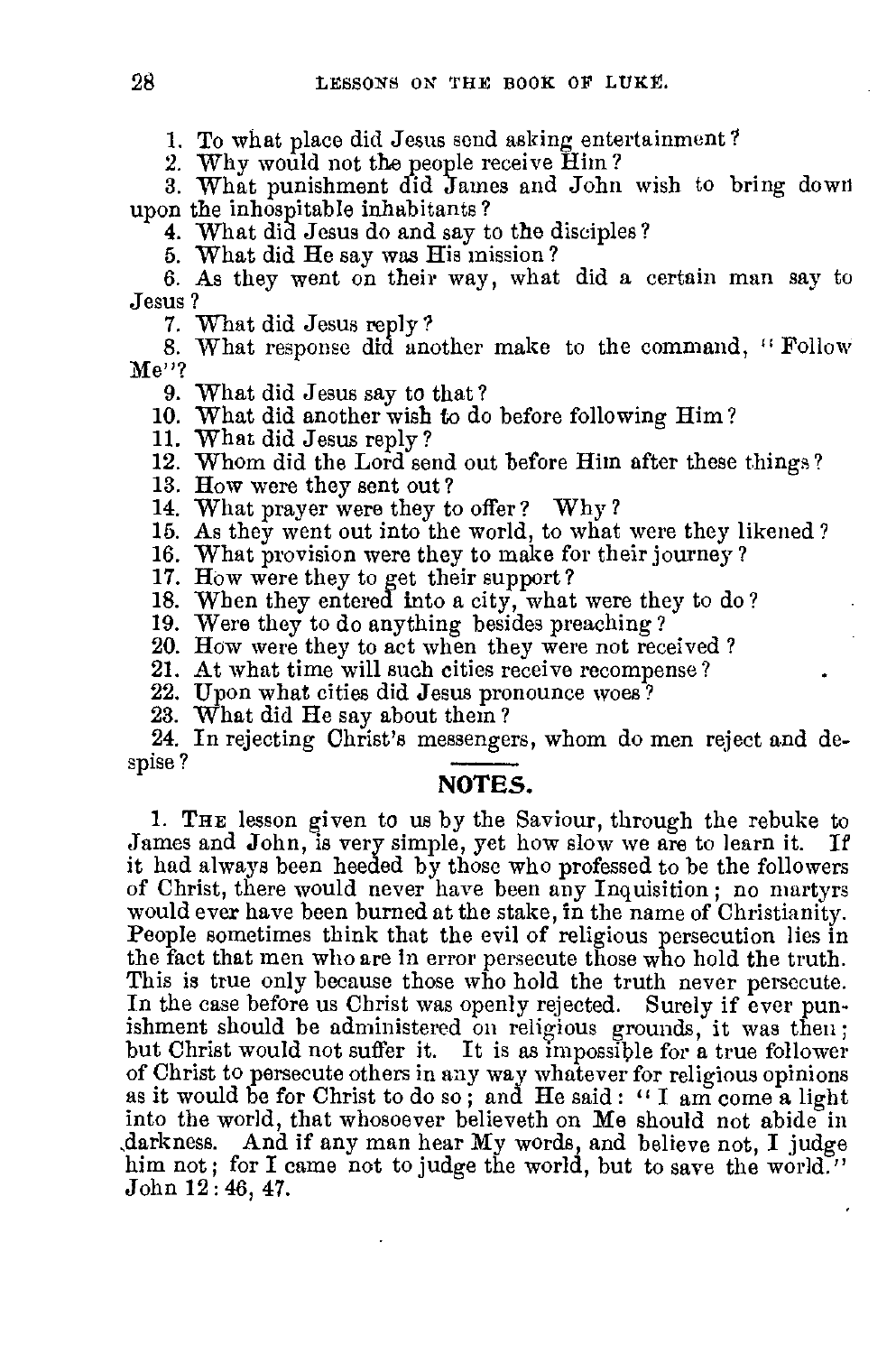2. " YE know not what manner of spirit ye are of. For the Son of man is not come to destroy men's lives, but to save them'." Persecution, therefore, is not from the Spirit of Christ. The spirit that would inflict punishment on men because they do not believe as we do, or even because they openly reject Christ, is the spirit of antichrist. Christ's whole work is to save men, and not to destroy them. James and John did not know what spirit they were of; they were deceived. They thought it was zeal for Christ that prompted them to wish to call down fire upon the Samaritans ; but it was a false, selfish zeal. It was personal pique, rather than zeal for the Master; for love to Christ shows itself in Christlike ways. In every persecution on account of religion it will be found that pride and selfish bigotry are at the bottom of it. The persecutors feel personally affronted because others do not agree with them. They feel as if they were being defied, and they call their hateful spirit zeal for the cause of God.

3. "AND they went to another village." Christ has not only given us precept, but He has left us an example of how we should deal with those who sin against light. When He was rejected, He went to another place. How much trouble and dishonor to the cause of Christ would have been avoided if His professed followers had learned to let people alone when they chose their own way instead of Christ's! Take His words to them faithfully, " ye that are spiritual." Again and again, with the meekness and patience of Christ, hold before the erring ones the words of the Lord.

4. " LET the dead bury their dead." As we ordinarily read this, we form a mental picture of the man's father lying dead at home, with no one to give him a decent burial, and so Christ's words seem almost unfeeling. Now any view which causes one to think thus of Christ is to be suspected. Consider the case. In the East burial follows almost immediately after death. There is no long delay. If the man's father had been dead at that time, he would have been attending to his father's burial, instead of being there. When,-in response-to-Christ's call, "Follow-Me," The man said, "Suffer me first to go and bury-my father," he was really asking for permission to wait an indefinite time before taking hold of the Lord's work. It amounted to asking to be excused until after his father should die, and he could have an opportunity to settle up his affairs. It was the -same,with-him-as.with-those\_who.began to make excuse. Luke-14: .18: How many whom Christ is calling now are saying the same thing ? Their temporal affairs must all be attended to before they can enter the Lord's service. To such He says, " Let the dead bury their dead; but go thou and preach the gospel."

5. " Go your ways ; behold, I send you forth as lambs among wolves." That is the true position of Christ's followers in the world.

 $\ddot{\phantom{0}}$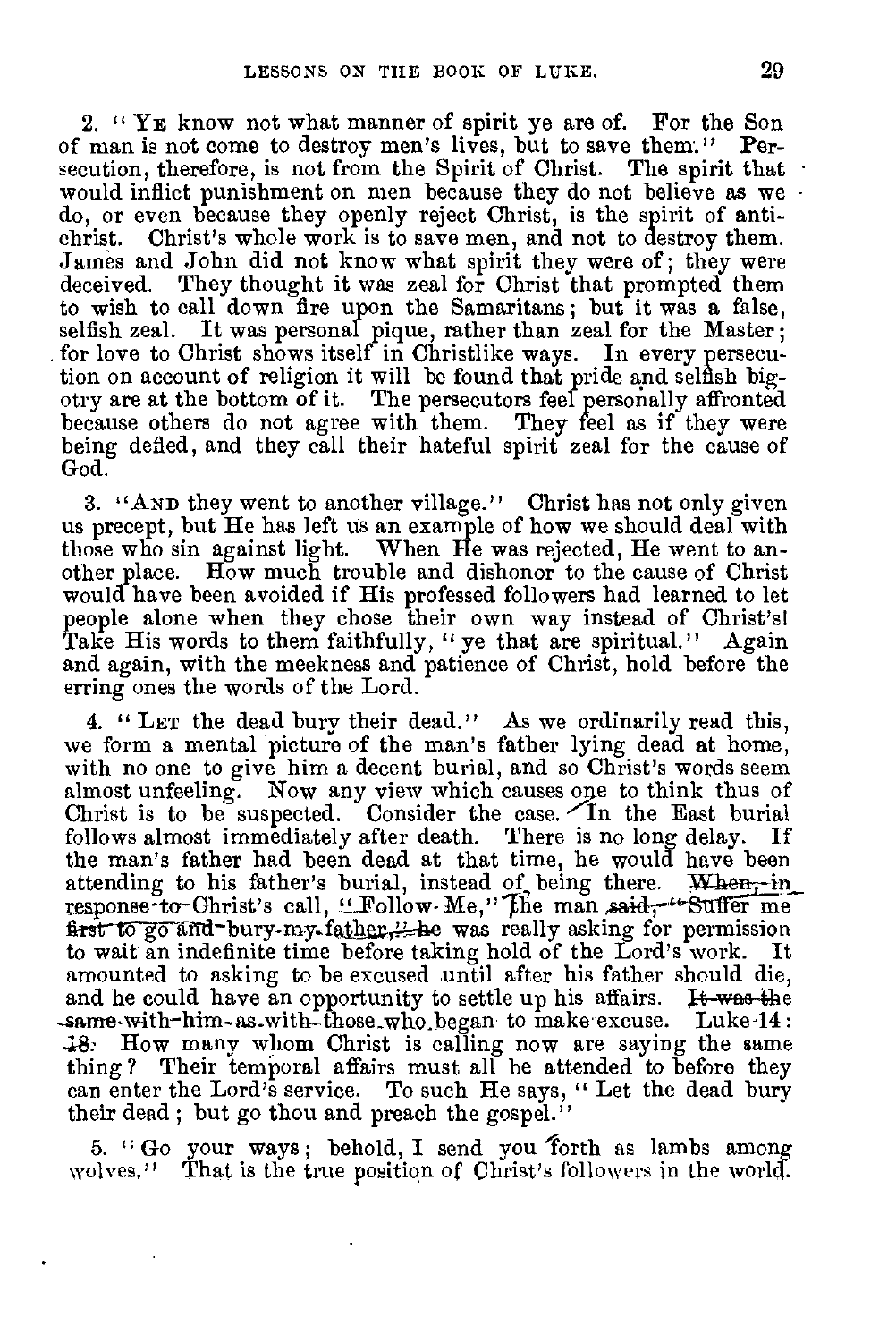It is the nature of wolves to bite ; therefore, the lambs must expect to be at least snapped at. They will certainly be annoyed by the wolves; they may be bitten, and they may possibly be killed. "All that will live godly in Christ Jesus shall suffer persecution." 2 Tim. 3 : 12. What are the lambs to do under the circumstances 7—Commit themselves to the keeping of the Good Shepherd, who gives His life for the sheep. " For ye were as sheep going astray; but are now returned unto the Shepherd and Bishop of your souls." 1 Peter 2:25. "Wherefore, let them that suffer according to the will of God commit the keeping of their souls to Him in well doing, as unto a faithful Creator."  $\degree$  1 Peter 4:19. Nobody ever heard of lambs attacking wolves, nor even resisting them. The lamb always flees for There is such a thing as wolves in sheep's clothing; and, if anyone thinks that he has seen Christ's lambs biting and devouring, let him know that they were disguised wolves. The figure means simply this, that Christ's followers are to leave all force and opposition to the world. They can no more use any manner of force against those who resist the truth, than lambs can devour wolves.

## **LESSON XXIII.—June 9, 1894.**

## **THE GOOD SAIIARITAN. Luke 10:17-37.**

It is not so easy to analyze a chapter that contains instruction only as it is to analyze one that consists wholly of narrative. The danger always lies in too close an analysis ; that is, instead of simply noting a few general heads, allowing them to suggest to the mind all the details, the student will attempt to repeat the details. Many will doubtless think it easier to commit a passage to memory, so as to be able to repeat it word for word, than to get sufficient knowledge of it to be able to give a synopsis of it and an intelligent narrative of the details. But the former should not be done. You might be able to repeat an entire chapter, and still really know but little about it, but it is impossible to study it as indicated and not receive much valuable knowledge. You have doubtless found that this lesson naturally divides itself as follows : The return of the seventy, thanksgiving and blessing, the lawyer's question, which led to the story of the good Samaritan.

- 1. With what feelings did the seventy return 7
- 2. What did they say ?
- 3. What did Jesus reply ?
- 4. How much power did He say He had given them?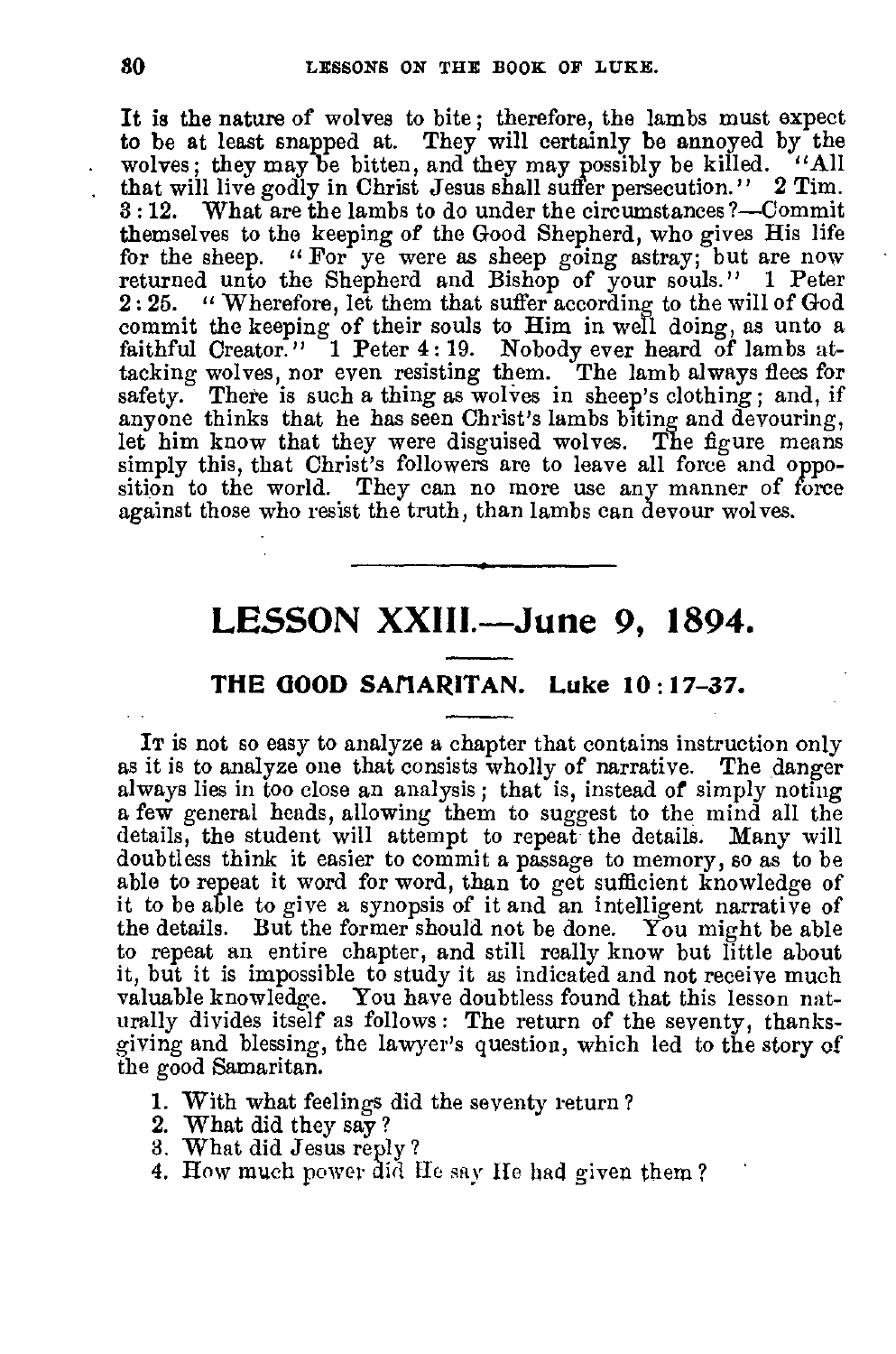- 5. In what were they to rejoice?
- 6. For what did Jesus rejoice and thank God?
- 7. Who alone knows who the Son is?
- 8. How only can any man know the Father?
- 9. With what did Jesus say the disciples were blessed?
- 10. Do we share the same blessing?
- dl. What question did a lawyer ask Jesus ? 12. Did Jesus answer the question directly ?
- 
- 13. To what did He refer the lawyer for an answer?
- 14. What scripture did the lawyer quote ?
- 15. Then what did Jesus say?
- 16. What question did the lawyer then ask ?
- 17. Why did he ask that question?
- 18. How did Jesus answer it?

19. Relate the story of the man that was robbed, and the good Samaritan.

- 20. When Jesus had finished, what question did He ask the lawyer?
- 21. Who did the lawyer say was neighbor to the poor man ?
- 22. What did Jesus then say to him?

### **NOTES.**

**1. "** THou hast hid these things from the wise and prudent, and hast revealed them unto babes." And where are they hid?—In Christ, for in Him are " hid all the treasures of wisdom and knowledge." Col. 2:3. Whoever, therefore, will receive Christ, may know the hidden things. But it is not by human wisdom, but by faith, that Christ is to be received. " Let not the wise man glory in his wisdom, neither let the mighty man glory in his might, let not the rich man glory in his riches ; but let him that glorieth glory in this, that he understandeth and knoweth Me, that I am the Lord which exercise loving-kindness, judgment, and righteousness, in the earth; for in these things I delight, saith the Lord." Jer. 9:23, 24. " Except ye be converted, and become as little children, ye shall not enter into the kingdom of heaven." Matt. 18:3. "Whosoever shall not receive the kingdom of God as a little child shall in nowise enter therein." Luke  $18:17$ . Therefore, the things of God are revealed to all who are willing to take the wisdom of God in place of their own. The Spirit of God searches all things, even "the deep The Spirit of God searches all things, even " the deep things of God," and is freely given to us to make known the things that are freely given to us of  $\ddot{G}$ od. 1 Cor. 2:10-12. And it is given to all who ask for it. Luke 11 : 13.

2. " Thou shalt love the Lord thy God with all thy heart, and with all thy soul, and with all thy strength, and with all thy mind; and thy neighbor as thyself." This, and this only, is the condition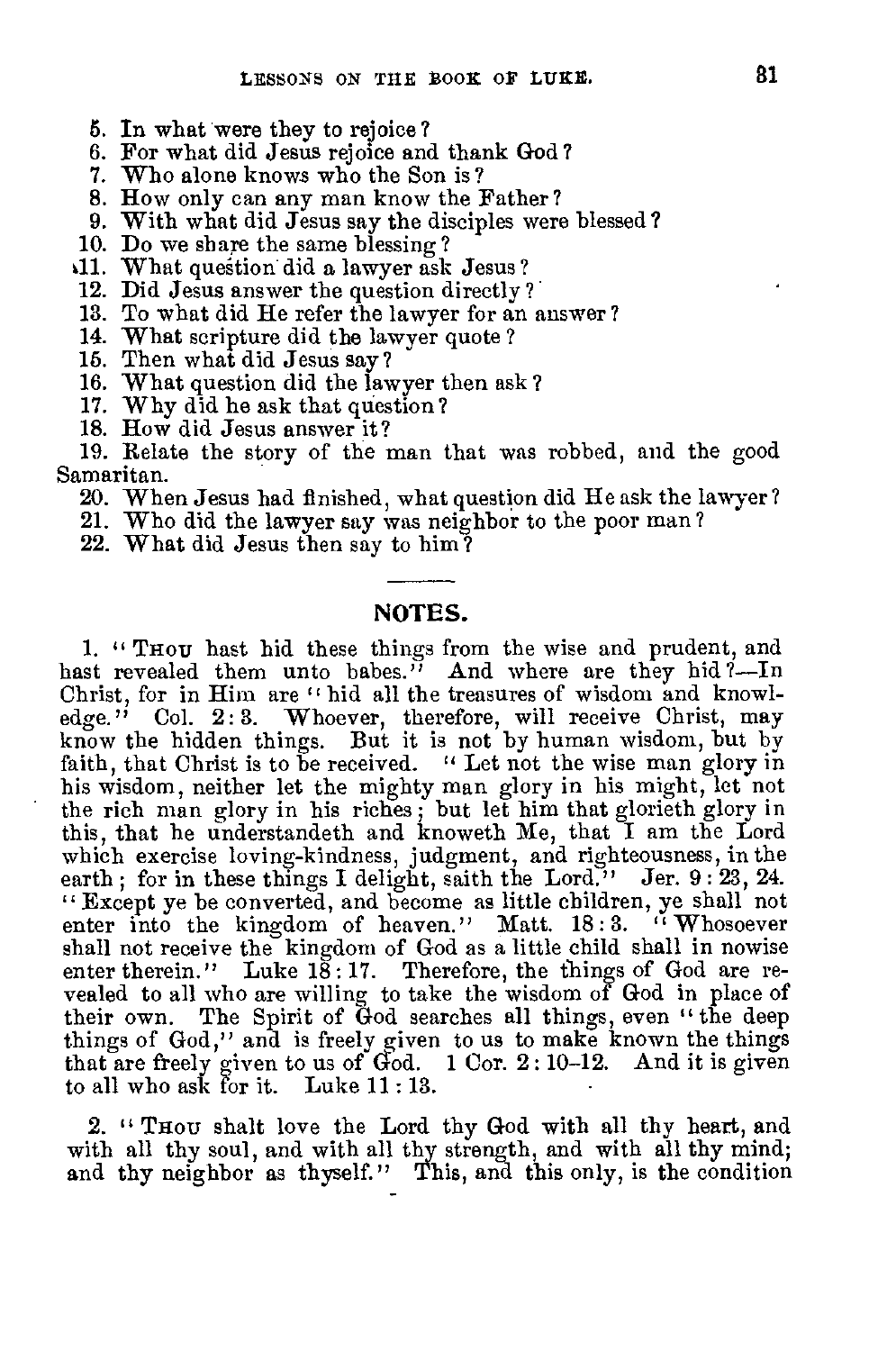of life. But who has met the conditions?—Not one; for all one's heart, soul, strength, and mind, mean all his life, not simply a few days or years of it. If one had lived wholly for self half his life, and then it were possible to turn completely about and serve the Lord with all his mind and strength the remainder of his days, he would not have served the Lord with all his heart, soul, strength, and mind, any more than if he had half served the Lord all his days. Who, then, can be saved ?—Only he who gives up his whole life, past and present, to the Lord, and takes in exchange Christ's life. The perfect life of Christ will be put in place of the sinful life that is past, and the mind of Christ in him now will be as loyal to God as it was in the person of Jesus of Nazareth. In short, the condition of eternal life is to receive it from the Lord. He who allows the life of God to manifest itself in his mortal flesh, will finally have that same eternal life in his immortal flesh.

3. " WHO is my neighbor? " Read the story and see. It is everybody that is in distress, everyone with whom we come in contact, everyone for whom Christ died. " I am debtor both to the Greeks, and to the Barbarians ; both to the wise, and to the unwise." Rom. 1 : 14.

4. IN this lesson we have an example of the quality of mercy. The Jew had no claim upon the Samaritan. The Jews had no dealings with the Samaritans (John 4: 9), and so much did they despise them that the woman at the well was astonished that Jesus would ask her The worst thing that the Jews could think of to say about Christ was to call Him a Samaritan; and to say that He was a Samaritan was in their minds equivalent to saying that He had a devil. John 8 : 48. They regarded the Samaritans as dogs. The Jews, therefore, had done nothing to merit kindness at the hands of the Samaritans. Yet this Samaritan did great kindness to the Jew, who would doubtless have spit upon him if he had seen him in the same situation. It is said that the Samaritan had mercy upon the other. Therefore mercy is the treatment of people better than they deserve. It is the showing of kindness toward those who have no just claim to any consideration. Now remember that God "delighteth in mercy." Micah 7 : 18. He is "plenteous in mercy." Ps. 103 : 8. " For as the' heaven is high above the earth, so great [or powerful] is His mercy toward them that fear Him." Ps. 103: I1.  $\cdot$  God, who is rich in mercy, for His great love wherewith He loved us, even when we were dead in sins, hath quickened us together with Christ (by grace are ye saved); and hath raised us up together, and made us sit together in heavenly places in Christ Jesus; that in the ages to come He might show the exceeding riches of His grace, in His kindness toward us, through Christ Jesus." Eph.  $2:4-7$ . "Let us therefore come boldly unto the throne of grace, that we may obtain mercy, and find grace to help in time of need." Heb. 4:16.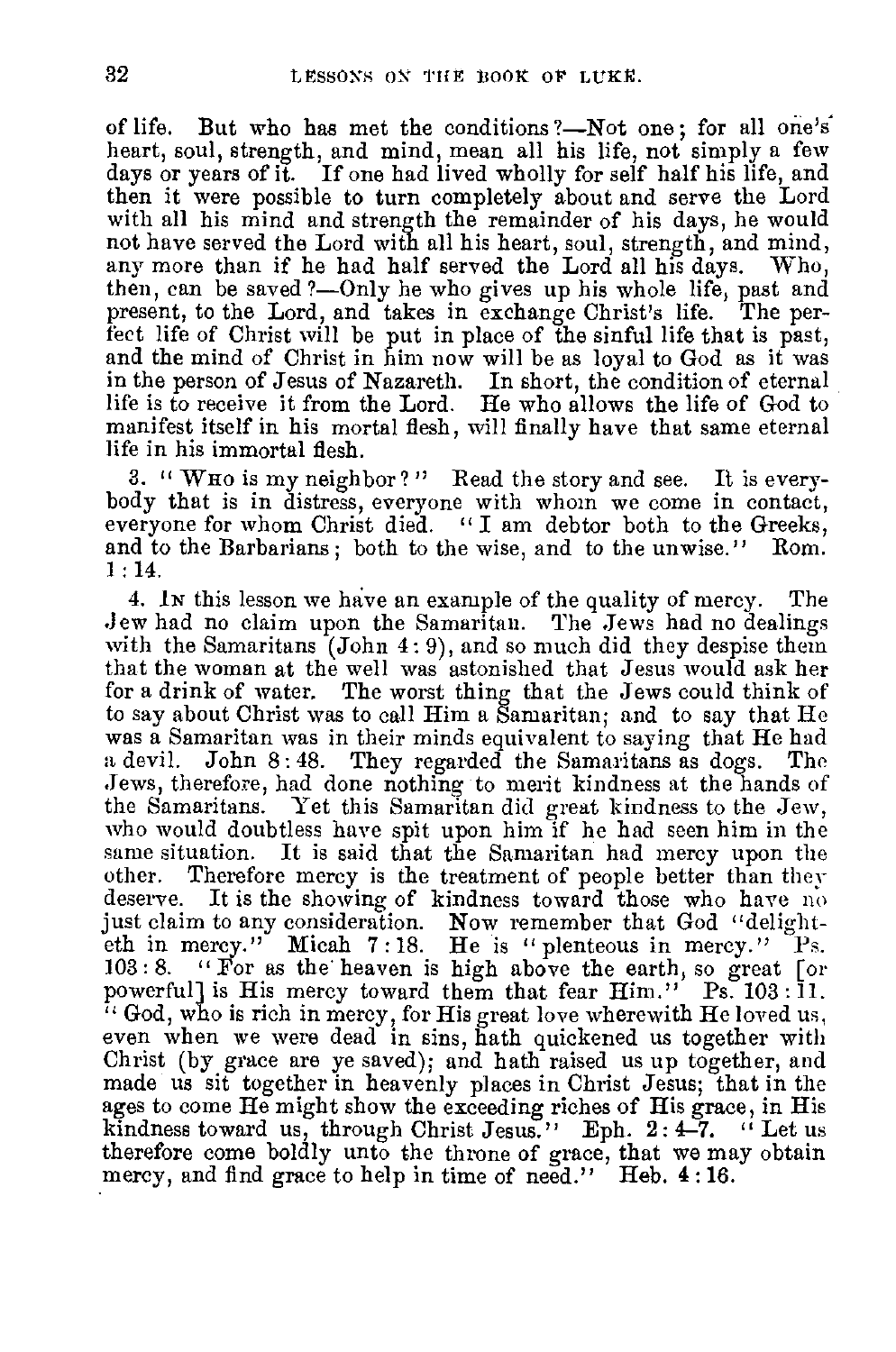## **LESSON XXFV.—June 16, 1894.**

#### **ASKING AND RECEIVING. Luke 10 : 38-42; 11 : 1-13.**

In all study of the Scriptures one thing should be carefully avoided, namely, falling into the habit of studying them as we would a lesson in history. To be sure, history should not be studied merely for the facts which may be learned, but for the lessons taught by those facts. Still, there is a vast difference between the Bible and any other book. It alone has life to bestow. There is life in the word, and the object of study should be to receive that life. " The words that I speak unto you, they are spirit, and they are life." John 6: 63. Nevertheless, this does not do away with the necessity of having a thorough knowledge of all the facts recorded in the Bible, but rather increases For since the life is in the word, it becomes very important that we have the exact word. Strive to get as close a knowledge as possible of the contents of every chapter studied, but never let your study degenerate into a mere intellectual exercise. Study always with the heart open to the influence of the Holy Spirit. Be in the position of listening to the voice of God.

In this lesson we have Jesus in the house of Mary and Martha, and Martha's anxiety; the Lord's prayer, and illustrations of the readiness of God to answer prayer.

1. As Jesus was journeying, who received Him into her house?

2. Who Was her sister?

3. How were the two women occupied while Jesus was present ?

4. What did Martha desire of Jesus?

5. What gentle reproof did He give her?

6. What did He say of Mary's course?

7. As Jesus ceased praying, on a certain occasion, what request did one of His disciples make?

8. Repeat the words that Jesus uttered in reply.

9. Give the first illustration that Jesus used to show the confidence that we may have that God will answer our prayers.

10. What positive assurance did He give of this?

11. Who receives? Who finds? To whom is the door opened? Is there any exception?

12. What questions did Jesus ask about a father and his son ?

13. What would a man "that is a father" do in such a case?

14. What lesson is drawn concerning God's willingness to give ?

16. Why is God much more ready to give the Holy Spirit to those who ask Him, than earthly parents are to give good gifts to their children ?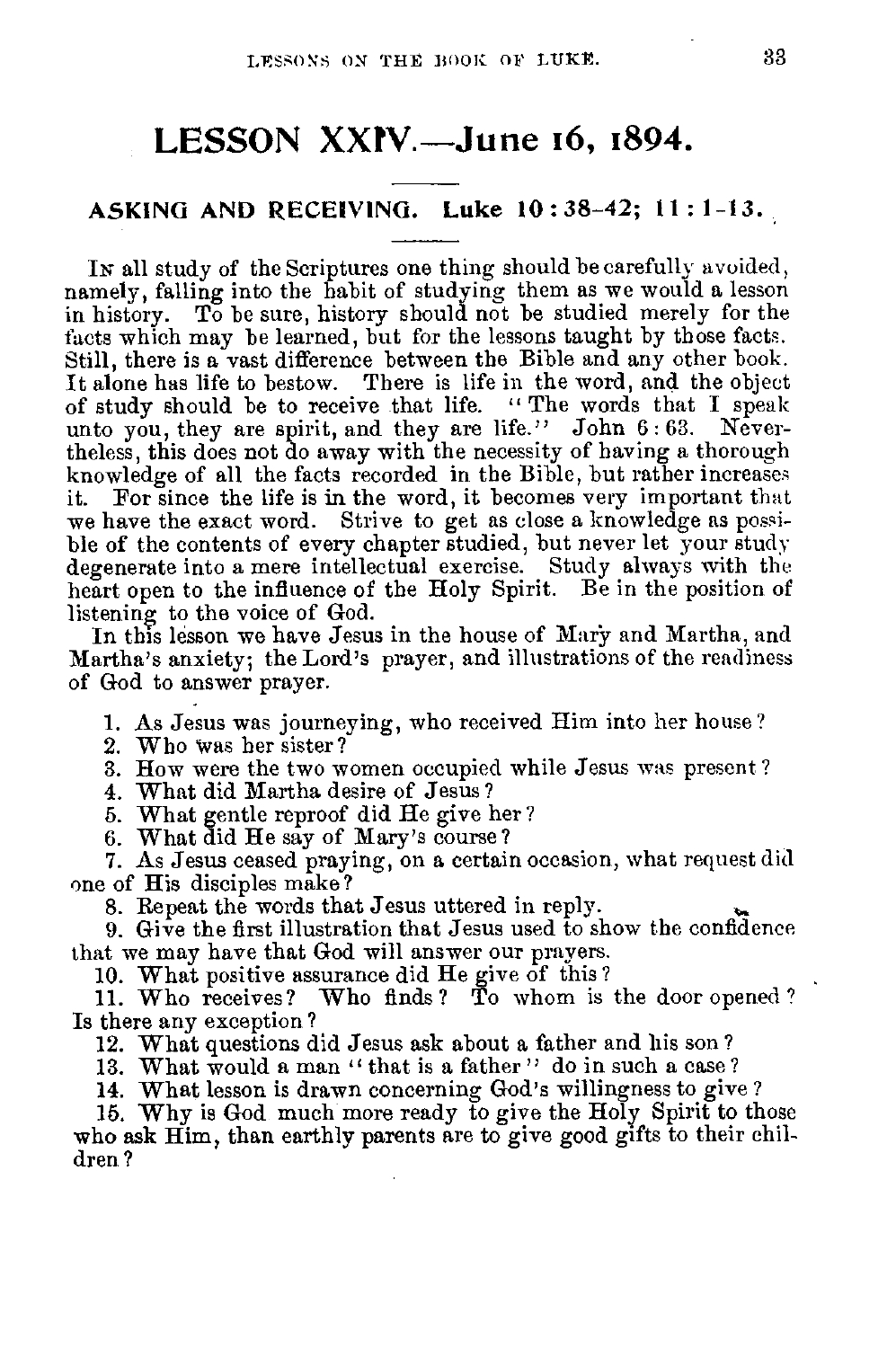## NOTES.

1. " OUR FATHER." Although God is the great Creator, He is also our Father. " Like as a father pitieth his children, so the Lord pitieth them that fear Him." Ps. 103:13. "For as many as are led by the Spirit of God, they are the sons of God. . . . And if children, then heirs; heirs of God, and joint heirs with Christ." Rom. 8 : 14-17. God is no respecter of persons, and has no special favorites among His children, for He loves us the same as He does Jesus. John 17 : 23. Therefore everything that Christ inherits, we shall share with Him. " Behold, what manner of love the Father hath bestowed upon us, that we should be called the sons of God." 1 John 3 : 1.

2. " WHICH art in heaven." That means that He can do whatever He wishes. " But our God is in the heavens; He hath done whatsoever He hath pleased." Ps. 115:3. "O Lord God of our fathers, art not Thou God in heaven ? and rulest not Thou over all the kingdoms of the heathen? and in Thine hand is there not power and might, so that none is able to withstand Thee?"  $2$  Chron.  $20:6$ . He who begins his prayer with the words, "Our Father who art in heaven," understanding and accepting all that they mean, already has the answer.

3. "THY kingdom come." This is a petition for the appearing of Christ, for that is when the kingdom comes. 2 Tim. 4: 1; Matt. 25: 31; Luke 19: 11, 12, 15. But since before the end comes the gospel of the kingdom must be preached in all the world, for a witness unto all nations (Matt. 24: 14), the prayer for the coming of Christ and His kingdom is really a prayer for the Lord to send out laborers into the harvest; and that means, first of all, "Here am I; send me."

4. "THY will be done, as in heaven, so in earth." The will of God is His law. Rom. 2: 17, 18. The angels "do His commandments, hearkening unto the voice of His word." Ps.  $103: 20$ . Therefore, the prayer for God's will to be done on earth as it is in heaven, is a prayer for the time to come when all on earth will do His commandments, hearkening unto the voice of His word. And that will be only when those who will not do the will of God have been cut off from the earth. And so this .prayer offered in sincerity is the complete surrender and submission of ourselves to God, that in all things He may work in us both to will and to do of His good pleasure.

5. " GIVE us day by day our daily bread." This is an acknowledgment that we are dependent on the Lord day by day for our bread. Not only so, but it is an expression of content that we are so dependent.

6. "AND forgive us our sins." No Christian ever gets beyond the utterance of that prayer. "If we confess our sins, He is faithful and just to forgive us our sins, and to cleanse us from all un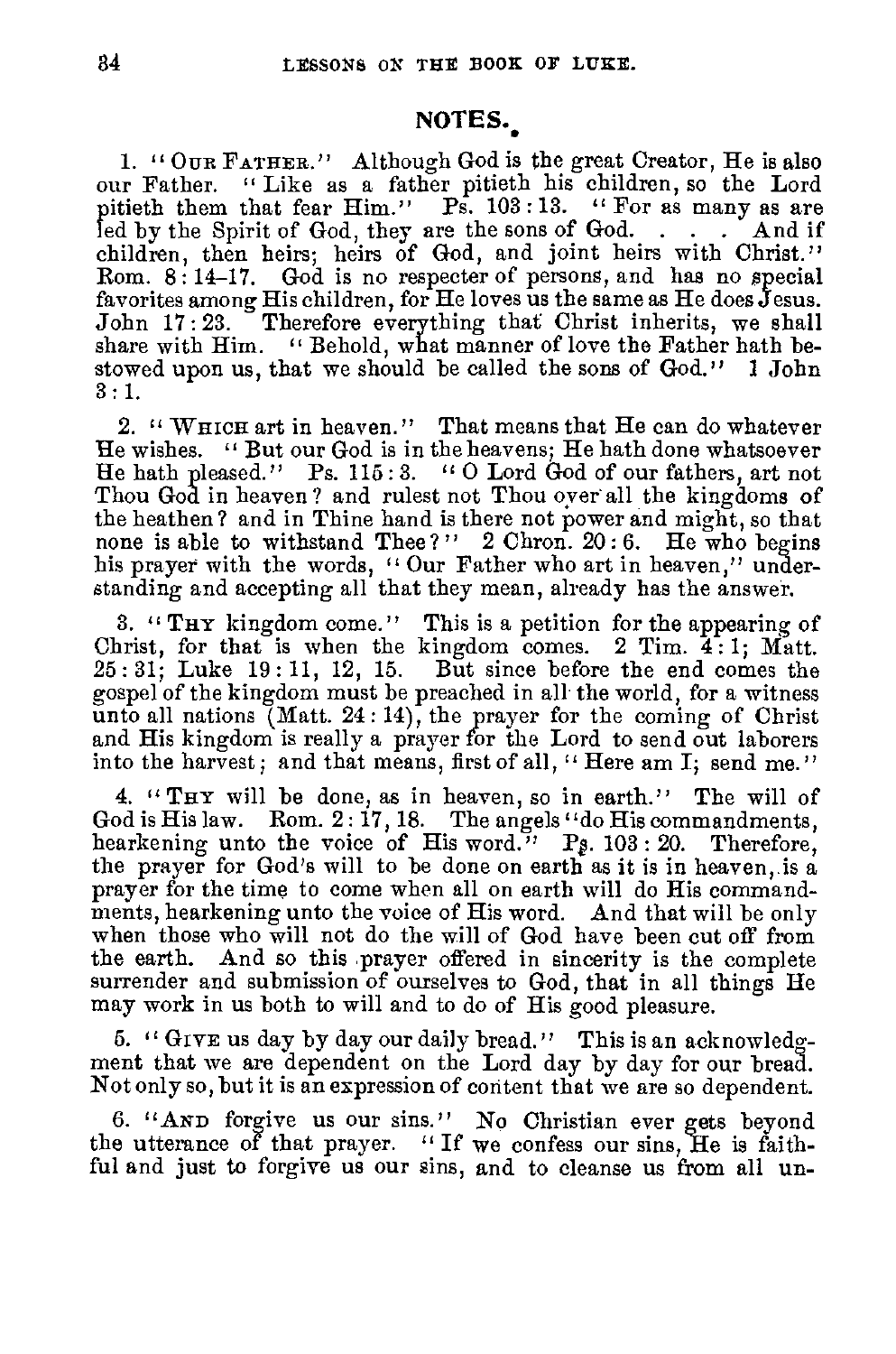righteousness." 1 John 1 : 9. No person is ever so near to God, and so fully cleansed from sin, as when humbly acknowledging his own sinfulness to God; for only in confessing our own utter lack of righteousness can we be filled with the fullness of God's righteousness. " If we say that we have no sin, we deceive ourselves, and the truth is not in us." 1 John 1 : 8. Because in that case we charge God with lying, in that He says we are sinners. But when we acknowledge the truth of God's words in every particular, then we are agreed with Him; His will is ours, and therefore He must pronounce us righteous. But let it be remembered that God alone can truthfully declare one to be righteous. That must ever be left to Him. *No* man may *say it of himself.* 

7. Do not read Luke 11 : 5-8 as though it were an illustration of how God receives the prayers of His people. It is a comparison by contrast. The ease-loving man grants the request of his friend only in order that he may avoid being further disturbed. But God gave Himself, His own life, for us, in Christ. He found joy in denying Himself for us. " For the joy that was set before Him [He] endured the cross." Heb.  $12:2$ .  $\tilde{A}s$  He gave His life for us, He lives only to save us. It is His good pleasure to give us the kingdom. Luke 12:32 It is His good pleasure to give us the kingdom. Luke 12:32. " He delighteth in mercy." Micah 7 : 18. That is, not simply in pleasing His friends, but in blessing those who are enemies. The lesson to be learned, therefore, is that if a selfish man will arouse himself to grant a favor, how much more may we expect help from the Lord, who is listening to hear the first whisper of prayer.

8. This is emphasized by what follows. No one that " is a father" will ever disregard the cry of his children for food. Neither will he tantalize them, nor deceive them. The one chief thought of a man " that is a father" is that his children may be properly cared for. To this end he will toil even night and day. Now God is a Father, but He is as much better and more considerate a Father than any earthly father, as He is better and greater than man. Men are by nature selfish and evil; God is perfect in goodness. He is infinitely more willing and better able to help us than earthly parents are to care for their children. Therefore there is not the shadow of a doubt that He will give the Holy Spirit to us when we ask it, and that means the giving of all spiritual blessings. Let these truths not be received as a theory, but grasped as facts.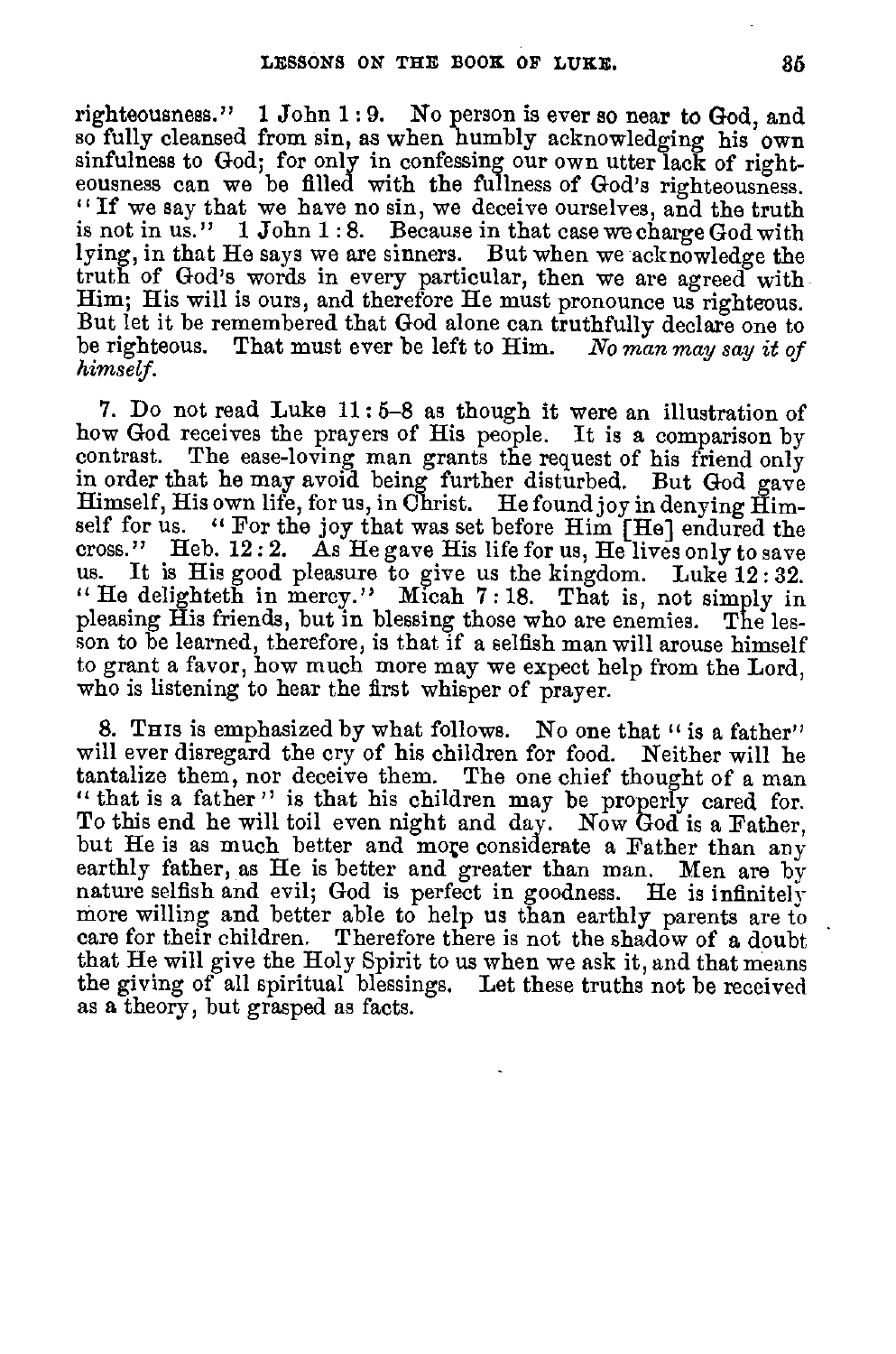## **LESSON XXV.—June 23, 1894.**

## **THE POWER OF CHRIST. Luke 11 : 14-36.**

In this lesson verses 14-26 relate to the casting out of a dumb demon, the blasphemous charge of the Pharisees, and Christ's rebuke to them, showing the inconsistency of their assertion that He cast out devils through the prince of devils. The remainder of the lesson pertains chiefly to signs. A rebuke is given to those who look for signs instead of depending on the word of God ; and the necessity of having light in one's self, through the word, is emphasized.

1. Tell the result of Christ's casting out a demon that was dumb.

2. What did some of the people say?

3. How did Jesus show the foolishness of their charge?

4. If Satan were divided against himself, what would be the result?

5. What question did Jesus ask the doubters about their sons ?

6. What did He say had come unto them?

7. Under what conditions are a man's goods safe?

8. When does he lose them ?

9. Since Christ took Satan's captives from him, what did that prove?

10. Who are against Christ? Who are scattering abroad?

11. Relate .what Jesus said about the unclean spirit going out of a man and returning.

12. Under what circumstance can it enter again ?

13. If it enters the man again, what will be his condition ?

14. Who did Jesus say are blessed?

15. For what did Jesus reprove the people ?

16. What sign only did He say should be given them?

17. By whose course did He say the men of that generation would be condemned ?

18. To whose word did the queen of Sheba listen ?

19. Whose preaching convinced the Ninevites

20. Why would their action condemn the men to whom Jesus was speaking?

21. Will the same thing apply in these days?

22. When a man lights a candle, what does he do with it?

23. What is the light of the body?

24. How only may the whole body be full of light?

25. To what are we to take heed?

26. What will be the condition if the whole body be full of light?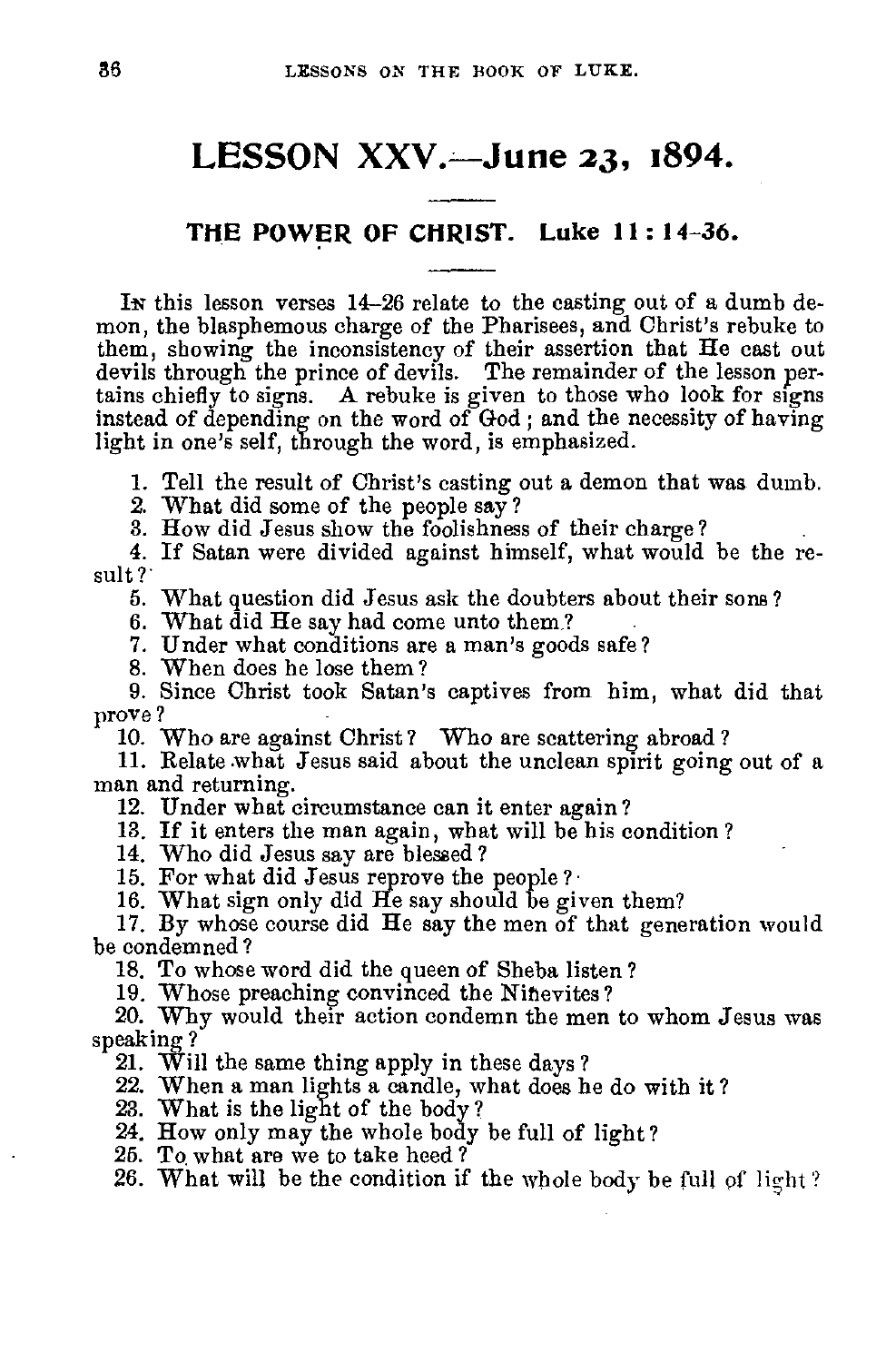#### **NOTES.**

1. " OTHERS, tempting Him, sought of Him a sign from heaven." This was the same temptation that had been met in the wilderness. The devil was still trying to get Him to do something fot the express purpose of silencing unbelief, without any reference to the benefit of men. All Christ's works were works of mercy. He performed them naturally, as the opportunity and necessity for them arose in His daily life. But He never did anything in answer to a challenge. If the regular work of the ministry of the gospel will not convince men, they will not be convinced by a mere exhibition of knowledge or skill, in answer to a challenge.

2. JESUS had just done a wonderful work, in casting out a devil. and still they asked for a sign. What greater thing could He have done before them? They would not believe though He cast out a legion of devils. The gospel itself is a miracle. Satan works in every natural or unconverted man. Eph. 2: 1, 2. Therefore when a man is converted and exhibits the fruits of righteousness instead of the works of the flesh, that is an instance of the casting out of the evil spirit by the Spirit of God. Therefore it is that the godly lives of Christians are the best testimonies to the power of the gospel. See Isa. 43 : 10; John 17 : 21-23.

3. TIIE fact that Christ cast out devils was proof enough that He was from God ; for Satan would not seek to destroy his own kingdom. Christ came upon Satan and took from him all his armor wherein he trusted, and divided his spoils. "And having spoiled principalities and powers, He made a show of them openly, triumphing over them in it,<sup>7</sup> that is, in His cross, or in Himself. Col. 2:15. All power in heaven and in earth is given to Christ, therefore Satan has no power at all in a contest with Him. These demonstrations of Christ's power over evil spirits were recorded for our encouragement in our conflict with evil. He has overcome the world; therefore our faith in Him is the victory that overcometh the world.

4. " HE that is not with Me is against Me." There is no middle ground ; everyone that has not the Spirit of Christ has the spirit of Satan. Christ must be " all in all."

5. CHRIST is able to cast out the unclean spirit, but only His continued presence can keep it out. "He that is not with Me is against Me." If, when the heart has been cleansed, it is not intrusted fully to the care of the Lord, the evil spirit will return, and then the man will be worse than before. A backslider or an apostate is worse than one who has never known the Lord.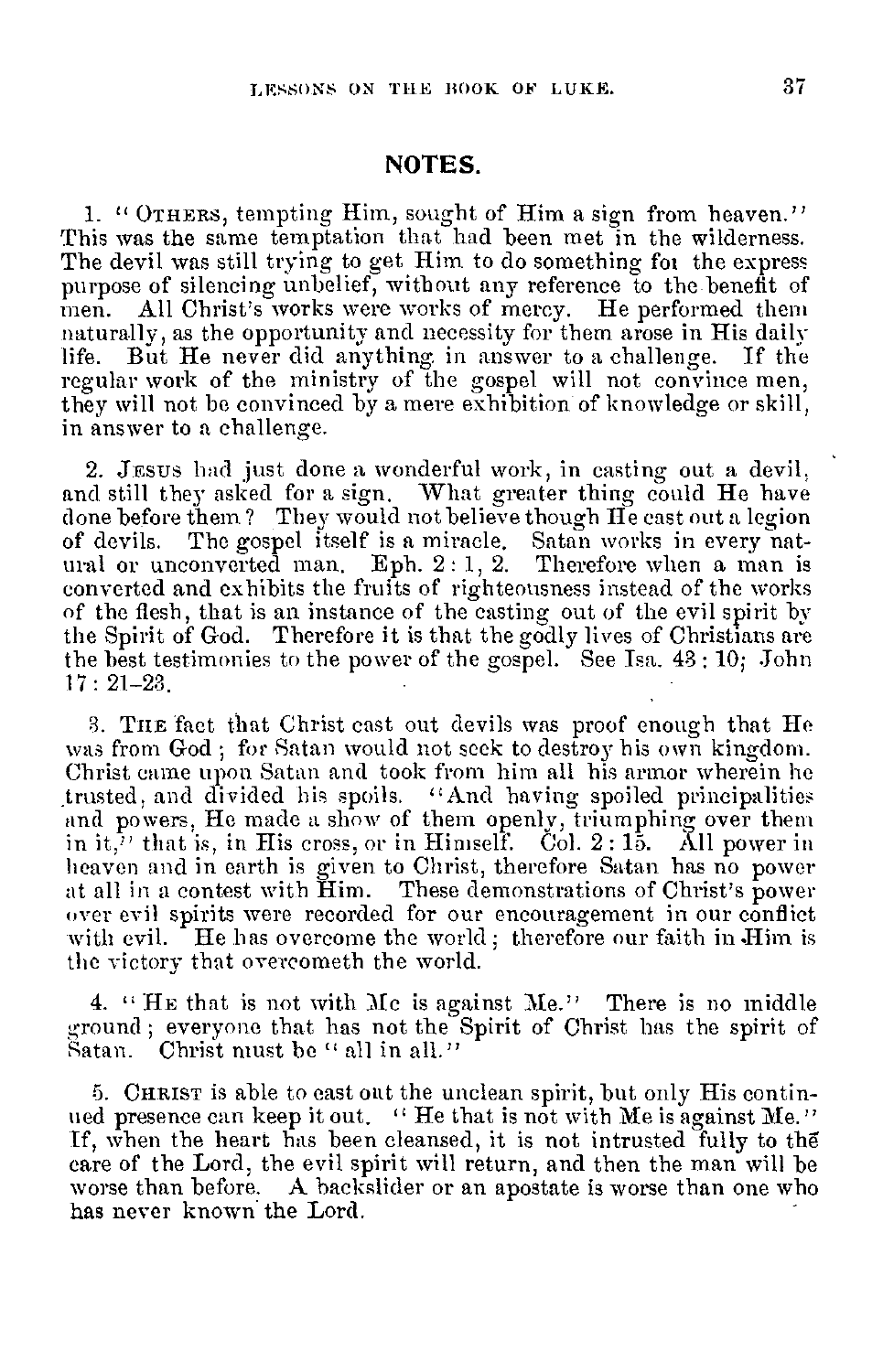## **LESSON XXVI.—June 3o, 1894.**

## **FALSE PROFESSION REPROVED. Luke II : 37-54.**

THE principle of these lessons being that of continual review, it is not necessary to say anything special for the close of the quarter. Remember that you are not studying for examination, nor to make a good showing in class, but for the purpose of becoming acquainted with God's word, and thereby with God Himself. With this object in • view you will at all times do the most faithful work possible.

The subject of this lesson is well outlined by the title. If this portion of Scripture is well learned, it will afford a key to a great deal of the Bible.

I. As Jesus was teaching, who asked Him to dinner?

2. What caused the Pharisee to marvel?

3. What did Jesus say of the Pharisees?

4. What about that which is without and that which is within'?

5. Then if the inside be unclean, what about the whole?

6. For what did Jesus pronounce a woe upon the Pharisees?

7. Is it wrong, or is it right, to pay tithes?

8. Then where was their sin?

9. For what course in public places did Jesus reprove the Pharisees?

10. To what did He liken them ?

11. What did one of the lawyers say of Christ's talk to the Pharisees ?

12. For what did Jesus then pronounce a woe upon the lawyers?

13. What did He say they built? 14. What did they thereby show?

15. What did Jesus say they would do to the apostles and prophets ?

16. What would they thereby bring on themselves ?

17. With what do those who have a bitter, persecuting spirit identify themselves?

18. What did Jesus say that the lawyers had taken away?

19. How had they dealt with those who would learn?

20. As Jesus said these things, what did the scribes and Pharisees begin to do?

21. Why did they do this?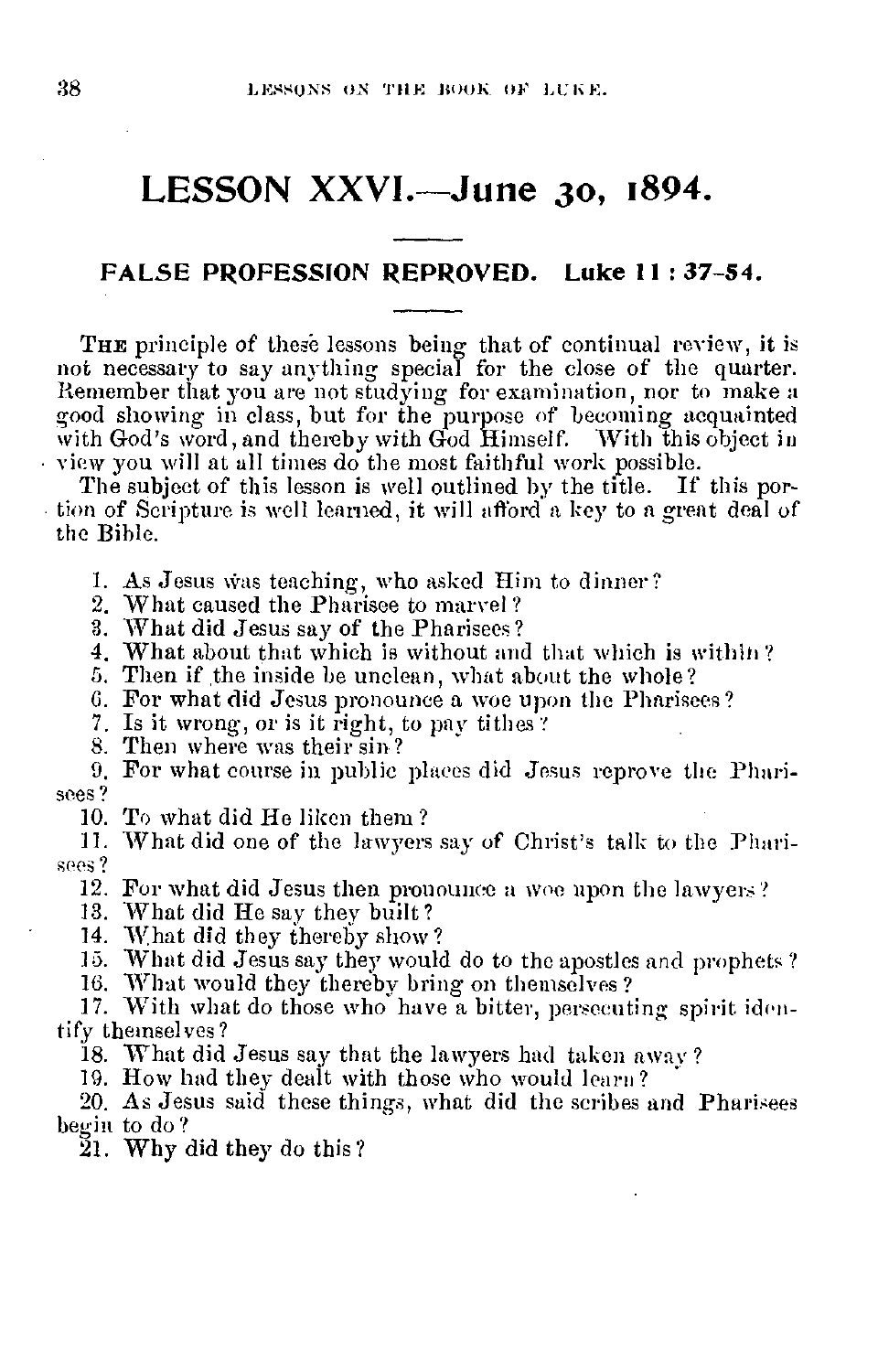#### **NOTES.**

**1. ''** MAN looketh on the outward appearance, but the Lord looketh on the heart." 1 Sam. 16: 7. "As he thinketh in his heart, so is he." Prov.  $23:7.$  "A good man out of the good treasure of his heart bringeth forth that which is good ; and an evil man out of the evil treasure of his heart bringeth forth that which is evil." Luke 6: 45. Out of the heart are the issues of life. Prov. 4: 28. What a man appears to be,—that is, what he is outwardly,—is of little consequence; his character is determined by what is within, which ynan cannot see. " He is not a Jew, which is one outwardly; neither, is that circumcision which is outward in the flesh; but he is a Jew, which is one inwardly; and circumcision is that of the heart, in the spirit, and not in the letter; whose praise is not of men, but of God." Rom. 2: 28, 29.

2. !' BUT rather give alms of such things as ye have." The Revised Version has it, " Howbeit give for alms those things which are within." The value of any man's service is determined by what he is. It is the broken and contrite spirit that makes the sacrifice a real Everyone must give himself. If Christ dwells within, then every act done is acceptable to God ; if Christ is not formed within, the greatest effort, and toil, and pains, are nothing. See Micah 6: 6-8.

3. " TuEsE ought ye to have done, and not to leave the other undone." The demonstrative " these'" always applies to the things nearest; " those," to things remote. The Saviour therefore said, Ye ought to do judgment and the love of God ; and ye ought not to leave tithing undone. "All the tithe of the land, whether of the seed of the land, or of the fruit of the tree, is the Lord's ; it is holy unto the Lord." Lev. 27:30. That is all that need be said about it, except to ask, " Will a man rob God ? " Mal. 3 : 8. We cannot *give* a tithe to the Lord, for it is His already; but we may rob Him by retaining it. Here is a test as to a man's honesty. The man who gives to every man his due, except to one man, whom he systematically defrauds, cannot be called an honest man. God is greater than man, and to rob Him is a greater sin than to rob man. Yet many men who would spurn the idea that they would rob their fellowmen, will rob God without any compunctions of conscience. Why ?- Because God does not at once make requisition for that of which He has been defrauded, and they are not found out. Those who, knowing the Scriptures, rob God under such circumstances, thereby show that they would defraud their fellowmen if there were no fear of detection and immediate punishment.

 $4$  " YE love the uppermost seats in the synagogues, and greetings in the markets." Praise and honor from men are bestowed only be